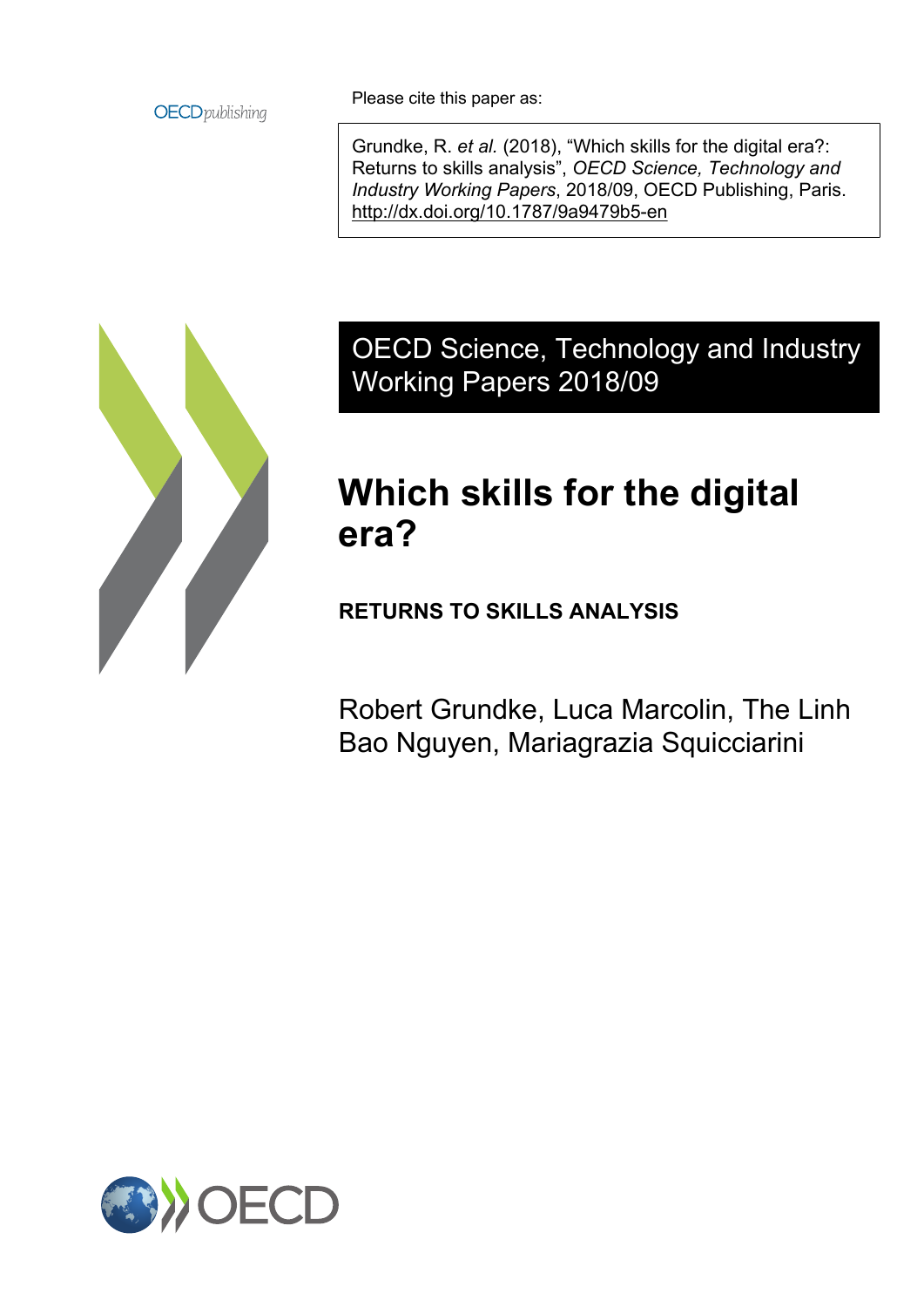#### **OECD SCIENCE, TECHNOLOGY AND INDUSTRY WORKING PAPERS**

OECD Working Papers should not be reported as representing the official views of the OECD or of its member countries. The opinions expressed and arguments employed are those of the authors.

This document, as well as any data and map included herein, are without prejudice to the status of or sovereignty over any territory, to the delimitation of international frontiers and boundaries and to the name of any territory, city or area.

Working Papers describe preliminary results or research in progress by the author(s) and are published to stimulate discussion on a broad range of issues on which the OECD works. Comments on Working Papers are welcomed, and may be sent to OECD Directorate for Science, Technology and Innovation, OECD, 2 rue André-Pascal, 75775 Paris Cedex 16, France; e-mail: [sti.contact@oecd.org.](mailto:sti.contact@oecd.org)

The release of this working paper has been authorised by Andrew Wyckoff, OECD Director for Science, Technology and Innovation and by Andreas Schleicher, OECD Director for the Directorate for Education and Skills and Special Advisor on Education Policy.

This publication is a contribution to the OECD Going Digital project, which aims to provide policymakers with the tools they need to help their economies and societies prosper in an increasingly digital and data-driven world.

For more information, visit [www.oecd.org/going-digital.](http://www.oecd.org/going-digital)

#GoingDigital

#### © OECD/OCDE 2018

You can copy, download or print OECD content for your own use, and you can include excerpts from OECD publications, databases and multimedia products in your own documents, presentations, blogs, websites and teaching materials, provided that suitable acknowledgment of OECD as source and copyright owner is given. All requests for commercial use and translation rights should be submitted to [rights@oecd.org.](mailto:rights@oecd.org)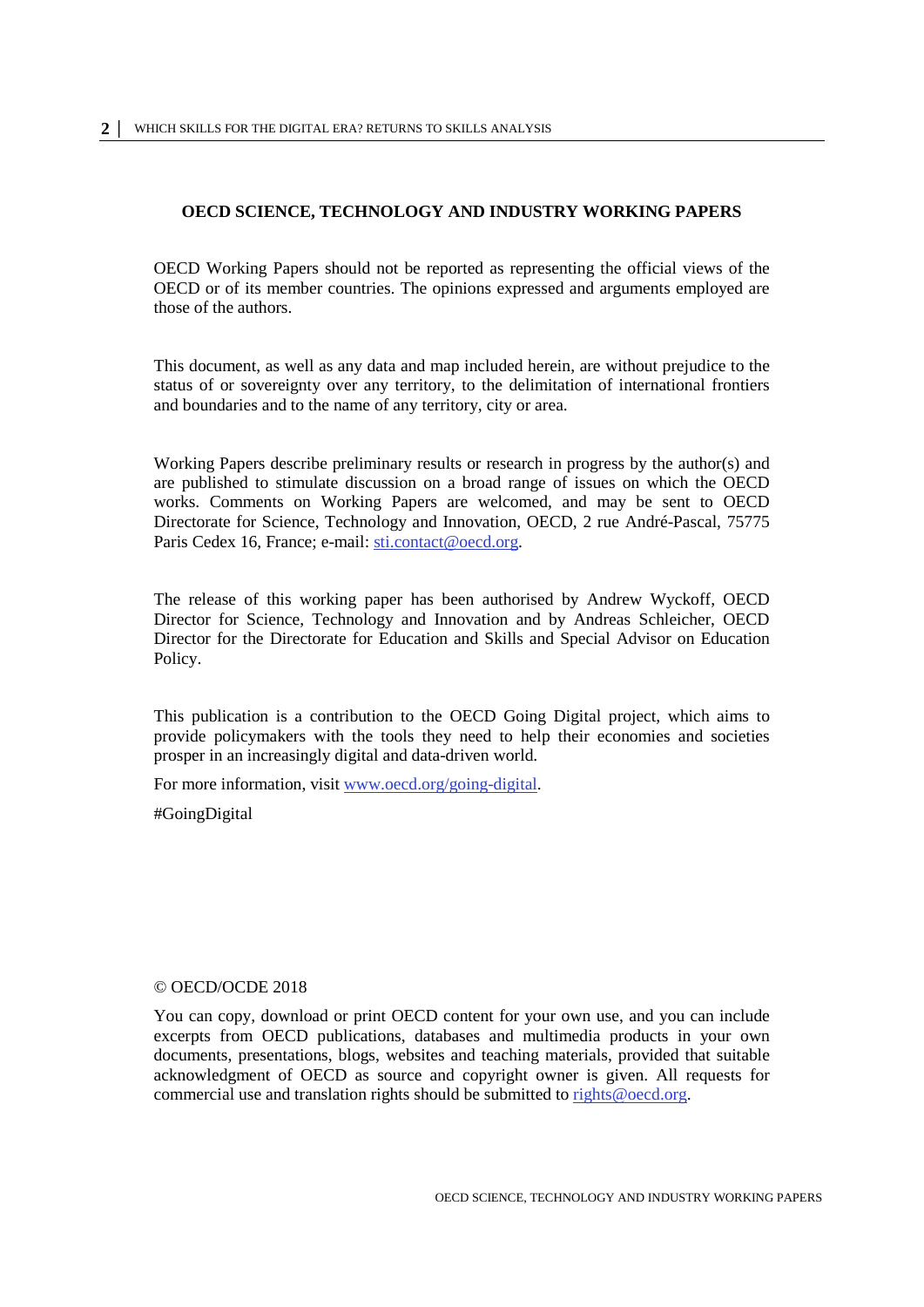# **TABLE OF CONTENTS**

| WHICH SKILLS FOR THE DIGITAL ERA? RETURNS TO SKILLS ANALYSIS 4 |  |
|----------------------------------------------------------------|--|
|                                                                |  |
|                                                                |  |
| WHICH SKILLS FOR THE DIGITAL ERA? RETURNS TO SKILLS ANALYSIS 6 |  |
|                                                                |  |
|                                                                |  |
|                                                                |  |
|                                                                |  |
|                                                                |  |
|                                                                |  |
|                                                                |  |
|                                                                |  |
|                                                                |  |
|                                                                |  |
|                                                                |  |
|                                                                |  |
|                                                                |  |
|                                                                |  |
|                                                                |  |
|                                                                |  |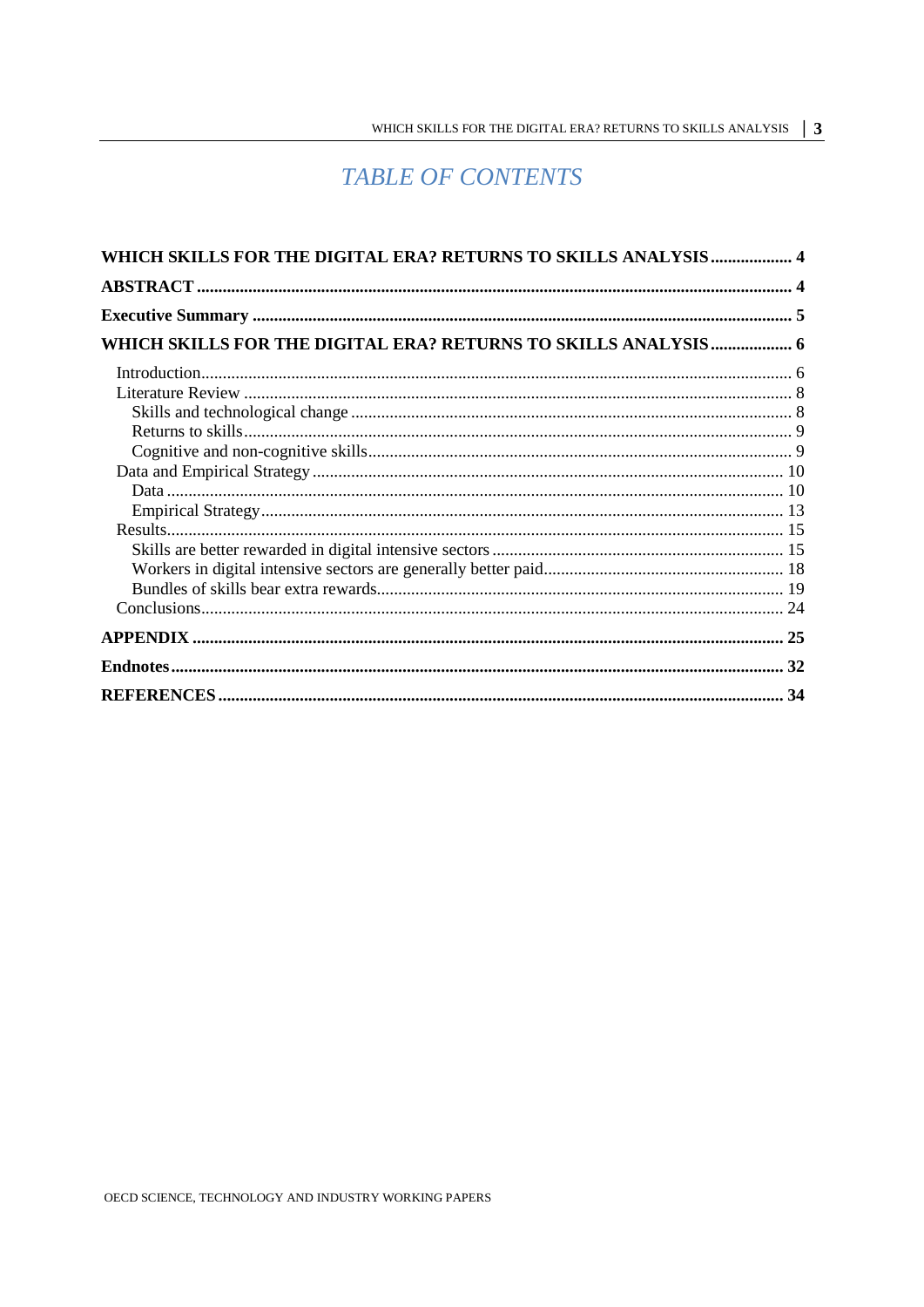# <span id="page-3-0"></span>*WHICH SKILLS FOR THE DIGITAL ERA? RETURNS TO SKILLS ANALYSIS*

<span id="page-3-1"></span>Robert Grundke\*, Luca Marcolin\*, The Linh Bao Nguyen+, Mariagrazia Squicciarini\*

# *ABSTRACT*

*This paper sheds light on the extent to which different types of skills are rewarded as industries go digital. It relies on information from the OECD Survey of Adult Skills on labour market participation and workers' skills for 31 countries as well as on a novel OECD index on the digital penetration of industries. It investigates how cognitive and non-cognitive skills are rewarded in digital vs. less digital intensive industries and assesses the extent to which skills bundles matter. The results indicate that digital intensive industries especially reward workers having relatively higher levels of selforganisation and advanced numeracy skills. Moreover, for workers in digital intensive industries, bundles of skills are particularly important: workers endowed with a high level of numeracy skills receive an additional wage premium, if they also show high levels of self-organisation or managing and communication skills.*

**Acknowledgements:** We thank Stéphanie Jamet and Alessandra Colecchia for helpful discussion and feedback. This work was carried out while Robert Grundke was seconded as a Junior Professional Officer at the OECD by the German Federal Government.

(+) Bocconi University

<sup>(\*)</sup> OECD Directorate for Science, Technology and Innovation (STI), Economic Analysis and Statistics Division (EAS)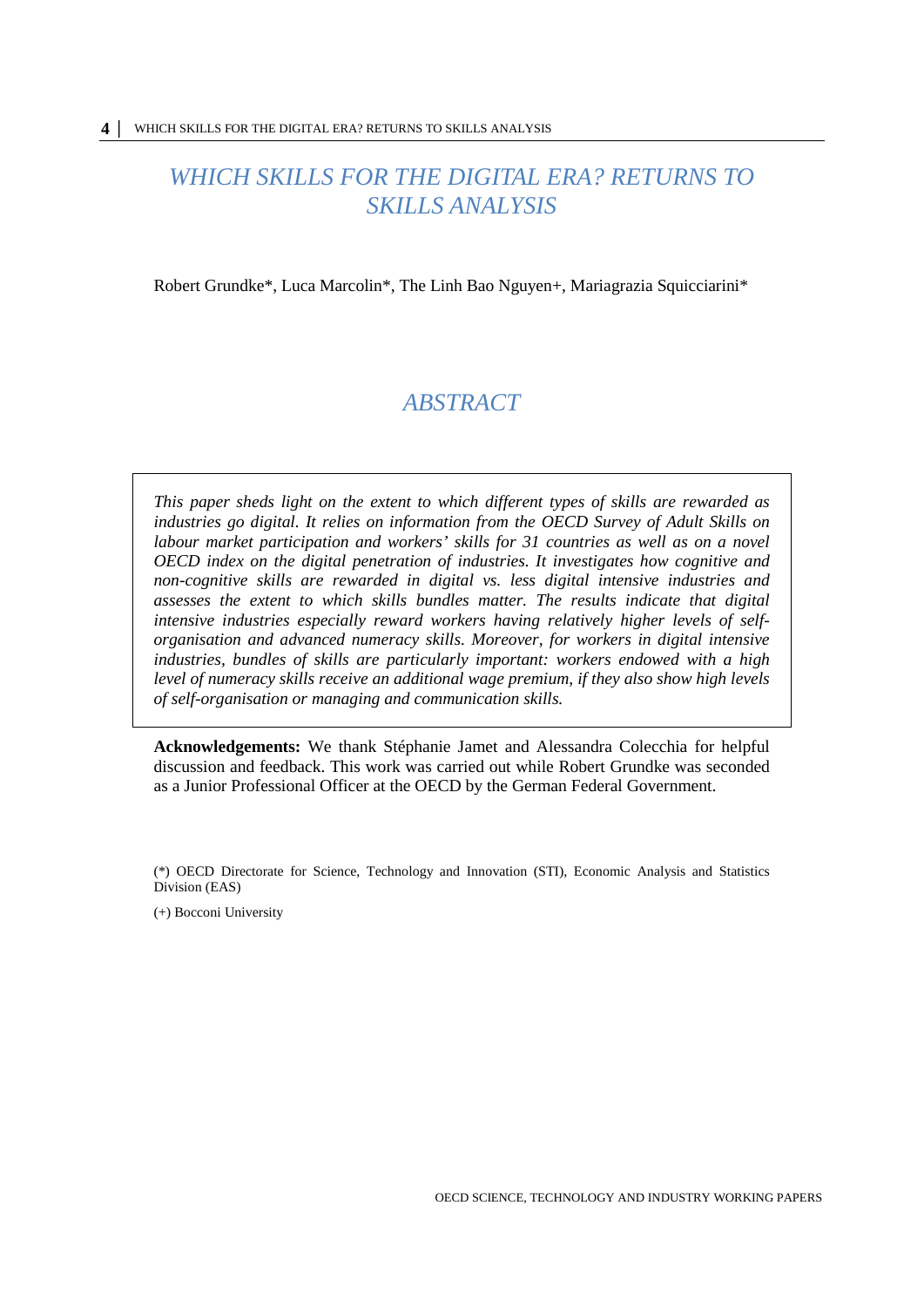### *Executive Summary*

<span id="page-4-0"></span>This study explores how the digital transformation is affecting the demand for skills in 31 countries, by analysing how skills are rewarded in sectors which are more or less digitally intensive. In so far as higher salaries reflect relative skills shortage, returns to skills contribute to inform on how the demand of different skills is met by labour market supply.

The analysis differs from previous studies in several ways. First, it investigates the returns to different types of skills, both cognitive skills, i.e. skills acquired through education such as literacy, numeracy and problem solving, and non-cognitive skills and personality traits, which are measured using information about the tasks that workers perform on the job. Special emphasis is devoted to: information and communication technologies (ICT) related skills; advanced numeracy skills; managing and communication skills and selforganisation; readiness to learn and creative problem solving.

Furthermore, the study addresses the important question of skill complementarities and investigates whether and to what extent cognitive and non-cognitive skills are demanded together. As different technologies display different degrees of complementarity (or substitutability) to different types of skills, the study explores how the multidimensionality of skills relates to the digital transformation. In the presence of skill complementarities, the labour market rewards such bundles more than individually considered skills.

Third, the study highlights how returns to skills differ across digitally intensive and less digitally intensive sectors, thanks to a new taxonomy of sectors by their degree of digital transformation. The taxonomy takes into account some of the many facets that the digital transformation may take, and in particular its technological component, its human capital requirements, and new forms of market access in the digital era.

The analysis is carried out on data from the Programme for the Assessment of Adult Competencies (PIAAC). This extensive survey covers 31 OECD countries and partner economies and provides a wealth of information about workers' skills, the tasks they perform on the job, and their workplace, among others. The rich set of individual-level information available makes it possible to estimate the role of skills in determining wages with accuracy and minimising measurement errors.

The findings indicate that cognitive as well as non-cognitive skills are strongly rewarded by labour markets, even when controlling for industry and occupation fixed effects, and other characteristics of the individual worker (including education). Furthermore, digital intensive industries especially reward workers having relatively higher levels of selforganisation and advanced numeracy skills. Also, for workers in digital intensive industries, bundles of skills are particularly important: workers endowed with a high level of numeracy skills receive an additional wage premium, if they also show high levels of self-organisation or managing and communication skills.

The results in the present study can contribute to design effective and forward-looking skills and employment policies, aimed at aligning labour market demand and supply and helping workers to succeed in the digital era.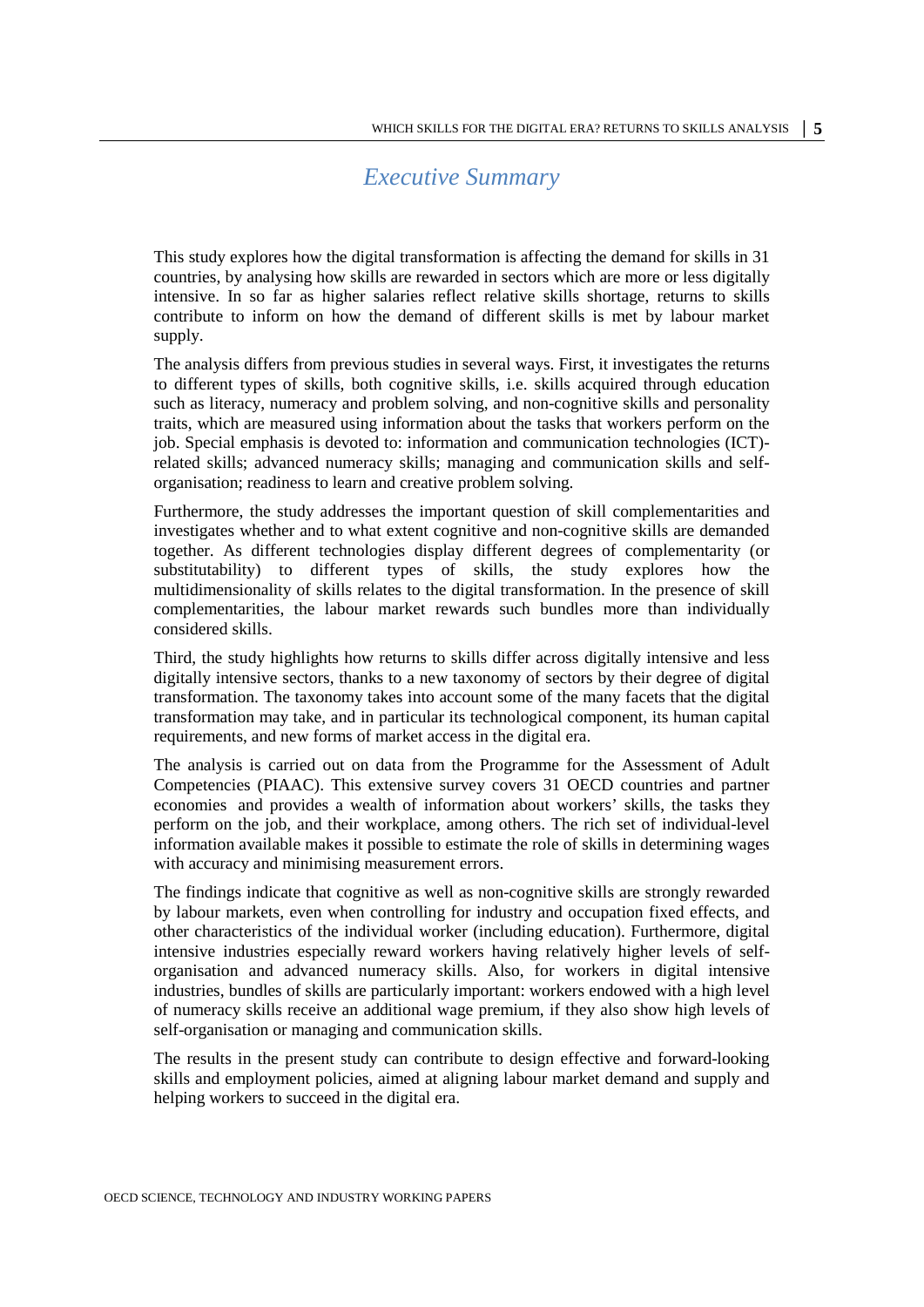# <span id="page-5-0"></span>*WHICH SKILLS FOR THE DIGITAL ERA? RETURNS TO SKILLS ANALYSIS*

#### <span id="page-5-1"></span>**Introduction**

Digitalisation is changing jobs the way we know them and is disrupting labour markets. Some jobs are being offset by automation, others see their nature and tasks change, while new jobs emerge as the digital revolution unfolds. As the content and nature of jobs change, so do the skills required to perform them: this shapes labour supply and demand, employment patterns and the demand of skills associated to jobs, both existing and new.

It thus becomes important to understand what type of skills workers need as the digital transformation unfolds, affecting production and the task-content of occupations. To answer this question, the present study investigates how different types of skills, i.e. cognitive as well as non-cognitive skills and personality traits, are rewarded by labour markets. In so far as higher salaries reflect relative skills shortage, returns to skills contribute to inform on how the demand of different skills is met by labour market supply.

In particular, this study assesses whether returns to skills differ between industries that are more digitally intensive, as compared to those that have undergone the digital transformation to a lesser extent. Higher returns in digital intensive industries help identify those skills that are in high demand in jobs that are more exposed to the digital transformation, and may represent a much needed complement to the deployment of digital technologies at the workplace. Furthermore, the paper addresses the important question of skill complementarities. It investigates whether and to what extent cognitive and non-cognitive skills are complementary, and if these complementarities differ in digital as opposed to less digital intensive industries.

The analysis is carried out on data from the Programme for the Assessment of Adult Competencies (PIAAC). This extensive survey covers 31 OECD countries and partner economies and provides a wealth of information about workers' skills, the tasks they perform on the job, and their workplace, among others. The rich set of individual-level information available makes it possible to estimate the role of skills in determining wages with greater accuracy than done in the past. What is more, as workers' cognitive skills (namely literacy, numeracy and problem solving in technology rich environments) are assessed through externally assessed tests, using PIAAC allows containing possible mismeasurement issues. In addition, using PIAAC information on the tasks that workers perform on the job allows shedding light on workers' 'endowment' of other types of skills which may be relevant on the job, such as non-cognitive and social skills, as well as some of their personality traits.

This study builds on Grundke et al. (2017a), who use state-of-the-art factor analysis to extract six task-based skill indicators. This makes it possible to investigate the returns to both cognitive skills, i.e. skills acquired through education such as literacy, numeracy and problem solving, and to non-cognitive skills and personality traits, which are measured using information about the tasks that workers perform on the job. Special emphasis is devoted to: information and communication technologies (ICT)-related skills; advanced numeracy skills; non-cognitive skills such as managing and communication and self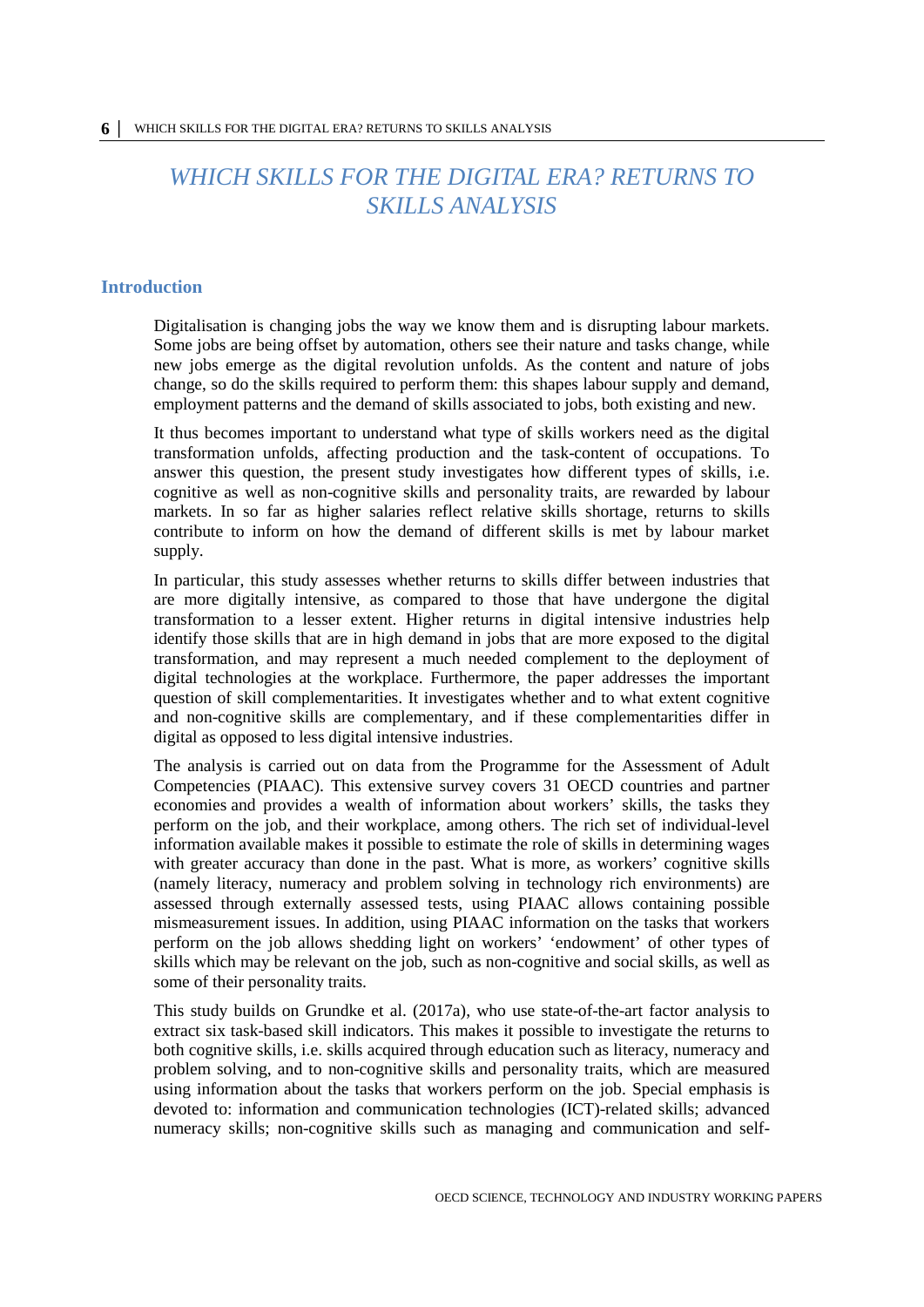organisation; and socio-emotional skills such as readiness to learn and creative problem solving (see Grundke et al. 2017a, for details). The analysis thus complements previous studies by proposing first-time estimates of the returns to these task-based skills using a rich cross-country dataset and controlling for country, industry and occupation specificities as well as for the cognitive skills of workers.

The task-based approach pursued here follows in the steps of recent analyses highlighting the role of tasks carried out on the job in shaping the demand for labour and its returns (e.g. Acemoglu and Autor, 2011; Firpo et al., 2011; Acemoglu and Autor, 2012; Autor and Handel, 2013). In particular, evidence suggests that since the 1980s computerisation has had a non-linear effect on wages by skill: it has negatively affected the earnings of workers in the middle of the skill distribution, while positively affecting those at the high and low end of the skill distribution. An explanation often offered in this respect is one whereby medium skilled workers carry out relatively more routine and non-interactive tasks which are at higher risk of technology-driven automation (e.g. Acemoglu and Autor, 2011). Furthermore, recent evidence suggests that human capital is highly specific to the tasks carried out by workers, and less so to the occupation, industry or the firm the individual works in (Gibbons and Waldman 2004, Poletaev and Robinson 2008, Gathman and Schoenberg  $2010$  $2010$  $2010$ .<sup>1</sup> Closest to the approach taken here is the work by Firpo et al. (2011), where the returns to cognitive skills and tasks are separated, and wages are allowed to differ across occupations, even conditional on skills and tasks (as opposed to, e.g. Acemoglu and Autor, 2011). Thus, by being able to disentangle the effects of taskbased skills from the ones of cognitive skills and of occupation, industry and firm specificities, this study provides new evidence about human capital being highly specific to the tasks carried out by individuals.

To the best of the authors' knowledge, this is the first study investigating returns to skills for a substantial number of countries and in light of the digital transformation. To this end, the analysis exploits a taxonomy of sectors reflecting the degree to which sectors have been permeated by the digital transformation (see Calvino et al., 2018, for details). This taxonomy takes into account some of the many facets that the digital transformation may take, and in particular: its technological component (proxied by a sector's intensity in ICT investment, purchases of intermediate ICT goods and services, and robots); its human capital requirements (i.e. ICT specialists); and one of the new forms characterising market access in the digital era, namely e-commerce. By relying on this novel OECD index, this study is able to evaluate how the digitalisation of industries shapes the demand for different types of skills, both cognitive and non-cognitive.

Lastly, as different technologies display different degrees of complementarity (or substitutability) to different types of skills, accounting for the multidimensionality of skills in the labour market is essential to portray the opportunities and challenges that the digital transformation imposes on production in OECD countries and partner economies . To this end, the present analysis investigates the complementarities that might exist between certain types of skills, and whether these complementarities differ depending on the extent to which the digital transformation has permeated different sectors. In the presence of skill complementarities, the labour market should reward workers that show relatively higher levels of both of these skill types jointly, and reward such bundles more than individually considered skills. Such an analysis further allows to shed light on skill bundles and whether certain skill bundles are particularly important for digital intensive industries.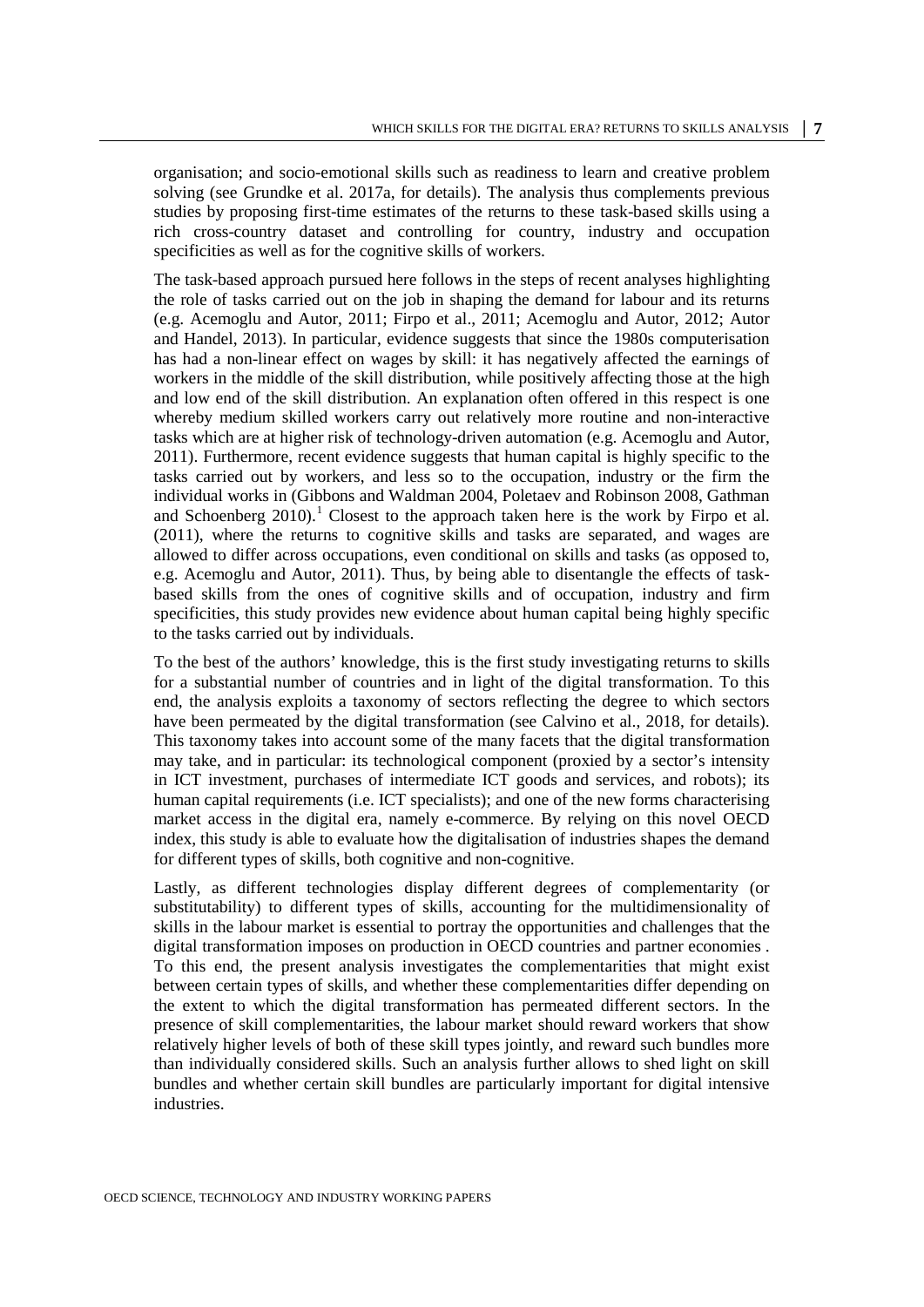In what follows, a brief overview of relevant studies is accompanied by a description of the data used in the analysis and of the empirical strategy pursued. A review of main results follows, and precedes some preliminary conclusions.

#### <span id="page-7-1"></span><span id="page-7-0"></span>**Literature Review**

#### **Skills and technological change**

The so-called 'skill-biased technological change' hypothesis argues that technical progress manifests itself in a soaring demand for high skilled workers (i.e. college graduates) relative to low skilled workers (i.e. those with no college degree). Returns to skills are supposed to increase when the supply of skilled workers is not sufficient to cover the increased demand triggered by technological change. This leads to higher wage premia in the high end of the skill distribution and causes a rise in wage inequality (Katz and Murphy 1992; Kruger 1993; Card and Lemieux, 1994; Acemoglu, 1998; Autor, Katz, and Krueger, 1998; Chennells and Van Reenen 1998; Machin and Van Reenen 1998; Card and DiNardo 2002; Goldin and Katz, 2008).

While representing a key contribution to a better understanding of the way technology shapes labour markets, skill-biased technological change cannot account for the nonmonotone employment growth observed along the skill distribution. Evidence in fact suggests that the share of jobs with an intermediate level of skills has grown at a much lower rate than that of high-skilled or low-skilled jobs. This so-called 'job polarisation' has been affecting the wage distribution, too. Several studies have taken a task perspective in describing the returns to working in a given occupation, conditional on skills: Acemoglu and Autor (2011) and Acemoglu and Handel (2013) build on Roy (1951) and propose a model where occupations differ by the bundles of tasks which workers must perform simultaneously. According to this literature, as computers substitute workers in routine tasks and complement workers in more complex, nonroutine tasks related to problem-solving or communication, workers will continue to perform the tasks for which they have a comparative advantage, compared to computers, conditional on labour supply and product demand elasticities (Autor, 2015). [2](#page-31-2)

While both skill- and routine- biased technical change approaches concur with the view that the observed rising wage inequality is attributable to technological progress, differences in the mechanisms held accountable for such labour market dynamics have sparked lively debates about what skills are needed for workers to cope with the increasing digitalisation of their work places. Disentangling the multifaceted effects of digitalisation on a vast array of occupations and industries thus becomes essential to inform policy about the skills that workers need the most to cope with and thrive as production goes digital.

Two additional strands of the literature also appear relevant for the analysis. While the role of cognitive skills for digitalisation has received much attention, the importance of non-cognitive skills has thus far been mostly overlooked, with few notable exceptions (e.g. Deming, 2015). Non-cognitive skills can conversely contribute to explain the large unexplained variations of wage differences (e.g. in Deming and Kahn, 2017). Furthermore, as non-cognitive skills strongly correlate with both ICT-cognitive skills and earnings, disregarding non-cognitive skills may bias results due to endogeneity (Gintis and Osborne, 2001; Ingram and Neumann, 2006). Another group of studies focuses technologies, but also in the way e.g. communication and managerial organisations operate (Bresnahan et al., 2002). This is an aspect that cannot be neglected.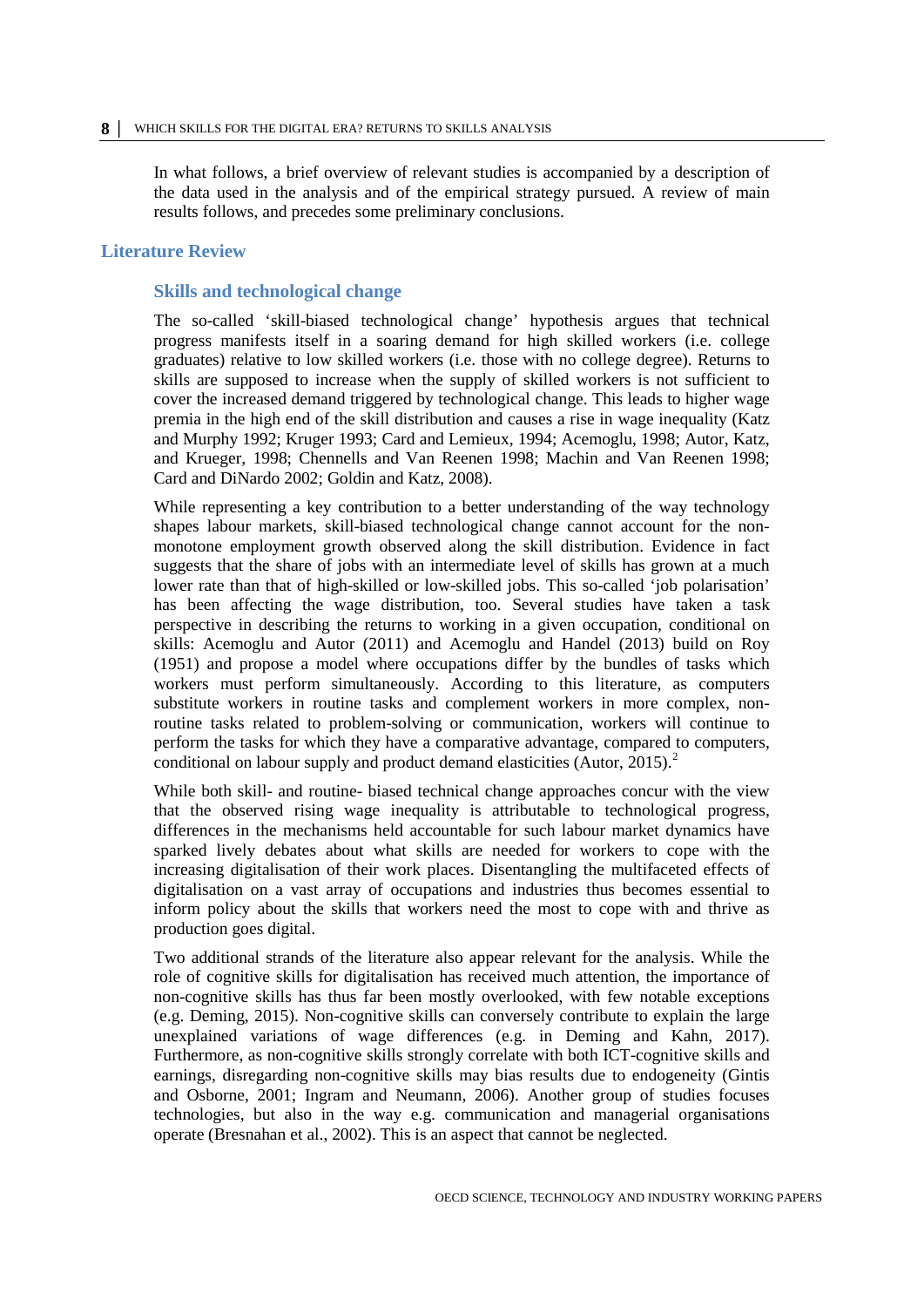#### <span id="page-8-0"></span>**Returns to skills**

Existing studies assessing the returns to different skill sets in the context of digitalisation highlight the importance of computer use at work, especially in technology-advanced industries, and its effect on business activities. Word processing, spreadsheets, and databases improve workplace efficiency, and information and communication devices provide a wide range of opportunities, including reaching out to new markets (Dolton and Pelkonen, 2008).

Krueger (1993) pioneered the literature on the return to computerisation skill and showed that, in the 1980s in the United States, individuals using computers at work earned 10% to 15% higher wages. Moreover, occupations that use computers more intensively also displayed higher than average wage growth rates, implying that the fast diffusion of computers at work does not offset the wage premium of these occupations. DiNardo and Pischke (1997) were the first to highlight the endogeneity of computer use by comparing the use of computers with the one of other office material, including calculators, telephones, pens or pencils. They conclude that the high returns to computerisation found earlier are possibly due to selection bias, which mainly comes from two sources: first, workers who use computers at work also possess other unobserved, but highly rewarded, skills; second, computers tend to be introduced in higher paid occupations.

More recent work correcting for endogeneity does not question the positive link between computer use and wages, but argues that this positive link depends on the nature of the tasks being performed with computers. Autor, Levy and Murnane (2003) provide evidence that the effect of computerisation on labour demand depends on the extent to which tasks can be automated. They argue that computerisation reduces the demand for labour input of routine manual and routine cognitive tasks, while increasing the demand for labour input of non-routine cognitive tasks. Along the same line, Borghans and ter Weel (2003) find evidence for the returns to computers only accruing to those with highest level of use sophistication. Dolton and Pelkonen (2008) show a small return to the use of the "office IT function".

In addition to computerisation, the set of positive determinants of earnings in advanced economies include other cognitive skills. Hanushek et al. (2015) and Falck et al. (2016) both employ the PIAAC dataset to look at the returns to cognitive skills: numeracy (Hanushek et al., 2015), and problem-solving in technology-rich environments (Falck et al., 2016). Both studies find strong returns to numeracy skills and problem-solving skills across OECD countries. However, these analyses suffer from their inability to directly address the role of non-cognitive skills, which biases their results. The present work not only highlights which cognitive and non-cognitive skills are seemingly important for digitalisation, but also on which combinations of cognitive and non-cognitive skills are key in digital environments. Doing so, our results contribute to a group of studies focusing on the complementarity of cognitive and non-cognitive skills.

#### <span id="page-8-1"></span>**Cognitive and non-cognitive skills**

While many argue that social skills and personality traits are the most important determinants of earnings (e.g. Heckman et al, 2006; Heckman and Kautz, 2012; Lindqvist and Vestman, 2011), empirical evidence on which social skills and personality traits are most rewarded in digital environments is scant, and usually focused on one personality trait only. Bowles et al. (2001) argue that when earnings are raised due to technological advancements, individuals endowed with certain types of personality traits, such as an individual's rate of time preference, and sense of personal efficacy, may benefit more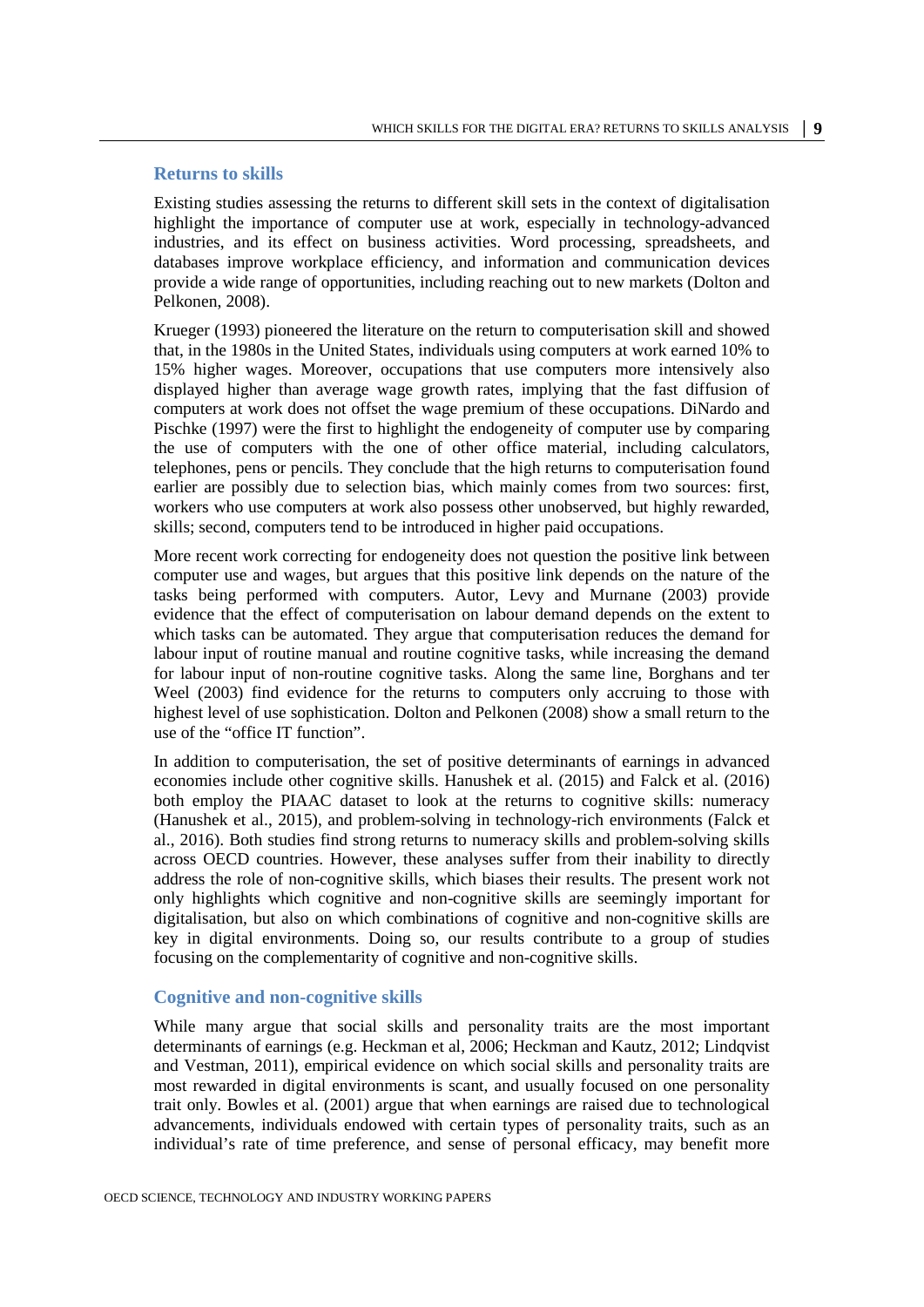than others. Bresnahan et al. (2002) look more closely at the technological process itself and provide firm level empirical evidence that technology changes management and organisation at the workplace, and raises the demand for organisation-related skills in firms, including flexibility and autonomy.

Cubel, et al. (2016) use a laboratory experiment to detect which personality traits among the "Big Five" are rewarded in the labour market, because they enhance the productivity of workers.<sup>[3](#page-31-3)</sup> They conclude that conscientiousness plays a major role in an individual's performance. Regarding social skills and their complementarity to cognitive skills, Weinberger (2014), Deming (2015) and Deming and Kahn (2017) show that labour market returns are higher when individuals combine good levels of cognitive and social skills. In addition, Deming (2015) finds that these complementarities are stronger in jobs that are more intensive in the use of ICT.

While relating to the above findings, our approach improves the analysis along several dimensions. First it addresses the challenging task of more precisely measuring social skills and personality traits (Borghans et al., 2011). Compared to previous measures of social skills obtained on the basis of surveys or laboratory experiments, our skill indicators are constructed using information about the tasks performed at the workplace. As such, they more accurately capture the social skills relating to productivity. This study is also linked to the literature on the task-specificity of human capital, which argues that human capital is highly specific to the tasks carried out by workers, and less so to the occupation, industry or the firm individuals work in (Gibbons and Waldman 2004, Poletaev and Robinson 2008, Gathman and Schoenberg 2010). By disentangling the effects of task-based skills from those of cognitive skills and of occupation, industry and firm specificities, this study provides further evidence about human capital being highly specific to the tasks carried out by individuals (as e.g. Deming and Kahn, 2017).

#### <span id="page-9-1"></span><span id="page-9-0"></span>**Data and Empirical Strategy**

#### **Data**

The OECD Survey of Adult Skills (PIAAC) is an international survey of individuals that is representative of the population between the age of 16 and 65. Data collection was completed in 2011-12 for the first round (22 OECD countries and the Russian Federation, OECD, 2013) and in 2014-2015 for the second round (6 OECD countries, plus Singapore and Lithuania, OECD, 2016). The analysis in this paper includes both rounds of PIAAC to be able to shed light on the skills patterns of as many countries as possible. The database contains information on 208 620 individuals of which 138 605 were employed at the time of the interview. From the present analysis are excluded unemployed individuals and individuals who did not report information on the main observable outcomes of interest, i.e. wages and skills. This reduces the size to 104 296 individuals. Unless otherwise specified, all descriptive statistics and empirical estimates are re-weighted using population weights.

The main purpose of the OECD Survey of Adult Skills is to test the cognitive skills of adults along three dimensions: literacy, numeracy and problem solving in technology rich environments. In addition, the survey provides information on the frequency of the performance of several tasks including reading, writing, numeracy, ICT and problem solving, partially matching the set of cognitive skills assessed through the tests. It also includes information on the frequency of the performance of other types of tasks such as those related to management, communication, organisation and planning, and physical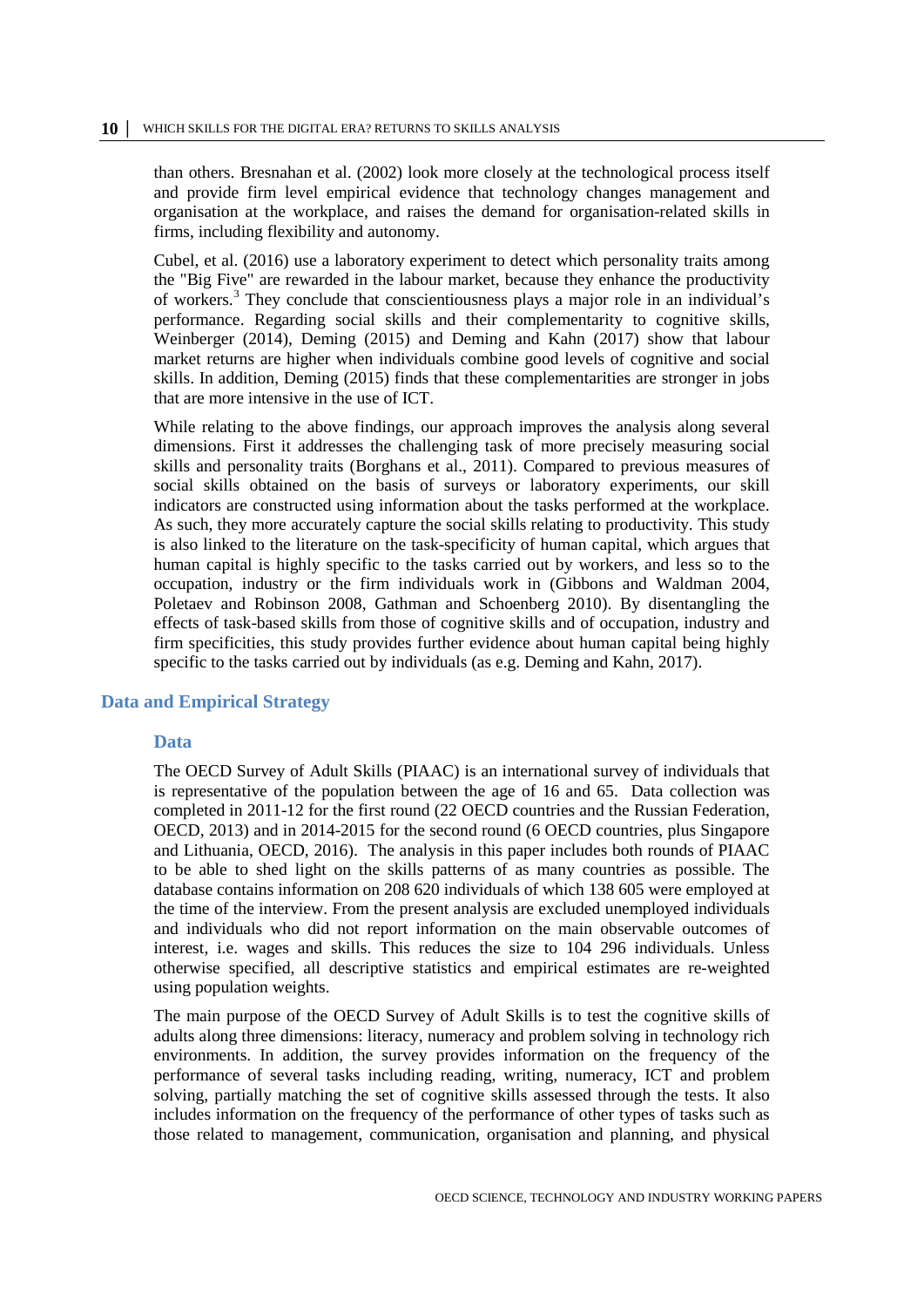work. Moreover, PIAAC gives information on workers' attitude towards learning, trust, health and other issues, which are gathered through self-reported assessments. Grundke et al (2017a) use this additional information on the tasks that workers perform on the job as well as the self-reported information on workers' attitudes and personality traits to conduct an exploratory factor analysis and extract six skill indicators that capture different types of cognitive, non-cognitive and social skills of workers.

As the analysis in this paper aims to encompass both cognitive and non-cognitive skills, the measures for cognitive skills from PIAAC are combined with the measures for noncognitive and social skills from Grundke et al. (2017a). These six skill indicators and the items of the PIAAC background questionnaire on which they build are presented in Table 1. The six skill indicators mirror: information and communication technologies (ICT) related skills; advanced numeracy skills; accountancy and selling skills; non-cognitive skills such as managing and communication and self-organisation; and socio-emotional skills such as readiness to learn and creative problem solving (see Table 1).

The PIAAC Survey also gathers information on the salaries and bonuses earned by individuals in the year prior to the survey year, as well as information on the industry, occupation and size of the firm individuals works in, as well as a number of socioeconomic background characteristics for these individuals (e.g. educational attainment, age, gender, etc.). Contrary to PIAAC public use data, which for some countries only report the deciles of the country-specific earning distribution an individual receives, the dataset used in the present study reports an individual's gross hourly earnings and expresses them in purchasing power parity terms. For some individuals with missing hourly wages, a value is imputed on the basis of the reported monthly gross salary and bonuses, and the number of hours worked by the individual in the last month. Both hours worked and hourly wages have been cleaned of outliers by trimming the top and bottom 1% of their respective distribution.

The analysis in this study further relies on a measure of the digital intensity of industries developed by Calvino et al., 2018 and which takes into consideration the technology (i.e. proportion of investment which is in ICT; purchases of ICT intermediate goods and services as a percentage of output, robots per employee), human capital requirements (i.e. ICT specialists as a proportion of total employment in the sector), and market scope (i.e. e-sales as a proportion of total industry sales) sides of digitalisation. A single metrics combining all these aspects is used to rank 36 2-digit ISIC4 sectors. Depending on their rank, which mirrors the extent to which industries have been penetrated by the digital transformation, industries are subdivided into digital vs less digital intensive ones, using the median and the discriminant.<sup>[4](#page-31-4)</sup> Due to data constraints, this taxonomy at present does not rely on information about e.g. industries' reliance on frontier technologies such as 3D printing or machine learning. However, the complexity and comprehensiveness of the information set underlying this exercise should suffice to provide a faithful representation of how sectors are being transformed by digitalisation.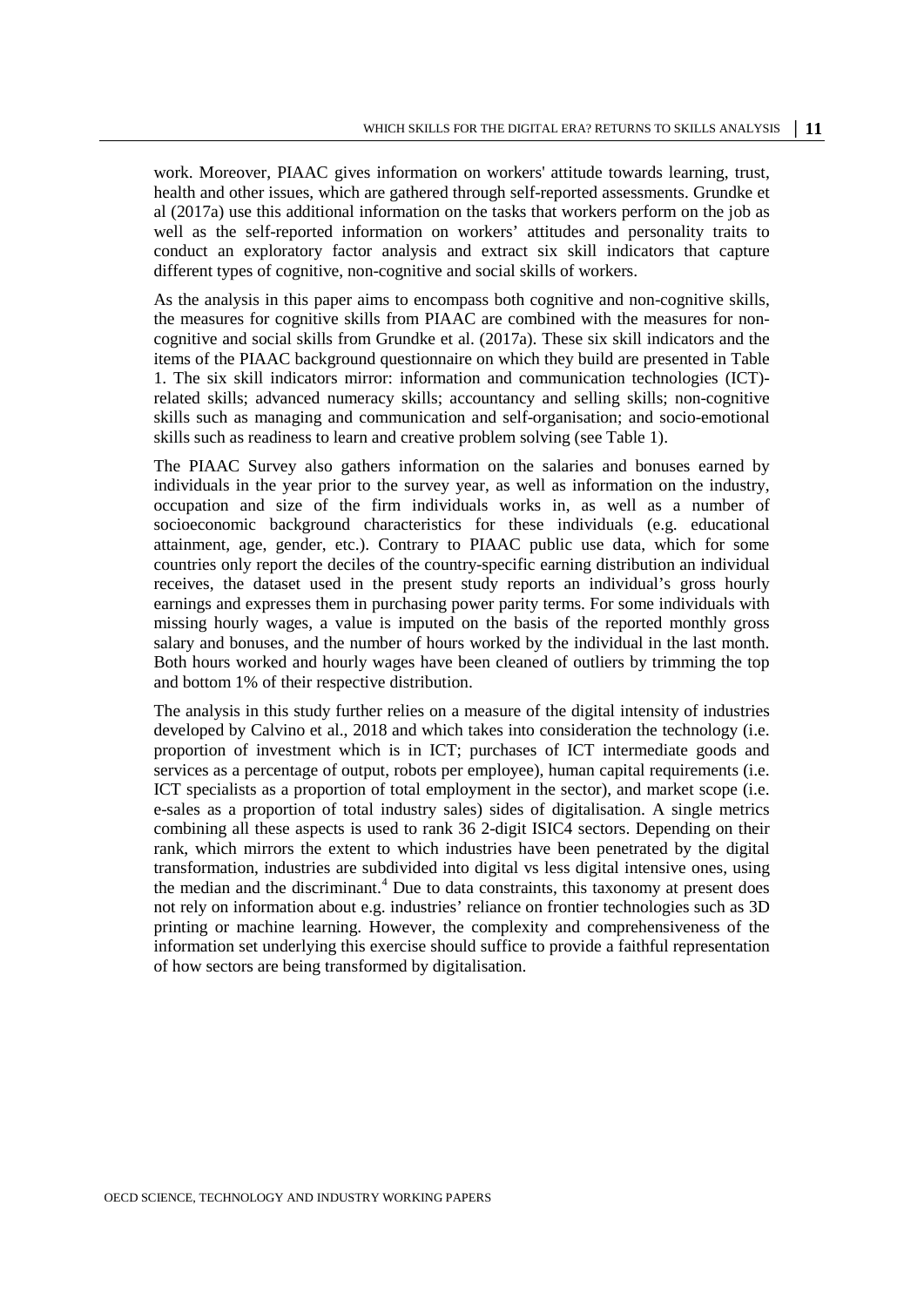| <b>ICT Skills</b><br>G_Q05e Frequency of excel use<br>G_Q05g Frequency of programming language use<br>G_Q05d Frequency of transactions through internet (banking, selling/buying)<br>G_Q05a Frequency of email use<br>G_Q05c Frequency of simple internet use<br>G_Q05f Frequency of word use<br>G_Q05h Frequency of real-time discussions through ICT Computer<br>G_Q01b Frequency of Reading letters, emails, memos<br>G_Q02a Frequency of Writing letters, emails, memos<br>G_006 Level of Computer Use required for the job<br>F_Q06b Frequency of working physically over long periods<br>Readiness to learn and creative<br>I_Q04j I like to get to the bottom of difficult things<br>problem solving<br>I_Q04m If I don't understand something, I look for additional information to make it<br>clearer<br>I_Q04h When I come across something new, I try to relate it to what I already<br>know<br>I_Q04b When I hear or read about new ideas, I try to relate them to real life<br>situations to which they might apply<br>I_Q04d I like learning new things<br>I_Q04I I like to figure out how different ideas fit together<br>F_Q04b Frequency of negotiating with people (outside or inside the firm or<br>Managing and Communication<br>organisation)<br>F_Q03b Frequency of planning activities of others<br>F_Q02b Frequency of instructing and teaching people<br>F_Q02e Frequency of advising people<br>F_Q04a Frequency of persuading or influencing others<br>Self-Organisation<br>D_Q11a extent of own planning of the task sequences<br>D_Q11b extent of own planning of style of work<br>D_Q11c extent of own planning of speed of work<br>D_Q11d extent of own planning of working hours | Indicator of job related skill<br>requirements | Items included in the construction of the indicator        |
|-----------------------------------------------------------------------------------------------------------------------------------------------------------------------------------------------------------------------------------------------------------------------------------------------------------------------------------------------------------------------------------------------------------------------------------------------------------------------------------------------------------------------------------------------------------------------------------------------------------------------------------------------------------------------------------------------------------------------------------------------------------------------------------------------------------------------------------------------------------------------------------------------------------------------------------------------------------------------------------------------------------------------------------------------------------------------------------------------------------------------------------------------------------------------------------------------------------------------------------------------------------------------------------------------------------------------------------------------------------------------------------------------------------------------------------------------------------------------------------------------------------------------------------------------------------------------------------------------------------------------------------------------------------------------------------------------------------------|------------------------------------------------|------------------------------------------------------------|
|                                                                                                                                                                                                                                                                                                                                                                                                                                                                                                                                                                                                                                                                                                                                                                                                                                                                                                                                                                                                                                                                                                                                                                                                                                                                                                                                                                                                                                                                                                                                                                                                                                                                                                                 |                                                |                                                            |
|                                                                                                                                                                                                                                                                                                                                                                                                                                                                                                                                                                                                                                                                                                                                                                                                                                                                                                                                                                                                                                                                                                                                                                                                                                                                                                                                                                                                                                                                                                                                                                                                                                                                                                                 |                                                |                                                            |
|                                                                                                                                                                                                                                                                                                                                                                                                                                                                                                                                                                                                                                                                                                                                                                                                                                                                                                                                                                                                                                                                                                                                                                                                                                                                                                                                                                                                                                                                                                                                                                                                                                                                                                                 |                                                |                                                            |
|                                                                                                                                                                                                                                                                                                                                                                                                                                                                                                                                                                                                                                                                                                                                                                                                                                                                                                                                                                                                                                                                                                                                                                                                                                                                                                                                                                                                                                                                                                                                                                                                                                                                                                                 |                                                |                                                            |
|                                                                                                                                                                                                                                                                                                                                                                                                                                                                                                                                                                                                                                                                                                                                                                                                                                                                                                                                                                                                                                                                                                                                                                                                                                                                                                                                                                                                                                                                                                                                                                                                                                                                                                                 |                                                |                                                            |
|                                                                                                                                                                                                                                                                                                                                                                                                                                                                                                                                                                                                                                                                                                                                                                                                                                                                                                                                                                                                                                                                                                                                                                                                                                                                                                                                                                                                                                                                                                                                                                                                                                                                                                                 |                                                |                                                            |
|                                                                                                                                                                                                                                                                                                                                                                                                                                                                                                                                                                                                                                                                                                                                                                                                                                                                                                                                                                                                                                                                                                                                                                                                                                                                                                                                                                                                                                                                                                                                                                                                                                                                                                                 |                                                |                                                            |
|                                                                                                                                                                                                                                                                                                                                                                                                                                                                                                                                                                                                                                                                                                                                                                                                                                                                                                                                                                                                                                                                                                                                                                                                                                                                                                                                                                                                                                                                                                                                                                                                                                                                                                                 |                                                |                                                            |
|                                                                                                                                                                                                                                                                                                                                                                                                                                                                                                                                                                                                                                                                                                                                                                                                                                                                                                                                                                                                                                                                                                                                                                                                                                                                                                                                                                                                                                                                                                                                                                                                                                                                                                                 |                                                |                                                            |
|                                                                                                                                                                                                                                                                                                                                                                                                                                                                                                                                                                                                                                                                                                                                                                                                                                                                                                                                                                                                                                                                                                                                                                                                                                                                                                                                                                                                                                                                                                                                                                                                                                                                                                                 |                                                |                                                            |
|                                                                                                                                                                                                                                                                                                                                                                                                                                                                                                                                                                                                                                                                                                                                                                                                                                                                                                                                                                                                                                                                                                                                                                                                                                                                                                                                                                                                                                                                                                                                                                                                                                                                                                                 |                                                |                                                            |
|                                                                                                                                                                                                                                                                                                                                                                                                                                                                                                                                                                                                                                                                                                                                                                                                                                                                                                                                                                                                                                                                                                                                                                                                                                                                                                                                                                                                                                                                                                                                                                                                                                                                                                                 |                                                |                                                            |
|                                                                                                                                                                                                                                                                                                                                                                                                                                                                                                                                                                                                                                                                                                                                                                                                                                                                                                                                                                                                                                                                                                                                                                                                                                                                                                                                                                                                                                                                                                                                                                                                                                                                                                                 |                                                |                                                            |
|                                                                                                                                                                                                                                                                                                                                                                                                                                                                                                                                                                                                                                                                                                                                                                                                                                                                                                                                                                                                                                                                                                                                                                                                                                                                                                                                                                                                                                                                                                                                                                                                                                                                                                                 |                                                |                                                            |
|                                                                                                                                                                                                                                                                                                                                                                                                                                                                                                                                                                                                                                                                                                                                                                                                                                                                                                                                                                                                                                                                                                                                                                                                                                                                                                                                                                                                                                                                                                                                                                                                                                                                                                                 |                                                |                                                            |
|                                                                                                                                                                                                                                                                                                                                                                                                                                                                                                                                                                                                                                                                                                                                                                                                                                                                                                                                                                                                                                                                                                                                                                                                                                                                                                                                                                                                                                                                                                                                                                                                                                                                                                                 |                                                |                                                            |
|                                                                                                                                                                                                                                                                                                                                                                                                                                                                                                                                                                                                                                                                                                                                                                                                                                                                                                                                                                                                                                                                                                                                                                                                                                                                                                                                                                                                                                                                                                                                                                                                                                                                                                                 |                                                |                                                            |
|                                                                                                                                                                                                                                                                                                                                                                                                                                                                                                                                                                                                                                                                                                                                                                                                                                                                                                                                                                                                                                                                                                                                                                                                                                                                                                                                                                                                                                                                                                                                                                                                                                                                                                                 |                                                |                                                            |
|                                                                                                                                                                                                                                                                                                                                                                                                                                                                                                                                                                                                                                                                                                                                                                                                                                                                                                                                                                                                                                                                                                                                                                                                                                                                                                                                                                                                                                                                                                                                                                                                                                                                                                                 |                                                |                                                            |
|                                                                                                                                                                                                                                                                                                                                                                                                                                                                                                                                                                                                                                                                                                                                                                                                                                                                                                                                                                                                                                                                                                                                                                                                                                                                                                                                                                                                                                                                                                                                                                                                                                                                                                                 |                                                |                                                            |
|                                                                                                                                                                                                                                                                                                                                                                                                                                                                                                                                                                                                                                                                                                                                                                                                                                                                                                                                                                                                                                                                                                                                                                                                                                                                                                                                                                                                                                                                                                                                                                                                                                                                                                                 |                                                |                                                            |
|                                                                                                                                                                                                                                                                                                                                                                                                                                                                                                                                                                                                                                                                                                                                                                                                                                                                                                                                                                                                                                                                                                                                                                                                                                                                                                                                                                                                                                                                                                                                                                                                                                                                                                                 |                                                |                                                            |
|                                                                                                                                                                                                                                                                                                                                                                                                                                                                                                                                                                                                                                                                                                                                                                                                                                                                                                                                                                                                                                                                                                                                                                                                                                                                                                                                                                                                                                                                                                                                                                                                                                                                                                                 |                                                |                                                            |
|                                                                                                                                                                                                                                                                                                                                                                                                                                                                                                                                                                                                                                                                                                                                                                                                                                                                                                                                                                                                                                                                                                                                                                                                                                                                                                                                                                                                                                                                                                                                                                                                                                                                                                                 |                                                |                                                            |
|                                                                                                                                                                                                                                                                                                                                                                                                                                                                                                                                                                                                                                                                                                                                                                                                                                                                                                                                                                                                                                                                                                                                                                                                                                                                                                                                                                                                                                                                                                                                                                                                                                                                                                                 |                                                |                                                            |
|                                                                                                                                                                                                                                                                                                                                                                                                                                                                                                                                                                                                                                                                                                                                                                                                                                                                                                                                                                                                                                                                                                                                                                                                                                                                                                                                                                                                                                                                                                                                                                                                                                                                                                                 |                                                |                                                            |
|                                                                                                                                                                                                                                                                                                                                                                                                                                                                                                                                                                                                                                                                                                                                                                                                                                                                                                                                                                                                                                                                                                                                                                                                                                                                                                                                                                                                                                                                                                                                                                                                                                                                                                                 |                                                |                                                            |
|                                                                                                                                                                                                                                                                                                                                                                                                                                                                                                                                                                                                                                                                                                                                                                                                                                                                                                                                                                                                                                                                                                                                                                                                                                                                                                                                                                                                                                                                                                                                                                                                                                                                                                                 |                                                |                                                            |
|                                                                                                                                                                                                                                                                                                                                                                                                                                                                                                                                                                                                                                                                                                                                                                                                                                                                                                                                                                                                                                                                                                                                                                                                                                                                                                                                                                                                                                                                                                                                                                                                                                                                                                                 |                                                |                                                            |
|                                                                                                                                                                                                                                                                                                                                                                                                                                                                                                                                                                                                                                                                                                                                                                                                                                                                                                                                                                                                                                                                                                                                                                                                                                                                                                                                                                                                                                                                                                                                                                                                                                                                                                                 | <b>Accountancy and Selling</b>                 | G_Q01g Frequency of Reading financial invoices, bills etc. |
| G_Q03b Frequency of Calculate prices, costs, budget                                                                                                                                                                                                                                                                                                                                                                                                                                                                                                                                                                                                                                                                                                                                                                                                                                                                                                                                                                                                                                                                                                                                                                                                                                                                                                                                                                                                                                                                                                                                                                                                                                                             |                                                |                                                            |
| G_Q03d Frequency of using calculator                                                                                                                                                                                                                                                                                                                                                                                                                                                                                                                                                                                                                                                                                                                                                                                                                                                                                                                                                                                                                                                                                                                                                                                                                                                                                                                                                                                                                                                                                                                                                                                                                                                                            |                                                |                                                            |
| F_Q02d Frequency of client interaction selling a product or a service                                                                                                                                                                                                                                                                                                                                                                                                                                                                                                                                                                                                                                                                                                                                                                                                                                                                                                                                                                                                                                                                                                                                                                                                                                                                                                                                                                                                                                                                                                                                                                                                                                           |                                                |                                                            |
| G_Q03f Frequency of preparing charts and tables<br><b>Advanced Numeracy</b>                                                                                                                                                                                                                                                                                                                                                                                                                                                                                                                                                                                                                                                                                                                                                                                                                                                                                                                                                                                                                                                                                                                                                                                                                                                                                                                                                                                                                                                                                                                                                                                                                                     |                                                |                                                            |
| G_Q03g Frequency of Use simple algebra and formulas                                                                                                                                                                                                                                                                                                                                                                                                                                                                                                                                                                                                                                                                                                                                                                                                                                                                                                                                                                                                                                                                                                                                                                                                                                                                                                                                                                                                                                                                                                                                                                                                                                                             |                                                |                                                            |
| G_Q03h Frequency of Use complex algebra and statistics                                                                                                                                                                                                                                                                                                                                                                                                                                                                                                                                                                                                                                                                                                                                                                                                                                                                                                                                                                                                                                                                                                                                                                                                                                                                                                                                                                                                                                                                                                                                                                                                                                                          |                                                |                                                            |

#### **Table 1. Indicators of job-related task and skill requirements**

*Source*: Grundke et al. (2017a), based on PIAAC. [5](#page-31-5)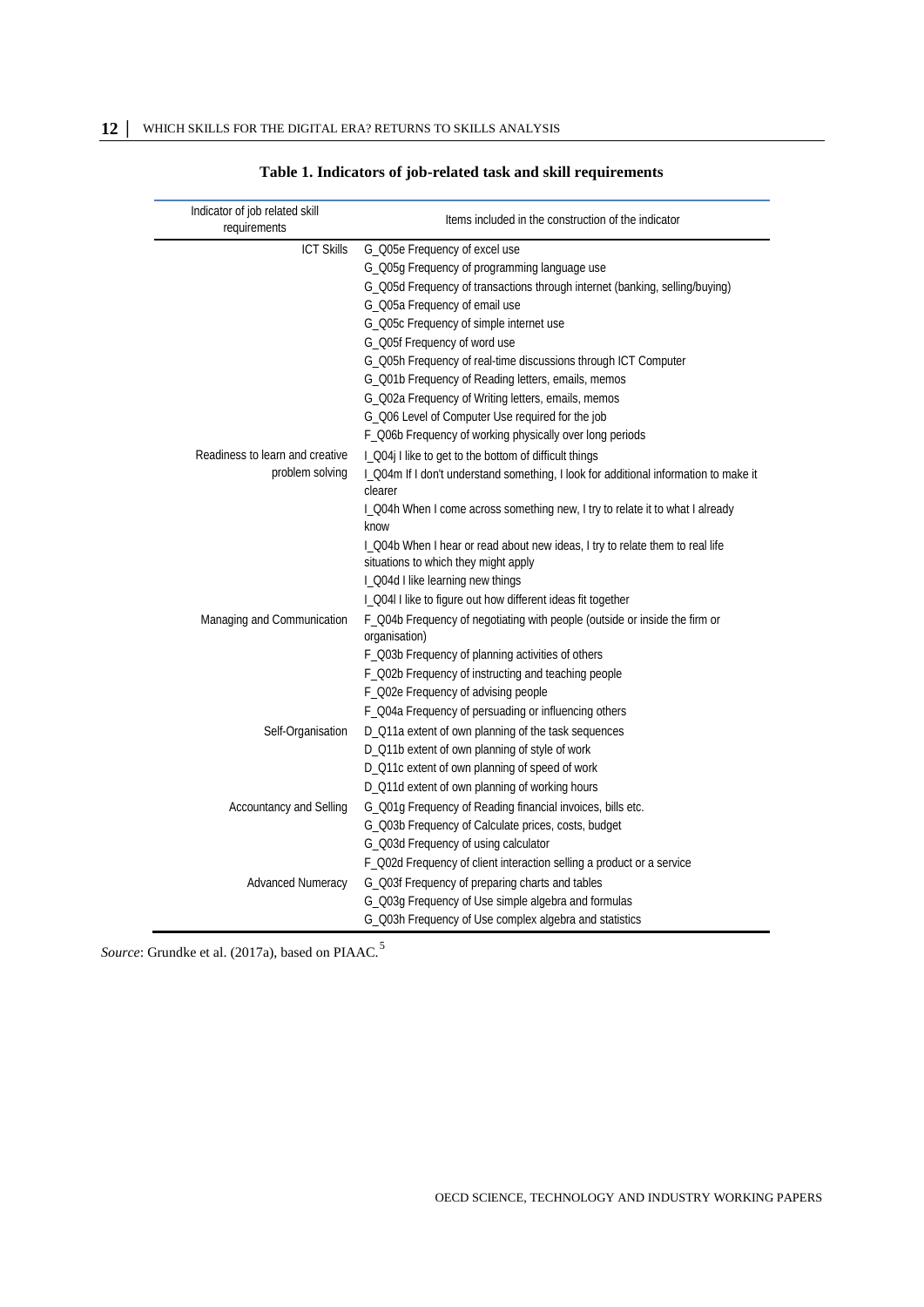#### <span id="page-12-0"></span>**Empirical Strategy**

This paper assesses the returns to different types of skills by estimating individual level wage regressions on data from PIAAC. Differently from Hanushek et al. (2015) and Falck et al. (2016) who also do so, the present study is the first to include measures of task-based skills based on Grundke et al. (2017a). This is important for two reasons, one policy-related, the other technical. On the one hand, markets reward cognitive as well as non-cognitive skills, and policy needs being informed about labour market returns to noncognitive skills to be able to design suitable education and training policies. On the other hand, the presence of an extra set of controls reduces the extent to which possible omitted variables may bias our estimates. It is also important to note that the present study proposes a first-time assessment of skill premia in digital vs less digital intensive industries.

The estimated individual-level wage regressions investigate whether the following skills are complementary to the digitalisation of the workplace: the cognitive skills numeracy and literacy<sup>[6](#page-31-6)</sup>; the task based skills ICT, managing and communication, accountancy and selling, self-organisation and advanced numeracy skills; and the personality trait readiness to learn and creative problem solving.

The empirical hypothesis underlying the analysis is that sectors that are more digital intensive should reward workers' skills differently, and possibly more (assuming equal supply of skills across sectors), than sectors that have been penetrated to a lower extent by the digital transformation. This, of course, conditional on other worker-specific observable characteristics, and other controls which are specified below. Such a hypothesis has its roots in the "canonical" model of human capital in Goldin and Katz (2008), where technological progress raises the demand for skill. When demand for human capital expands faster than its supply due to technological progress, inequality of wages across skill classes rises, too. As some of the above-mentioned skills are easier to supply than others, the returns to skills in the whole economy are expected to vary with the type of skill considered. If one assumes that advanced numeracy skills are harder to shape than, e.g. managing and communication ones, or if they are rarer among workers, one should expect the market to offer a higher premium for advanced numeracy than for managing and communication skills.

In addition, workers with different skills may be carrying out different tasks, which in turn may have different degrees of complementarity with technology (e.g. Acemoglu and Autor, 2012). As a consequence, it is expected that the wage returns differ not only across type of skills, but also between digital and less digital intensive sectors. While it would be natural to expect that digital intensive sectors reward the same skill more than less digital intensive ones,<sup>[7](#page-31-7)</sup> a task-based perspective would allow for the existence of non-linearities in the way skills are rewarded relative to the technological endowment of firms and sectors. Occupational polarisation, for example (Autor et al., 2006; Acemoglu and Autor, 2011), is associated with higher wages of individuals both at the top and bottom of the skill distribution until the beginning of the 2000s. This happened since these types of workers both carry out tasks which cannot be substituted by computers and rising income sustained the demand for manual tasks. In the last decade, instead, the wages of individuals at the bottom of the skill distribution decreased more than those of middleand high-skilled individuals, as workers previously performing routine-intensive tasks were displaced by computerisation and entered manual task-intensive occupations (Autor, 2015). Given the above, the sign of the difference in skill returns between digital and less digital intensive sectors remains ex-ante ambiguous.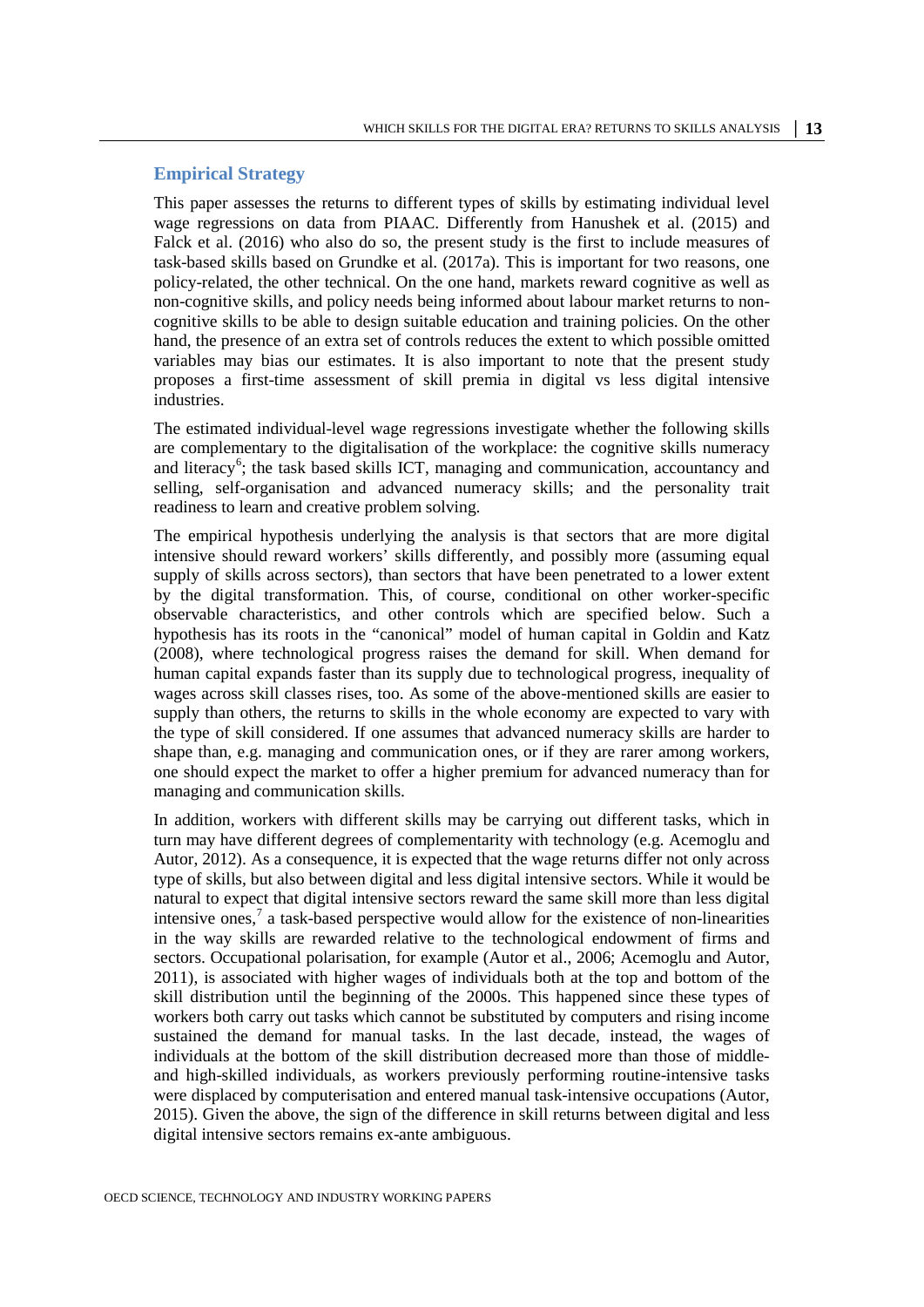These hypotheses are tested on the pooled sample of the working population of all 31 PIAAC countries, based on the following empirical specification:

$$
log(wage)_i = \alpha_0 + \alpha_1 DigInd_k + DigInd_k * skills_i \beta + skills_i \gamma + x_i \delta
$$
  
+  $\mu_c + \sigma_{Tiva18} + \rho_{isco08} + u_i$  (1)

for individual i.

The dependent variable is the log of the gross hourly wage in USD (including bonus payments). [8](#page-31-8) The dummy variable *DigInd* indicates whether an individual *i* works in a digital intensive industry. 2-digit ISIC rev.4 industries are defined as digital intensive if they display a higher digital intensity than the median among all 36 industries (across countries<sup>[9](#page-31-9)</sup>). The dummy variable for digital intensive industry is interacted with each of the skill variables (i.e. the vector skills), namely: numeracy, literacy, <sup>[10](#page-31-10)</sup> ICT, managing and communication, accountancy and selling, self-organisation, advanced numeracy skills, and readiness to learn and creative problem solving.

The coefficients of interest are captured by the vector  $\beta$ , which includes the coefficients of the interaction of the digital industry dummy variable and all the skill variables considered. A positive and significant coefficient in the vector  $\beta$  indicates that individuals working in a job in a digital intensive industry are additionally rewarded by labour markets for the specific skill under consideration, compared to the same jobs being performed in less digitalised industries. This would imply that the use of digital technologies and the skill under consideration are complements in the production process and signal the need for workers to acquire those skills to cope with the increasing digitalisation of their workplaces.

The vector *x* includes additional covariates at the worker's level, namely: age, age squared, years of education, gender, two dummy variables for the size of the firm the individual works in (either medium sized firm, defined as having 51-250 employees; or large firm, having more than 250 employees, the comparison group being small firms, defined as firms with up to 50 employees<sup> $I_1$ </sup>), a dummy variable for whether the individual works less than 21 hours a week (to account for possible part-time-related patterns), as well as two dummy variables for the state of health of the individual (good and very good health, the comparison group being poor health). Fixed effects for countries  $(\mu)$ , for 18 aggregated industries (σ) (TiVA 18 industry list)<sup>[12](#page-31-12)</sup> as well as for ISCO08-one digit occupations (ρ) are also included to control for unobserved wage determinants at the country, industry and occupation level.<sup>[13](#page-31-13)</sup> All specifications are estimated by weighted OLS using individual senate weights, which are based on the population weights included in the PIAAC data set and ensure that each country is given the same weight in the regression. Standard errors are clustered at the country level. All skill variables are standardised to mean zero and variance one for the pooled sample using senate weights to weight observations from single countries.

While advancing the returns to skills discussion in many ways, the present analysis nevertheless does not treat the endogeneity of sectors explicitly, at least in this first stage. However, the high degree of consistency of results across specifications buttresses the importance of selected cognitive and non-cognitive skills for wage determination, and how these differ between digital and less digital intensive sectors.<sup>[14](#page-31-14)</sup>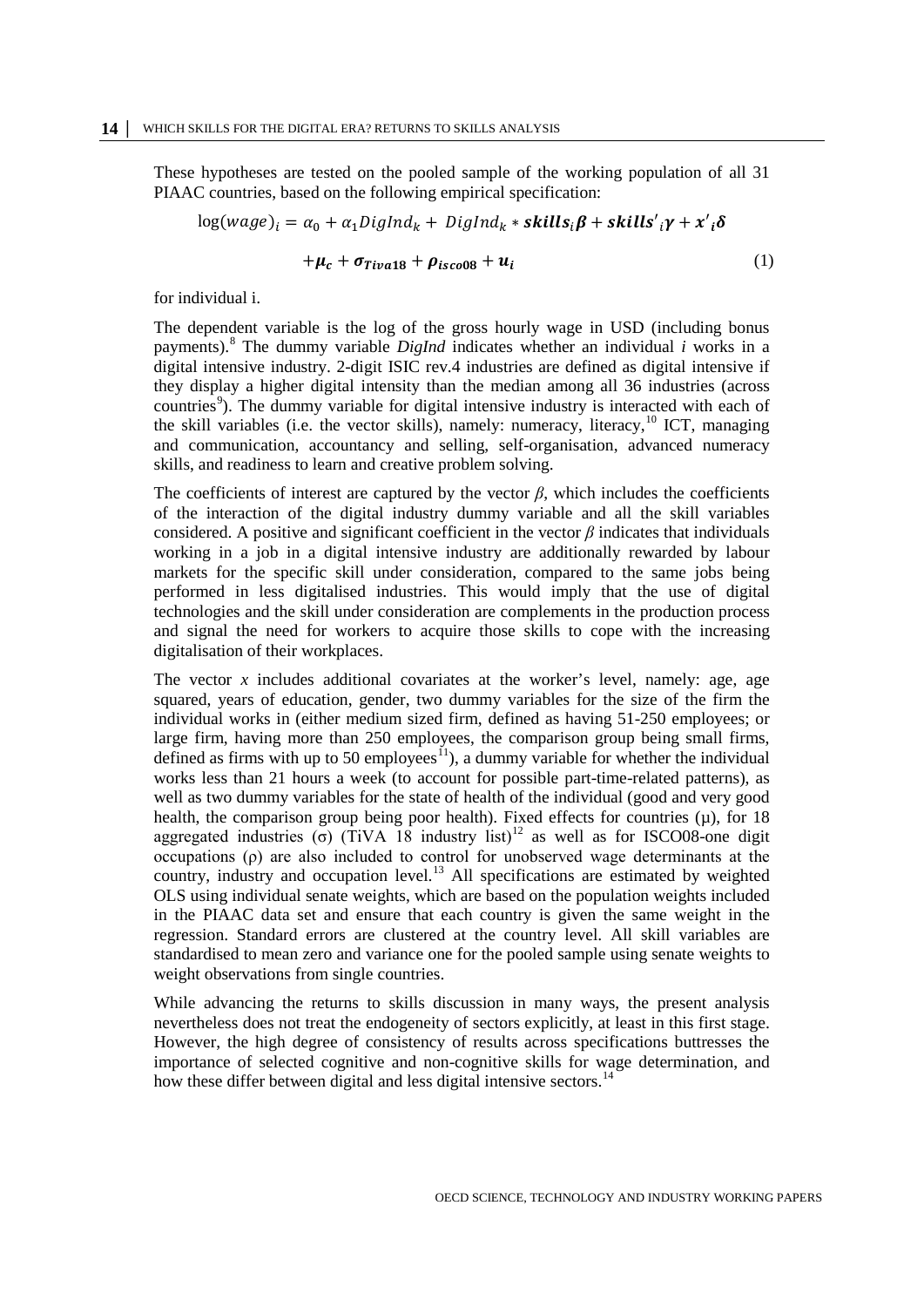#### <span id="page-14-0"></span>**Results**

In what follows, some first descriptive statistics shed light on the skill endowment of workers in digitally-intensive and less digitally intensive industries. Figure 1, which relies on data from 31 OECD countries and partner economies , shows that workers in digitalintensive industries on average exhibit higher levels of cognitive as well as non-cognitive skills and social skills than workers in less digitally-intensive sectors of the economy. This may of course depend on the type of workers employed in digital vs less digital intensive sectors, with the latter being generally more intensive in unskilled workers.

**Figure 1. Average skill levels in digital and less digital intensive industries across 31 OECD countries and partner economies, 2012 or 2015.**



*Note*: All task-based skill indicators are rescaled to the interval 0-100. The assessed cognitive skills are measured in PIAAC scores ranging from 0 to 500. Averages across countries are computed given the same weight to each country. All differences in skill means between digital and less digital intensive industries are significant at the 5% level.

*Source*: Authors' own compilation on data from PIAAC and other sources.

#### <span id="page-14-1"></span>**Skills are better rewarded in digital intensive sectors**

To try and isolate the "true" role of working in a digital intensive sector on skills and skill returns, in what follows the estimates control for some of the individual-level determinants which could drive this difference in skill intensities across sectors. In practical terms, this analysis answers the question of which skills are important for the digital transformation by investigating which type of skills are in short supply and/or high demand and therefore command a wage premium in digital vs. less digital intensive industries. Table 2 presents the results for the baseline specification (1), i.e. an individual level wage regression that includes the interaction terms of a dummy variable for working in a digital intensive industry with each of the skill types considered, the skill variables themselves, as well as a number of individual-level controls, such as a worker's age, gender and education. [15](#page-31-15) The use of PIAAC and in particular of workers' scores in the assessed cognitive skill test, helps controlling for workers' ability, which, while often being unobserved, clearly determines individual wages.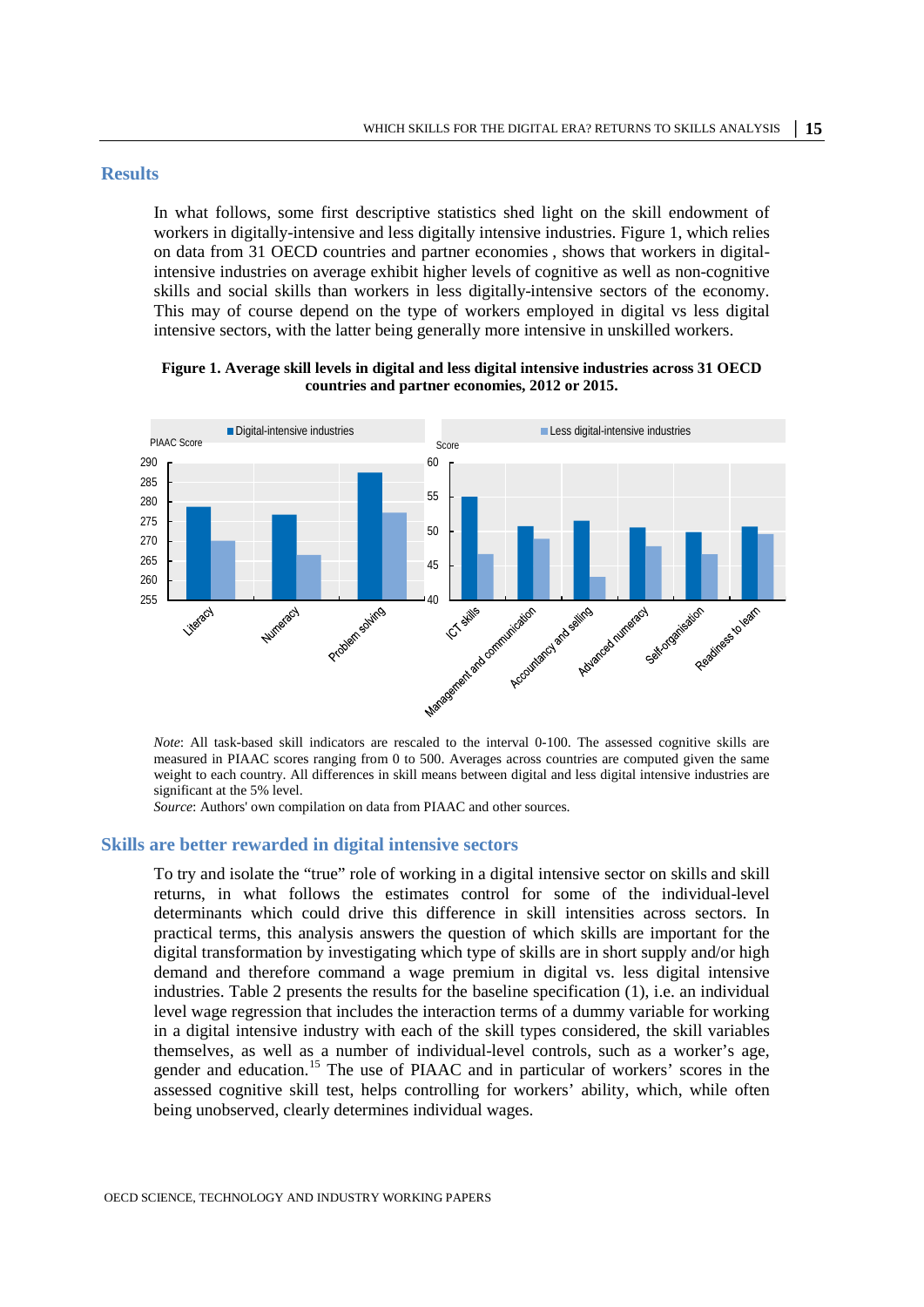Table 2 shows that for two types of skills, labour market returns are higher in digital intensive industries than in less digital intensive industries. These are advanced numeracy skills and self-organisation skills. These skills therefore seem to be relatively more valued in digital intensive sectors, thus commanding a premium in salary or bonuses. This may depend on workers in digital intensive industries needing to operate in a more independent and decentralised fashion (e.g. through telework), to perform relatively more non-routine tasks, to be better matched with the tasks to be carried out, or to having to deal with continuously changing settings for which technical skills coupled with selforganisation skills are increasingly important.

These results are robust to a number of checks. In Table A2, each interaction term enters the specification alone (rather than introducing all interaction terms at the same time, as in Table 2). The results show that all type of skills are better rewarded in digital intensive industries, in particular advanced numeracy skills, self-organisation skills, ICT skills and numeracy. However, in these specifications the estimated coefficients for the skill variables are clearly biased upwards by the omission of all other skill variables, which are correlated with the individually included skill. The results in Table 2 are robust to defining digital intensive industries as the top quartile instead of the top 50% of the 36 industries according the ranking in Calvino et al. (2018), as shown in Table A3, column  $2.^{16}$  $2.^{16}$  $2.^{16}$ 

Importantly, the results in Table 2 are not driven by the occupational category workers belong to.<sup>[17](#page-31-17)</sup> If occupational controls were missing, and if digital intensive sectors featured more workers in occupations which are on average better paid than those in less digital intensive sectors, the skills coefficients and the interaction coefficients with the digital intensive sector dummy would be biased, as they would capture the contribution of occupational compositions to wage dynamics. However, results where these occupation fixed effects are excluded - and which are therefore driven by cross-occupational differences between digital and less digital intensive sectors-, are very similar to the baseline results (Table A3, column 4). The same holds true for excluding sectoral fixed effects (column 5), which are present in the baseline specification. Table A3, column 3 is even more demanding than the baseline specification, and includes country-aggregated industry (18 TiVA industries) fixed effects. These make sure that the main coefficients of interest are not driven by country-industry specific characteristics such as e.g. wage bargaining institutions, average industry productivity, innovation or capital intensity, as well as specific industrial and innovation policies.

By showing that the reward of skills goes beyond the occupation or even the sector of employment, the above results reinforce the intuition that such rewards are linked to features of the firms where individuals work, including more effective communication, organisational structure or matching of workers and capital; better monitoring ability; implementation of profit sharing or efficiency wages; etc. Song et al. (2015), for instance, report that the increase in the variance of individual earnings in the U.S. between 1978 and 2013 was driven by between-firm inequality much more than by within-firm inequality. However, because the specification controls for the size of the firm, such firm specificities may only explain the strong returns to skills, if the variation of firm characteristics within firms of similar sizes is large and if these are correlated with workers' skills.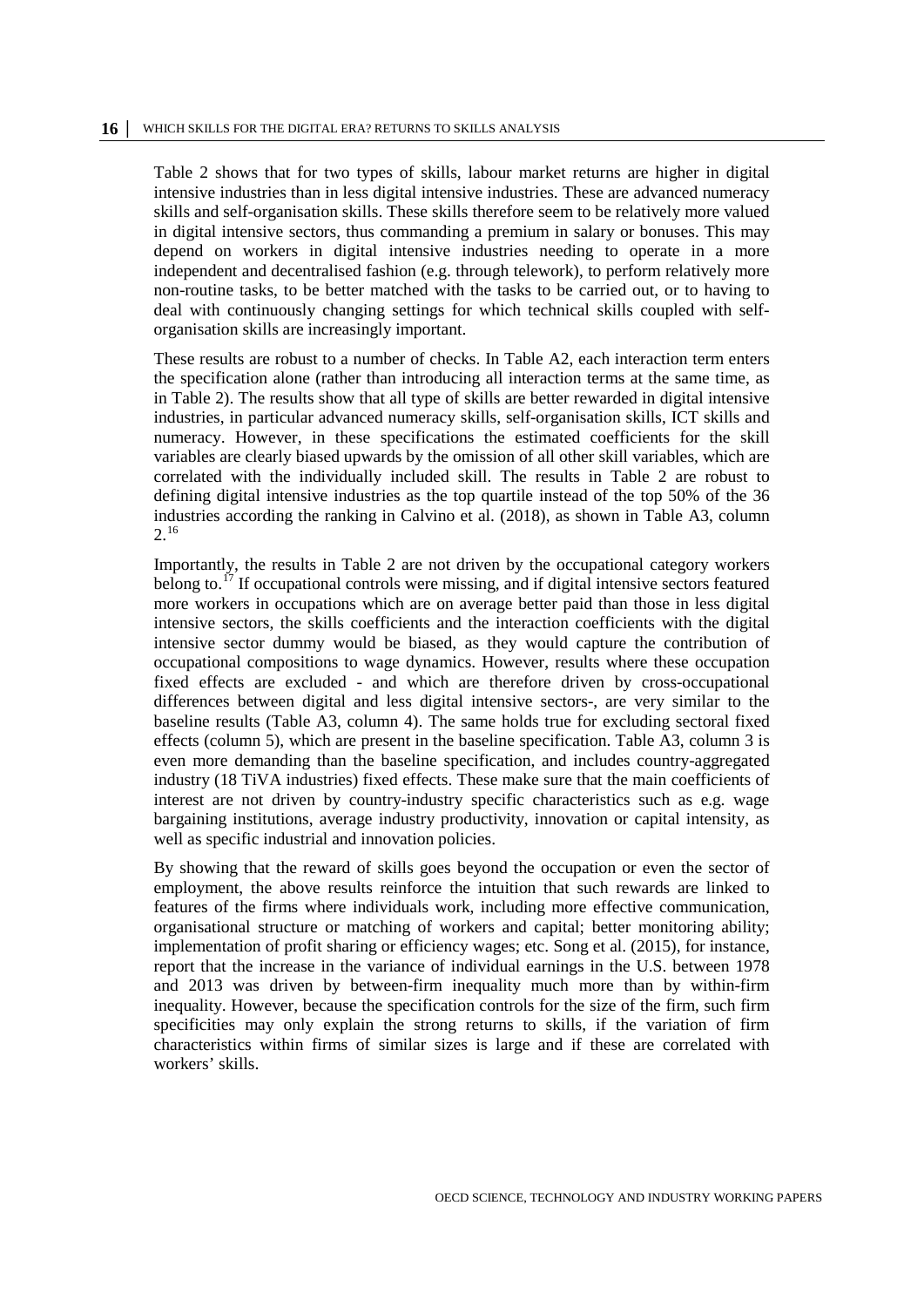| Digital Sector Dummy                                   | $0.040***$  |
|--------------------------------------------------------|-------------|
|                                                        | (0.010)     |
| <b>ICT Skills</b>                                      | $0.087***$  |
|                                                        | (0.009)     |
| Management and Communication Skills                    | $0.041***$  |
|                                                        | (0.005)     |
| Accountancy and Selling Skills                         | $-0.027***$ |
|                                                        | (0.004)     |
| <b>Advanced Numeracy Skills</b>                        | $0.010**$   |
|                                                        | (0.004)     |
| Self-Organisation Skills                               | $0.021***$  |
|                                                        | (0.003)     |
| Readiness to Learn                                     | $-0.005$    |
|                                                        | (0.004)     |
| Literacy                                               | 0.007       |
|                                                        | (0.006)     |
| Numeracy                                               | $0.041***$  |
|                                                        | (0.009)     |
| (Digital Sector) X (ICT Skills)                        | 0.002       |
|                                                        | (0.010)     |
| (Digital Sector)X(Management and Communication Skills) | 0.002       |
|                                                        | (0.006)     |
| (Digital Sector) X (Accountancy and Selling Skills)    | 0.004       |
|                                                        | (0.006)     |
| (Digital Sector)X(Advanced Numeracy Skills)            | $0.018***$  |
|                                                        | (0.006)     |
| (Digital Sector)X(Self-Organisation Skills)            | $0.015***$  |
|                                                        | (0.005)     |
| (Digital Sector) X (Readiness to Learn)                | $-0.004$    |
|                                                        | (0.004)     |
| (Digital Sector) X(Literacy)                           | $-0.001$    |
|                                                        | (0.007)     |
| (Digital Sector) X (Numeracy)                          | 0.011       |
|                                                        | (0.008)     |
| <b>Control Variables</b>                               | Yes         |
| Observations                                           | 104 296     |
| Adjusted R-squared                                     | 0.576       |

| Table 2. Returns to skills in digital vs. less digital intensive industries |  |  |  |  |  |
|-----------------------------------------------------------------------------|--|--|--|--|--|
|-----------------------------------------------------------------------------|--|--|--|--|--|

*Note*: The dependent variable is the log of hourly wages. In addition to the shown covariates, the specification also includes age, age squared, years of education, gender, two dummy variables for the size of the firm the individual works, a dummy variable for whether the individual works less than 21 hours a week, two dummy variables for the state of health of the individual as well as fixed effects for the country, industry and occupation the individual works in. The specification is estimated by weighted OLS using individual senate weights to give each country the same weight in the regression, while robust standard errors are clustered at the country level. All skill variables are standardised to mean zero and variance of one for the pooled sample using senate weights to weight observations from single countries. (\*\*\* p<0.01, \*\* p<0.05, \* p<0.1).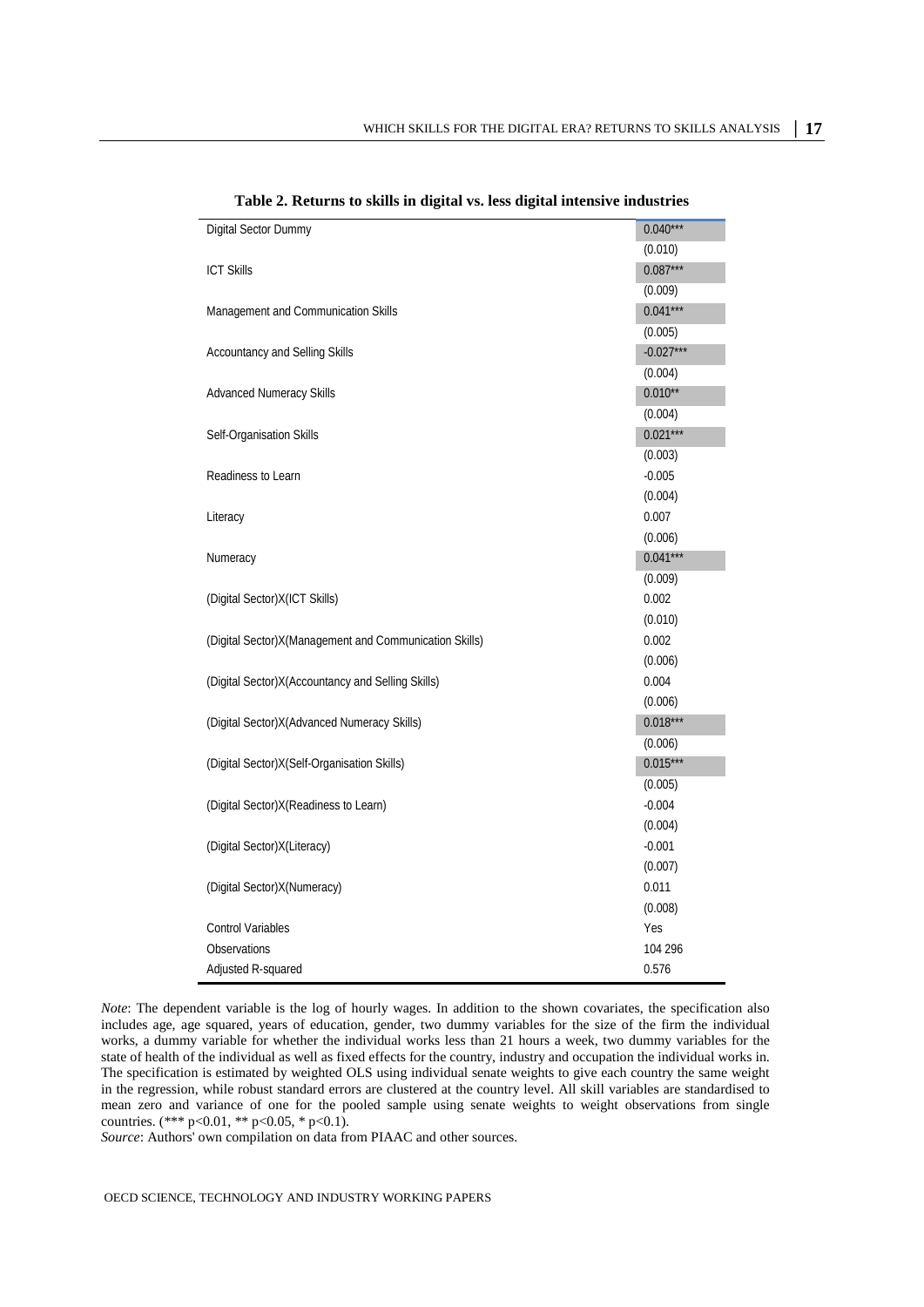In consideration of the task-based nature of the five task-based skill indicators used in the present analysis, the results in Table 2 also contribute to the recent literature on the taskspecificity of human capital (Gibbons and Waldman 2004). The fact that even when controlling for industry and occupation fixed effects, individual control variables (including education) and firm size, the returns to task-based skills are still in the same ballpark than those for cognitive skills constitutes strong evidence about the importance of task-specific human capital for production and labour markets. Wage returns to ICT skills are twice as big as those related to numeracy skills, whereas management and communication skills are rewarded as much as numeracy skills are. These results also indicate the importance for workers to adequately use their skills and human capital on the job. This in turns calls for workers to be well matched to tasks they perform on the job and stresses the importance of good human resource and organisational management within firms.

In Gibbons and Waldman (2004), the worker is rewarded for the human capital it cumulates on the job, which is a function of the tasks she performs. If tasks for the same individual were different between digital and less digital intensive sectors (e.g. because different technologies are embedded in production), the worker would be rewarded differently for her skills in the two types of sectors. This is exactly what the results in Table 2 suggest for Self-Organisation and advanced numeracy skills. However, unfortunately the dataset on which estimates rely does not allow to move beyond speculation on this point, as one can only control for the size of the firm or entity. Future work will try to explore possible ways to account for firm heterogeneity in sectors, and further investigate the robustness of the results presented so far.

#### <span id="page-17-0"></span>**Workers in digital intensive sectors are generally better paid**

Table 2 also reports the coefficient for the dummy variable which identifies individuals working in a digital intensive industry. Even when controlling for all types of skills, occupation specific characteristics, aggregated industry characteristics and country characteristics, the size of the firm and all the other individual control variables, workers in digital intensive industries still appear to earn 4% higher wages than comparable workers in less digital intensive industries. The positive selection of better skilled workers into digital intensive industries is ruled out by that fact that we control for various types of workers' skills.

As Table A3 shows, even when controlling for all country-specific aggregated industry characteristics the significant positive effect of digitalisation on wages persists (ruling out many explanations, e.g. related to bargaining institutions or industrial policy provisions). One possible driver of these associations is the fact that more digitalised industries are populated by more productive firms, and can therefore reward their workers better. Digital intensive sectors may also be characterised by higher concentration and market power. If this translates into greater profits and companies are willing to distribute them, at least partially, to their workers, digital intensive sectors could be paying a higher wage than less digital ones. It is finally possible that companies in more digital intensive sectors are more willing to pay a premium to motivate workers and avoid (excessive) labour turnover, which can be disruptive for production and raise the risk of knowledge spill overs to competitors.

Unfortunately, as mentioned, the PIAAC dataset does not allow controlling for a host of firm characteristics (aside for size) which may be playing a role in the wage setting and which are correlated to the adoption of digital technologies. However, future work will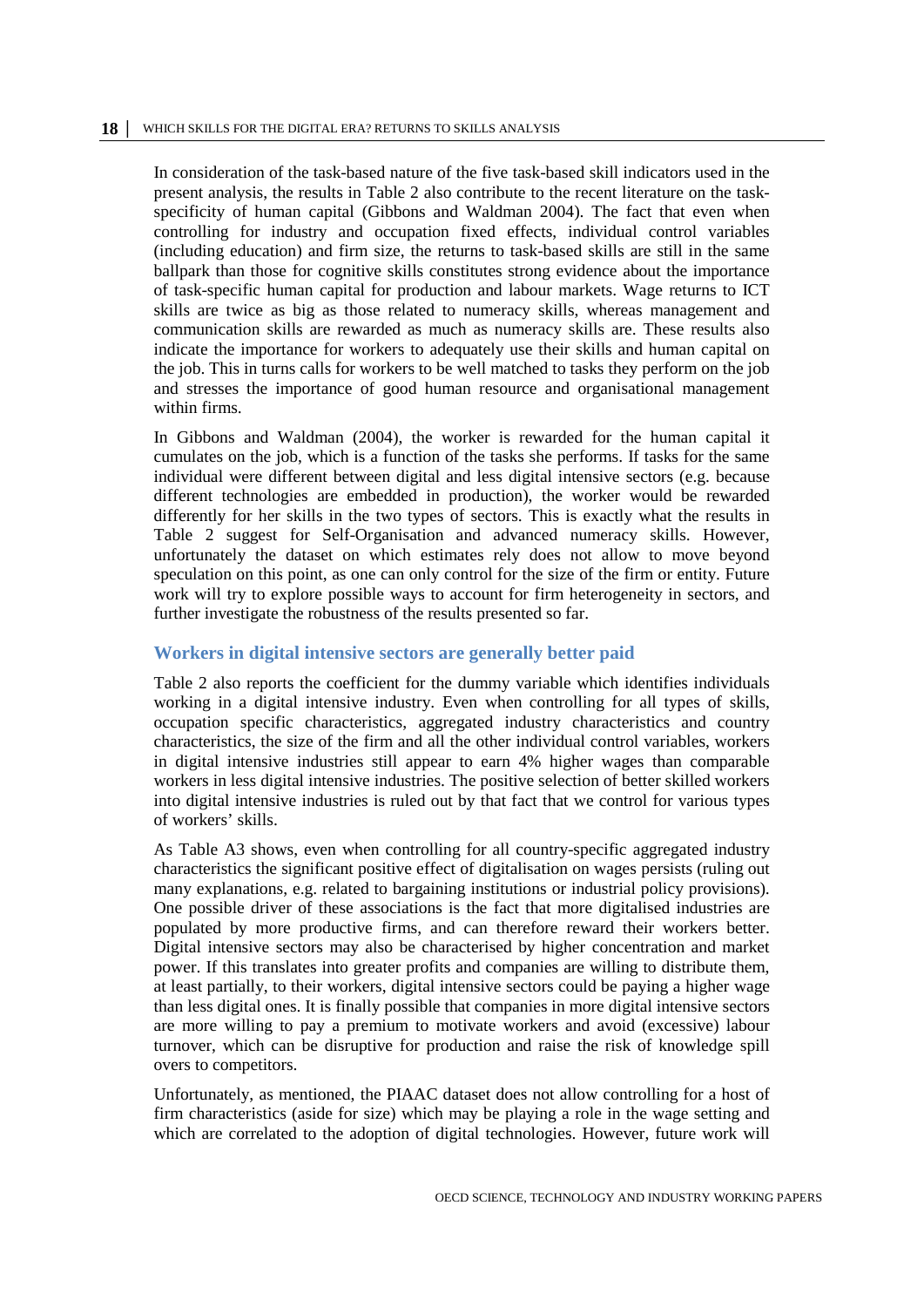try to further investigate the mechanisms explaining higher wages in digital intensive industries by exploiting alternative data sources.

#### <span id="page-18-0"></span>**Bundles of skills bear extra rewards**

On the basis of the results shown above and of the skills complementarity hypothesis, one may ask whether a certain type of skills gets rewarded not only because of its intrinsic usefulness in production, but also because of its synergies with other skills. Grundke et al. (2017b), empirically testing Ohnsorge and Trefler (2007), already shows that the distribution of skill mixes at the worker level (as they are defined here) contributes to shaping industry competitiveness and positioning in global value chains. Also, it is in principle possible that some skills are not valued per se by the market, but only in combination with other skills. This would be the case if one skill is relatively abundant in the population (relative to the demand for it), but it is hardly available in combination with another skill, whereas both are needed by the same worker for production purposes.

In such cases, companies may be willing to reward these bundles differently, depending on the technology embedded in production. As a consequence, the return to skill mixes may be different between digital and less digital intensive sectors. A review of the relevant literature, however, fails to yield clear expectations for the sign of the possible correlations between each skill mix and wages, both in the whole economy and in digital intensive sectors. Only Deming (2015), who uses data on cognitive and non-cognitive skills for workers in the U.S., finds that in ICT intensive jobs bundles of cognitive and non-cognitive skills are better rewarded.

In what follows, the analysis is expanded to consider skills "in bundles", so as to shed light on the possible complementarities that exist between different types of skills. Complementarities are investigated for three types of skills which are expected to be in high demand in digital intensive sectors (ICT skills, advanced numeracy, and numeracy), and all other skills. To this end, specification (1) is estimated for the sub-samples of digital and less digital intensive industries respectively. The interaction terms of the digital intensive industry dummy with each skill in equation (1) are replaced by the interaction of one specific skill with each of the other skill types.

Overall, results indicate that for workers in digital intensive industries the bundling of different types of skills is particularly important. Table 3 investigates the complementarities that exist between ICT skills and all other types of skills for digital vs. less digital intensive industries. Results show that whereas in less digital intensive industries no skill complementarities exist between ICT skills and other skills, in digital intensive industries ICT skills are rewarded more when bundled with self-organisation skills. Table 4 conversely investigates the complementarities that may exist between advanced numeracy skills and all other types of skills for digital vs. less digital intensive industries. Whereas in less digital intensive industries no skill complementarities exist between advanced numeracy skills and other skills, in digital intensive industries advanced numeracy skills seem to be complementary to self-organisation skills and to management and communication skills. Table 5 finally shows that similar complementarities are found when using the assessed cognitive skill numeracy instead of the task-based skill advanced numeracy, which is measured using information on job tasks. This is true conditional on the occupation and the industry in which workers are employed, as well as all the other control variables.

This evidence can be rationalised when considering that the availability of a technology in a company is not a sufficient condition for the firm to be able to extract its payoffs,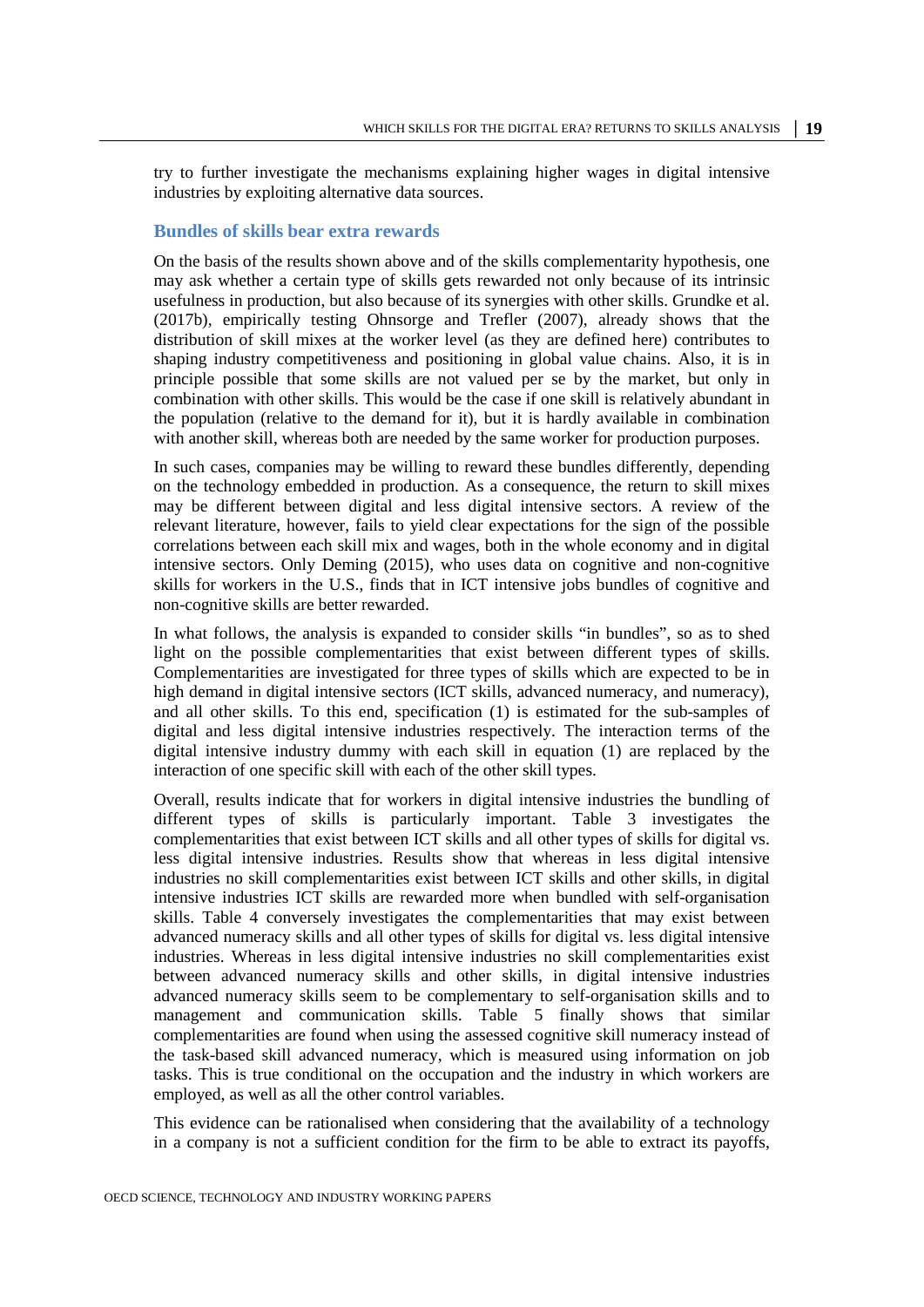either for the individual or for the firm, but it rather requires the ability to use the technology for production. This may be more important in digital than less digital intensive sectors, if the more advanced technology in digital intensive sectors is more complex to embed in production. Especially in digital intensive industries, the production process might be more decentralised (as e.g. outsourcing, offshoring and vertical integration may occur more frequently) and the bundling of self-organisation and management and communication with advanced numeracy skills is key to ensure the functioning of production and the workflow within teams.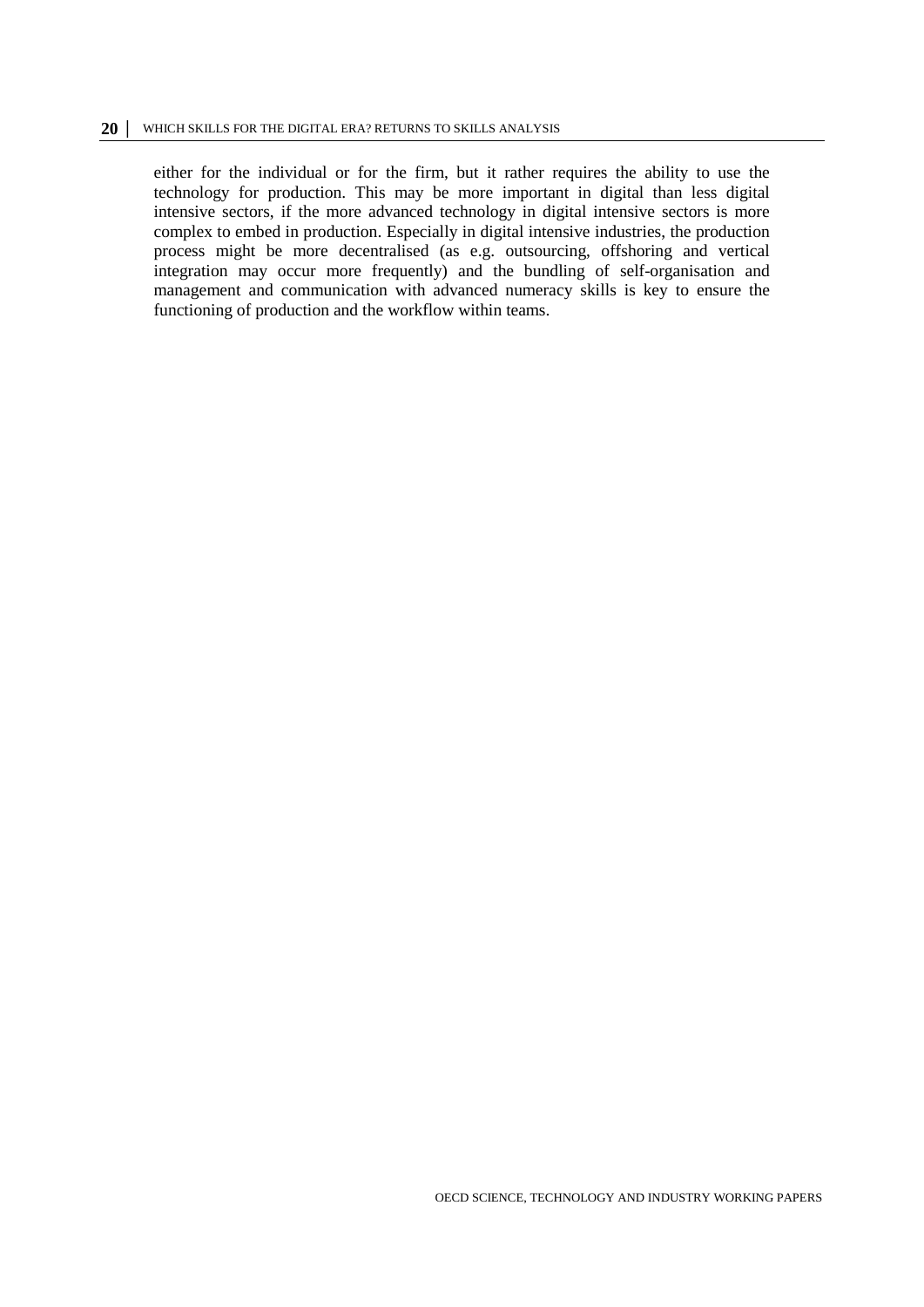|                                                    | (1)                               | (2)                          |
|----------------------------------------------------|-----------------------------------|------------------------------|
|                                                    | Workers in Less digital intensive | Workers in Digital intensive |
|                                                    | Industries                        | Industries                   |
|                                                    |                                   |                              |
| (ICT Skills)X(Management and Communication Skills) | 0.002                             | 0.009                        |
|                                                    | (0.005)                           | (0.006)                      |
| (ICT Skills)X(Accountancy and Selling Skills)      | $-0.007$                          | 0.007                        |
|                                                    | (0.005)                           | (0.004)                      |
| (ICT Skills)X(Advanced Numeracy Skills)            | $-0.005$                          | 0.006                        |
|                                                    | (0.005)                           | (0.006)                      |
| (ICT Skills)X(Self-Organisation Skills)            | $-0.003$                          | $0.008*$                     |
|                                                    | (0.004)                           | (0.005)                      |
| (ICT Skills)X(Readiness to Learn)                  | $-0.012***$                       | $-0.017***$                  |
|                                                    | (0.004)                           | (0.005)                      |
| (ICT Skills)X(Literacy)                            | $-0.009$                          | 0.008                        |
|                                                    | (0.007)                           | (0.009)                      |
| (ICT Skills)X(Numeracy)                            | 0.001                             | 0.002                        |
|                                                    | (0.007)                           | (0.008)                      |
| <b>ICT Skills</b>                                  | $0.088***$                        | $0.091***$                   |
|                                                    | (0.008)                           | (0.006)                      |
| Management and Communication Skills                | $0.043***$                        | $0.040***$                   |
|                                                    | (0.004)                           | (0.006)                      |
| Accountancy and Selling Skills                     | $-0.029***$                       | $-0.026***$                  |
|                                                    | (0.005)                           | (0.005)                      |
| <b>Advanced Numeracy Skills</b>                    | $0.016***$                        | $0.020***$                   |
|                                                    | (0.004)                           | (0.007)                      |
| Self-Organisation Skills                           | $0.018***$                        | $0.039***$                   |
|                                                    | (0.003)                           | (0.004)                      |
| Readiness to Learn                                 | $-0.009**$                        | $-0.008*$                    |
|                                                    | (0.004)                           | (0.005)                      |
| Literacy                                           | 0.002                             | 0.008                        |
|                                                    | (0.007)                           | (0.007)                      |
| Numeracy                                           | $0.038***$                        | $0.053***$                   |
|                                                    | (0.008)                           | (0.009)                      |
| <b>Control Variables</b>                           | Yes                               | Yes                          |
| Observations                                       | 53 770                            | 50 526                       |
| Adjusted R-squared                                 | 0.570                             | 0.585                        |

#### **Table 3. Skills complementary to ICT skills in digital vs. less digital intensive industries**

*Note*: The dependent variable is the log of hourly wages. In addition to the shown covariates, the specifications also include age, age squared, years of education, gender, two dummy variables for the size of the firm the individual works, a dummy variable for whether the individual works less than 21 hours a week, two dummy variables for the state of health of the individual as well as fixed effects for the country, industry and occupation the individual works in. The specification in column 1 is estimated for the sample of individuals working in less digital intensive industries, whereas the specification in column 2 is estimated for the sample of workers in digital intensive industries. The specifications are estimated by weighted OLS using individual senate weights to give each country the same weight in the regression, while robust standard errors are clustered at the country level. All skill variables are standardised to mean zero and variance of one for the pooled sample using senate weights to weight observations from single countries. (\*\*\* p<0.01, \*\* p<0.05, \* p<0.1). *Source*: Authors' own compilation on data from PIAAC and other sources.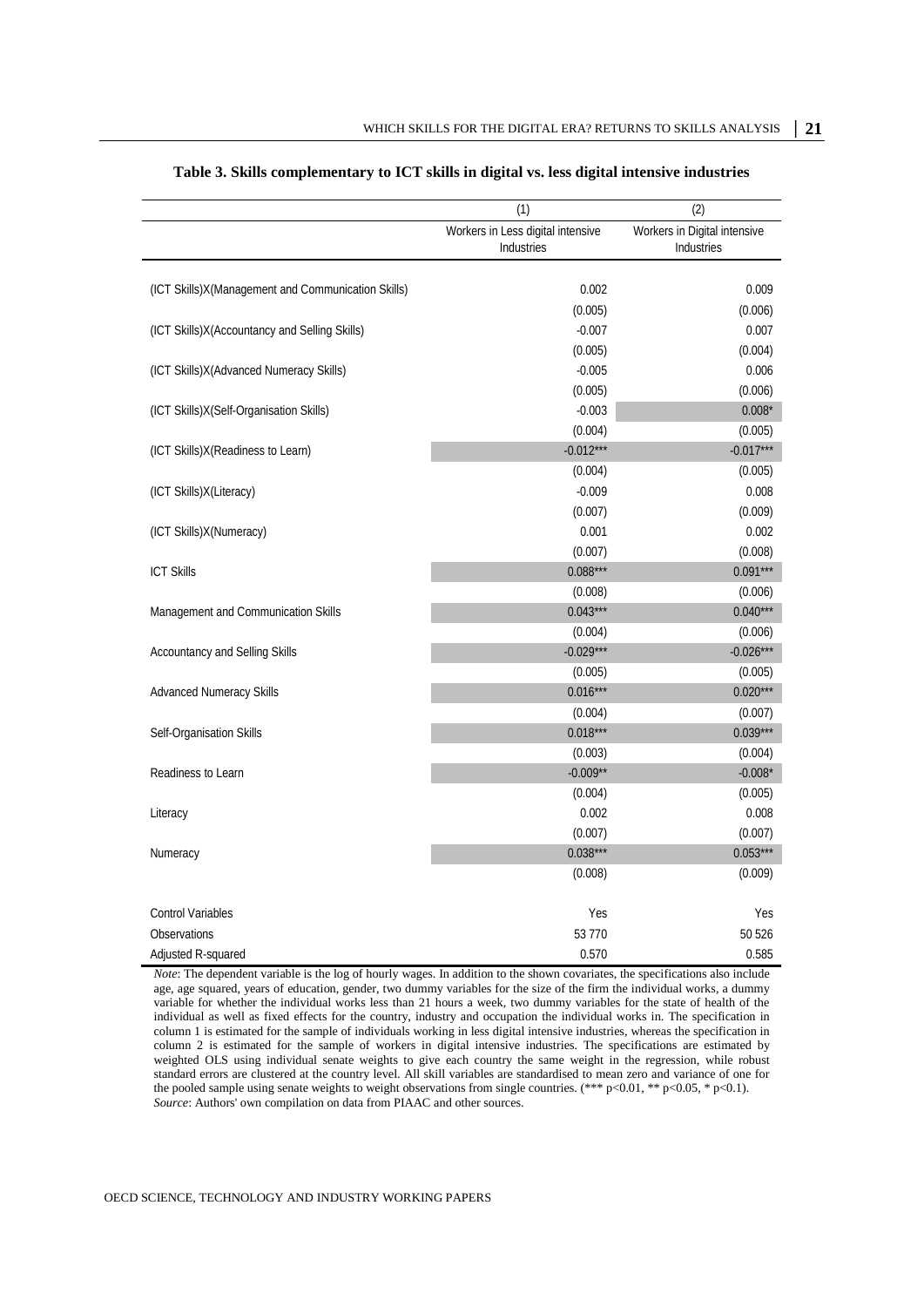| Table 4. Skills complementary to advanced numeracy skills in digital vs. less digital intensive industries |  |  |  |  |
|------------------------------------------------------------------------------------------------------------|--|--|--|--|
|------------------------------------------------------------------------------------------------------------|--|--|--|--|

|                                                                     | (1)                     | (2)                  |
|---------------------------------------------------------------------|-------------------------|----------------------|
|                                                                     | Workers in Less digital | Workers in Digital   |
|                                                                     | intensive Industries    | intensive Industries |
| (Advanced Numeracy Skills)X(ICT Skills)                             | $-0.009$                | 0.001                |
|                                                                     | (0.006)                 | (0.007)              |
| (Advanced Numeracy Skills)X(Management and Communication<br>Skills) | 0.006                   | $0.015***$           |
|                                                                     | (0.005)                 | (0.003)              |
| (Advanced Numeracy Skills)X(Accountancy and Selling Skills)         | $-0.003$                | 0.003                |
|                                                                     | (0.005)                 | (0.004)              |
| (Advanced Numeracy Skills)X(Self-Organisation Skills)               | 0.002                   | $0.010**$            |
|                                                                     | (0.004)                 | (0.004)              |
| (Advanced Numeracy Skills)X(Readiness to Learn)                     | $-0.010**$              | $-0.016***$          |
|                                                                     | (0.004)                 | (0.004)              |
| (Advanced Numeracy Skills)X(Literacy)                               | $-0.006$                | 0.010                |
|                                                                     | (0.006)                 | (0.008)              |
| (Advanced Numeracy Skills)X(Numeracy)                               | $-0.000$                | 0.001                |
|                                                                     | (0.007)                 | (0.007)              |
| <b>ICT Skills</b>                                                   | $0.088***$              | $0.091***$           |
|                                                                     | (0.008)                 | (0.006)              |
| Management and Communication Skills                                 | $0.043***$              | $0.041***$           |
|                                                                     | (0.004)                 | (0.005)              |
| Accountancy and Selling Skills                                      | $-0.028***$             | $-0.024***$          |
|                                                                     | (0.005)                 | (0.005)              |
| <b>Advanced Numeracy Skills</b>                                     | $0.017***$              | $0.016***$           |
|                                                                     | (0.004)                 | (0.007)              |
| Self-Organisation Skills                                            | $0.019***$              | $0.040***$           |
|                                                                     | (0.003)                 | (0.004)              |
| Readiness to Learn                                                  | $-0.006*$               | $-0.010**$           |
|                                                                     | (0.004)                 | (0.005)              |
| Literacy                                                            | 0.002                   | 0.009                |
|                                                                     | (0.007)                 | (0.007)              |
| Numeracy                                                            | $0.039***$              | $0.053***$           |
|                                                                     | (0.008)                 | (0.008)              |
| <b>Control Variables</b>                                            | Yes                     | Yes                  |
| Observations                                                        | 53 770                  | 50 526               |
| Adjusted R-squared                                                  | 0.569                   | 0.585                |

*Note*: The dependent variable is the log of hourly wages. In addition to the shown covariates, the specifications also include age, age squared, years of education, gender, two dummy variables for the size of the firm the individual works, a dummy variable for whether the individual works less than 21 hours a week, two dummy variables for the state of health of the individual as well as fixed effects for the country, industry and occupation the individual works in. The specification in column 1 is estimated for the sample of individuals working in less digital intensive industries, whereas the specification in column 2 is estimated for the sample of workers in digital intensive industries. The specifications are estimated by weighted OLS using individual senate weights to give each country the same weight in the regression, while robust standard errors are clustered at the country level. All skill variables are standardised to mean zero and variance of one for the pooled sample using senate weights to weight observations from single countries. (\*\*\* p<0.01, \*\* p<0.05, \* p<0.1).

*Source*: Add the source here. If you do not need a source, please delete this line.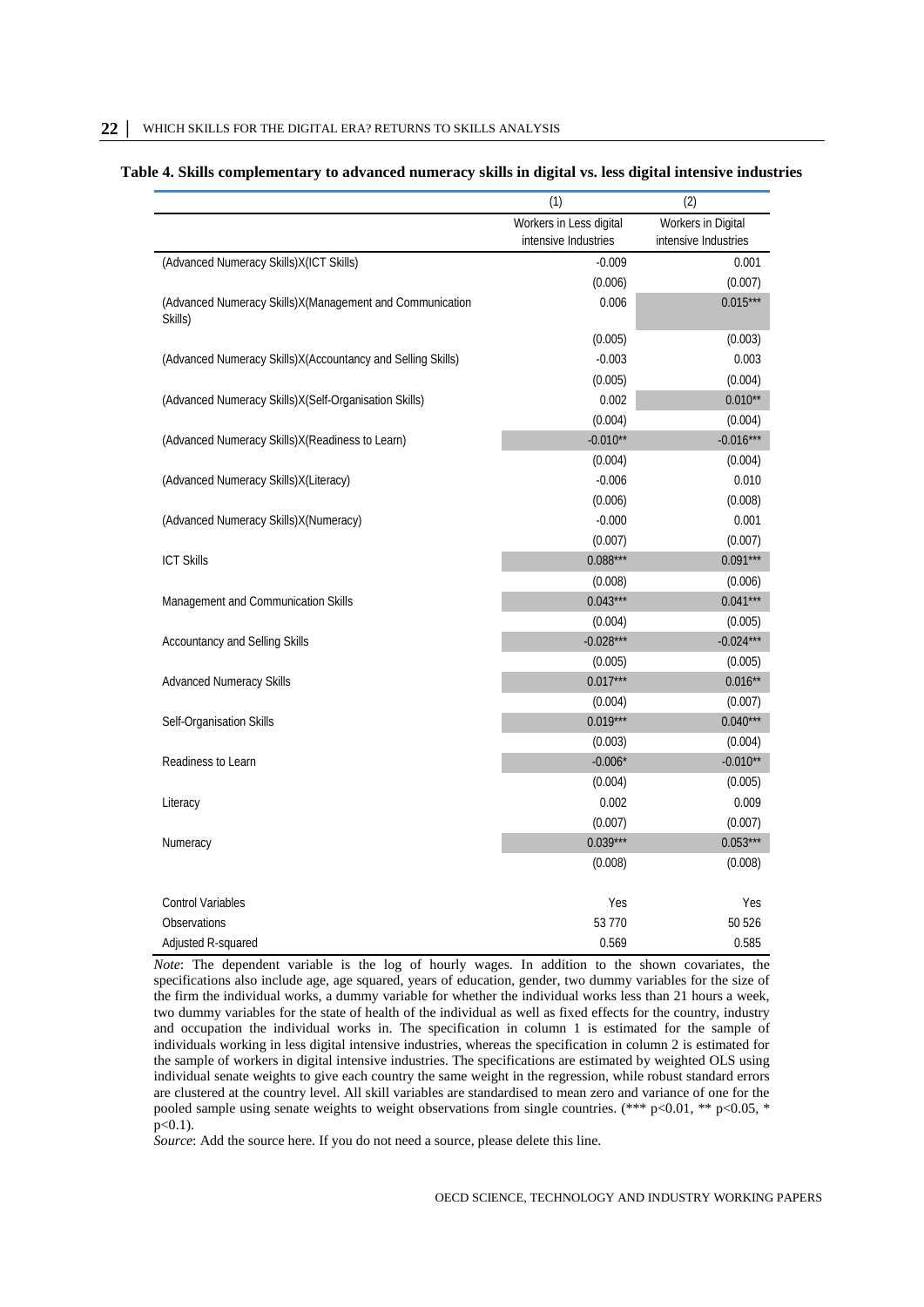|                                                  | (1)                                             | (2)                                        |
|--------------------------------------------------|-------------------------------------------------|--------------------------------------------|
|                                                  | Workers in Less digital<br>intensive Industries | Workers in Digital intensive<br>Industries |
| (Numeracy) X (ICT Skills)                        | $-0.005$                                        | 0.001                                      |
|                                                  | (0.005)                                         | (0.005)                                    |
| (Numeracy)X(Management and Communication Skills) | 0.006                                           | $0.014***$                                 |
|                                                  | (0.005)                                         | (0.005)                                    |
| (Numeracy)X(Accountancy and Selling Skills)      | 0.008                                           | 0.002                                      |
|                                                  | (0.005)                                         | (0.004)                                    |
| (Numeracy) X (Advanced Numeracy Skills)          | $-0.005$                                        | 0.006                                      |
|                                                  | (0.004)                                         | (0.004)                                    |
| (Numeracy)X(Self-Organisation Skills)            | $-0.007$                                        | 0.007                                      |
|                                                  | (0.005)                                         | (0.005)                                    |
| (Numeracy)X(Readiness to Learn)                  | $-0.004$                                        | $-0.011*$                                  |
|                                                  | (0.004)                                         | (0.005)                                    |
| (Numeracy)X(Literacy)                            | $-0.006$                                        | $-0.002$                                   |
|                                                  | (0.004)                                         | (0.004)                                    |
| <b>ICT Skills</b>                                | $0.089***$                                      | $0.089***$                                 |
|                                                  | (0.008)                                         | (0.006)                                    |
| Management and Communication Skills              | $0.044***$                                      | $0.041***$                                 |
|                                                  | (0.004)                                         | (0.005)                                    |
| Accountancy and Selling Skills                   | $-0.028***$                                     | $-0.025***$                                |
|                                                  | (0.005)                                         | (0.004)                                    |
| <b>Advanced Numeracy Skills</b>                  | $0.014***$                                      | $0.023***$                                 |
|                                                  | (0.004)                                         | (0.005)                                    |
| Self-Organisation Skills                         | $0.017***$                                      | $0.039***$                                 |
|                                                  | (0.003)                                         | (0.004)                                    |
| Readiness to Learn                               | $-0.005$                                        | $-0.009*$                                  |
|                                                  | (0.004)                                         | (0.005)                                    |
| Literacy                                         | 0.001                                           | 0.010                                      |
|                                                  | (0.007)                                         | (0.007)                                    |
| Numeracy                                         | $0.037***$                                      | $0.051***$                                 |
|                                                  | (0.007)                                         | (0.009)                                    |
|                                                  |                                                 |                                            |
| <b>Control Variables</b>                         | Yes                                             | Yes                                        |
| Observations                                     | 53 770                                          | 50 526                                     |
| Adjusted R-squared                               | 0.569                                           | 0.585                                      |

|  |  | Table 5. Skills complementary to Numeracy skills in digital vs. less digital intensive industries |  |  |  |  |  |  |
|--|--|---------------------------------------------------------------------------------------------------|--|--|--|--|--|--|
|--|--|---------------------------------------------------------------------------------------------------|--|--|--|--|--|--|

*Note*: The dependent variable is the log of hourly wages. In addition to the shown covariates, the specifications also include age, age squared, years of education, gender, two dummy variables for the size of the firm the individual works, a dummy variable for whether the individual works less than 21 hours a week, two dummy variables for the state of health of the individual as well as fixed effects for the country, industry and occupation the individual works in. The specification in column 1 is estimated for the sample of individuals working in less digital intensive industries, whereas the specification in column 2 is estimated for the sample of workers in digital intensive industries. The specifications are estimated by weighted OLS using individual senate weights to give each country the same weight in the regression, while robust standard errors are clustered at the country level. All skill variables are standardised to mean zero and variance of one for the pooled sample using senate weights to weight observations from single countries. (\*\*\* p<0.01, \*\* p<0.05, \* p<0.1).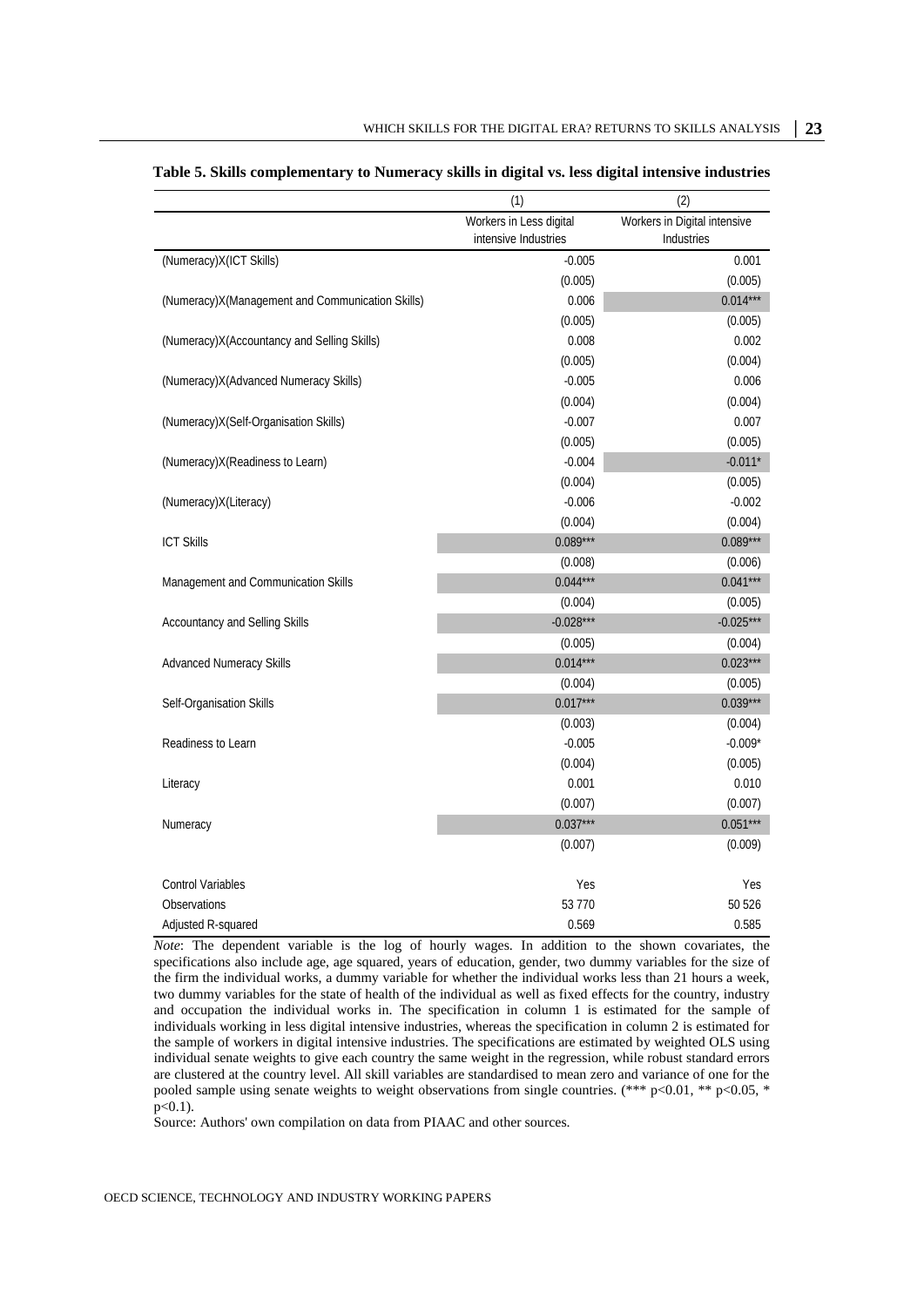#### <span id="page-23-0"></span>**Conclusions**

The present study investigates how different types of skills, i.e. cognitive as well as non-cognitive skills and personality traits, are rewarded by labour markets. It further assesses whether returns to skills differ between industries that are more digitally intensive, as compared to those that have undergone the digital transformation to a lesser extent. The paper also addresses the important question of skill complementarities and investigates whether and to what extent cognitive and noncognitive skills are demanded together and if complementarities differ in digital as opposed to less digital intensive industries.

The findings indicate that cognitive as well as non-cognitive skills are strongly rewarded by labour markets, even when controlling for industry and occupation fixed effects, individual control variables (including education) and firm size. In addition, the fact that the returns to task-based skills are still in the same ballpark than those for cognitive skills highlights the importance of taskspecific human capital for production and labour markets. Wage returns to ICT skills are twice as large as those to numeracy skills, whereas management and communication skills are almost equally rewarded as numeracy skills.

Furthermore, the results show that digital intensive industries reward workers having relatively higher levels of self-organisation and advanced numeracy skills more than less digital intensive industries. Moreover, for workers in digital intensive industries, bundles of skills are particularly important: workers endowed with a high level of numeracy skills receive an additional wage premium, if they also show high levels of self-organisation or managing and communication skills. Thus, the present analysis contributes to inform policy makers on the relationship between the digital transformation and skills' needs and supply. This is essential for the design of effective and forward-looking skills and employment policies, aimed at aligning labour market demand and supply and at fostering productivity.

Understanding which skills, cognitive as well as non-cognitive, yield high returns in the labour market is also important to address inequality issues and to foster employment and well-being. If the demand of certain skills and certain bundles of skills outgrow the supply for such skills, the rewards of these skills would increase while those for other skills would decline. This skill shortage could easily lead to rising wage inequality and even to a surge of unemployment of workers not possessing these types of skills. For this reason, to curb the rising wage inequality, it may be important to design or target training programs so that they better prepare workers for the specific skills being high in demand, given the acceleration of the digital transformation across occupations and industries. Moreover, the earlier the training takes place, the lower the costs of trainings for cognitive as well as non-cognitive skills become (Cunha and Heckman, 2007; Cunha et al., 2010). Therefore, recognising major skills needed for digitalisation is important not only for labour market policy interventions, but also for policies specifically targeting the education sector.

Finally, as the digital transformation will soon also affect industries that are at present less digitalised, governments will more and more need to equip their populations with a wide range of skills, and to continue doing so over time. This might entail not only strengthening quantitative or cognitive skills, but also combining these with a good endowment of non-cognitive and socioemotional skills. The proposed work can therefore help countries identifying the sets of key skills their citizens need to be equipped with to succeed in the digital era. This is important for the design and implementation of education and training programmes, as well as to enhance labour market participation and workers' performance.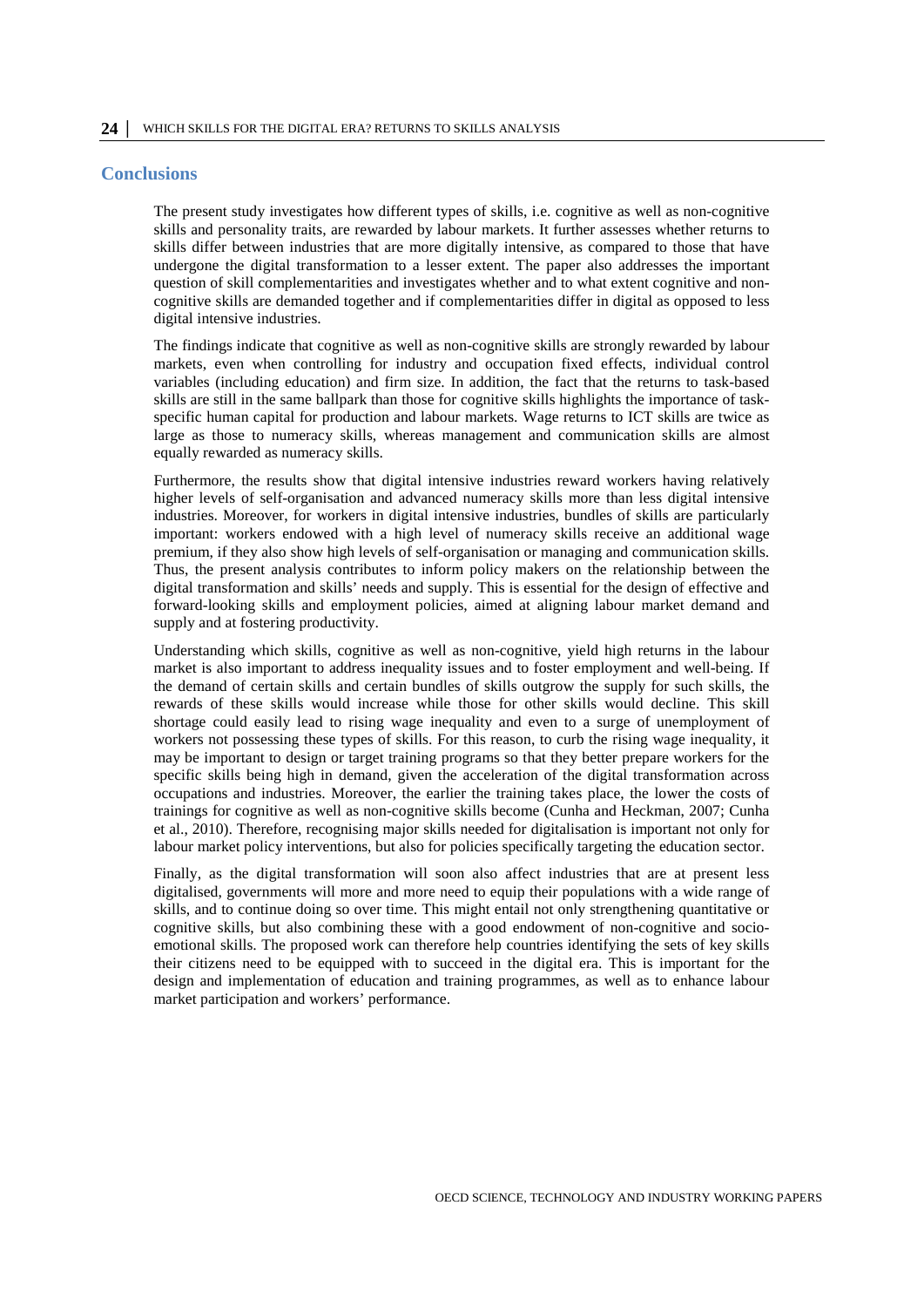## *APPENDIX*

<span id="page-24-0"></span>

| Age                                                                 | $0.039***$  |
|---------------------------------------------------------------------|-------------|
|                                                                     | (0.003)     |
| Age squared                                                         | $-0.000***$ |
|                                                                     | (0.000)     |
| Years of education                                                  | $0.024***$  |
|                                                                     | (0.003)     |
| Gender (male=='1,' female==0))                                      | $0.124***$  |
|                                                                     | (0.012)     |
| Dummy variable for working in a medium size firm (51-250 employees) | $0.069***$  |
|                                                                     | (0.007)     |
| Dummy variable for working in a big firm (>250 employees)           | $0.154***$  |
|                                                                     | (0.012)     |
| Dummy variable for good state of health of the worker               | $0.057***$  |
|                                                                     | (0.016)     |
| Dummy variable for very good state of health of the worker          | $0.077***$  |
|                                                                     | (0.015)     |
| Dummy variable for working part time (<='20' hours per week)        | $0.067***$  |
|                                                                     | (0.019)     |
| Dummy variable for working in a Digital intensive Industry          | $0.040***$  |
|                                                                     | (0.010)     |
| Interaction terms of digital industry dummy and skill variables     | Yes         |
| Skill variables                                                     | Yes         |
| Industry FE (18 industries)                                         | Yes         |
| Occupation FE (1 digit isco08)                                      | Yes         |
| Country FE                                                          | Yes         |
|                                                                     |             |
| Observations                                                        | 104 296     |
| Adjusted R-squared                                                  | 0.576       |

#### **Table A1: Coefficients for the control variables in Table 2**

*Note*: The dependent variables is the log of hourly wages. In addition to the shown covariates, the specification also includes all skill variables and their interactions with the dummy variable for working in a digital intensive industry as well as fixed effects for the country, industry and occupation the individual works in. The specifications are estimated by weighted OLS using individual senate weights to give each country the same weight in the regression, while robust standard errors are clustered at the country level. All skill variables are standardised to mean zero and variance of one for the pooled sample using senate weights to weight observations from single countries. (\*\*\* p<0.01, \*\* p<0.05, \* p<0.1).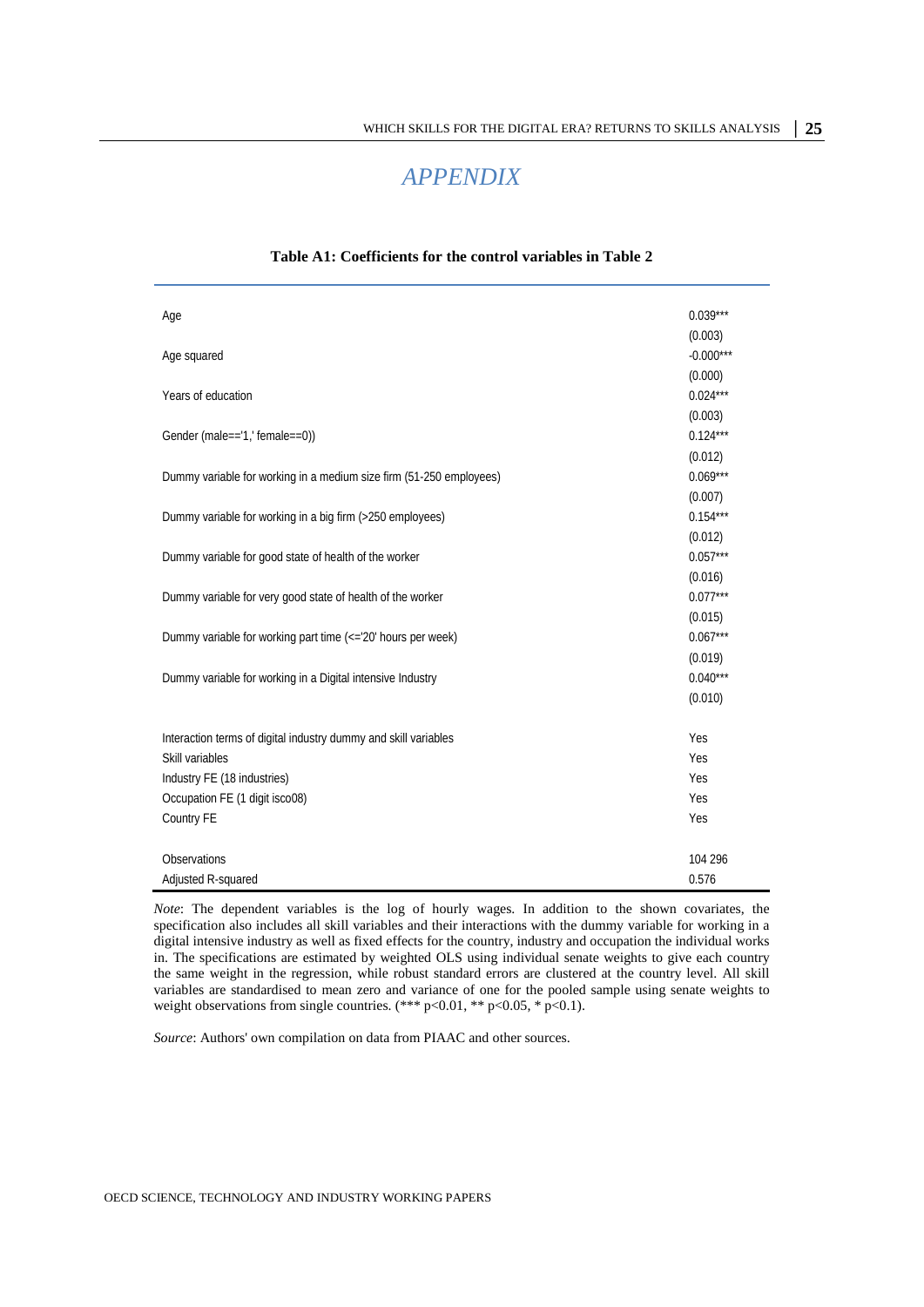|                                                                                                                        | (1)                              | (2)                                              | (3)                              | (4)                              | (5)                                               | (6)                              | (7)                              | (8)                              | (9)                              |
|------------------------------------------------------------------------------------------------------------------------|----------------------------------|--------------------------------------------------|----------------------------------|----------------------------------|---------------------------------------------------|----------------------------------|----------------------------------|----------------------------------|----------------------------------|
| Each specification interacts<br>one column skill variable with<br>the dummy variable for Digital<br>intensive Industry | ICT                              | Management and<br>Communication<br><b>Skills</b> | Accountancy<br>and Selling       | Advanced<br>Numeracy             | Self-<br>Organis.                                 | Readiness<br>to Learn            | Literacy                         | Numeracy                         | Problem<br>Solving               |
| Interaction of Digital Industry<br>Dummy and the column skill                                                          | $0.023***$                       | $0.018***$                                       | $0.017**$                        | $0.027***$                       | $0.023***$                                        | $0.008*$                         | $0.017**$                        | $0.020**$                        | $0.018**$                        |
| Dummy variable for working in<br>a Digital Industry                                                                    | (0.008)<br>$0.037***$            | (0.006)<br>$0.037***$                            | (0.007)<br>$0.038***$            | (0.005)<br>$0.041***$            | (0.005)<br>$0.038***$                             | (0.004)<br>$0.039***$            | (0.008)<br>$0.038***$            | (0.008)<br>$0.039***$            | (0.008)<br>$0.039***$            |
| <b>ICT Skills</b>                                                                                                      | (0.010)<br>$0.077***$<br>(0.007) | (0.009)<br>$0.088***$<br>(0.006)                 | (0.009)<br>$0.088***$<br>(0.006) | (0.009)<br>$0.088***$<br>(0.006) | (0.010)<br>$0.088***$<br>(0.006)                  | (0.009)<br>$0.088***$<br>(0.006) | (0.010)<br>$0.087***$<br>(0.006) | (0.010)<br>$0.087***$<br>(0.006) | (0.009)<br>$0.077***$<br>(0.005) |
| Management and<br><b>Communication Skills</b>                                                                          | $0.043***$                       | $0.034***$                                       | $0.041***$                       | $0.042***$                       | $0.042***$                                        | $0.042***$                       | $0.042***$                       | $0.042***$                       | $0.040***$                       |
| <b>Accountancy and Selling Skills</b>                                                                                  | (0.004)<br>$-0.026***$           | (0.005)<br>$-0.027***$                           | (0.004)<br>$-0.036***$           | (0.004)<br>$-0.026***$           | (0.004)<br>$\overline{\phantom{a}}$<br>$0.026***$ | (0.004)<br>$-0.027***$           | (0.004)<br>$0.026***$            | (0.004)<br>$0.026***$            | (0.004)<br>$-0.025***$           |
| <b>Advanced Numeracy Skills</b>                                                                                        | (0.003)<br>$0.019***$            | (0.003)<br>$0.019***$                            | (0.004)<br>$0.019***$            | (0.003)<br>0.006                 | (0.003)<br>$0.019***$                             | (0.003)<br>$0.019***$            | (0.003)<br>$0.019***$            | (0.003)<br>$0.019***$            | (0.003)<br>$0.020***$            |
| Self-Organisation Skills                                                                                               | (0.003)<br>$0.028***$<br>(0.003) | (0.003)<br>$0.029***$<br>(0.003)                 | (0.003)<br>$0.029***$<br>(0.003) | (0.005)<br>$0.028***$<br>(0.003) | (0.003)<br>$0.018***$<br>(0.004)                  | (0.003)<br>$0.029***$<br>(0.003) | (0.003)<br>$0.029***$<br>(0.003) | (0.003)<br>$0.029***$<br>(0.003) | (0.003)<br>$0.030***$<br>(0.003) |
| Readiness to Learn                                                                                                     | $-0.007*$<br>(0.004)             | $-0.007*$<br>(0.004)                             | $-0.007*$<br>(0.004)             | $-0.007*$<br>(0.004)             | $-0.007*$<br>(0.004)                              | $-0.011**$<br>(0.004)            | $-0.007*$<br>(0.004)             | $-0.007*$<br>(0.004)             | $-0.013***$<br>(0.004)           |
| Literacy                                                                                                               | 0.006<br>(0.006)                 | 0.006<br>(0.006)                                 | 0.006<br>(0.006)                 | 0.006<br>(0.006)                 | 0.006<br>(0.006)                                  | 0.006<br>(0.006)                 | $-0.002$<br>(0.007)              | 0.006<br>(0.006)                 | $0.012**$<br>(0.006)             |
| Numeracy                                                                                                               | $0.046***$<br>(0.008)            | $0.046***$<br>(0.008)                            | $0.046***$<br>(0.008)            | $0.046***$<br>(0.008)            | $0.046***$<br>(0.008)                             | $0.046***$<br>(0.008)            | $0.046***$<br>(0.008)            | $0.036***$<br>(0.009)            | $0.038***$<br>(0.007)            |
| Problem Solving                                                                                                        |                                  |                                                  |                                  |                                  |                                                   |                                  |                                  |                                  | $-0.002$<br>(0.009)              |
| Control Variables                                                                                                      | Yes                              | Yes                                              | Yes                              | Yes                              | Yes                                               | Yes                              | Yes                              | Yes                              | Yes                              |
| Observations                                                                                                           | 104 296                          | 104 296                                          | 104 296                          | 104 296                          | 104 296                                           | 104 296                          | 104 296                          | 104 296                          | 77 903                           |
| Adjusted R-squared                                                                                                     | 0.575                            | 0.575                                            | 0.575                            | 0.575                            | 0.575                                             | 0.575                            | 0.575                            | 0.575                            | 0.587                            |

#### **Table A2. Robustness for Table 2 (including only one interaction of skills and the digital industry dummy at a time)**

*Note*: The dependent variables are the log of hourly wages. In difference to Table 2, the interaction terms of each skill variable with the dummy variable for working in a digital intensive industry enter each specification one at a time (see columns), and not jointly as in Table 2. In addition to the shown covariates, the specifications also include age, age squared, years of education, gender, two dummy variables for the size of the firm the individual works, a dummy variable for whether the individual works less than 21 hours a week, two dummy variables for the state of health of the individual as well as fixed effects for the country, industry and occupation the individual works in. The specification is estimated by weighted OLS using individual senate weights to give each country the same weight in the regression, while robust standard errors are clustered at the country level. All skill variables are standardised to mean zero and variance of one for the pooled sample using senate weights to weight observations from single countries. (\*\*\*  $p<0.01$ , \*\*  $p<0.05$ , \*  $p<0.1$ )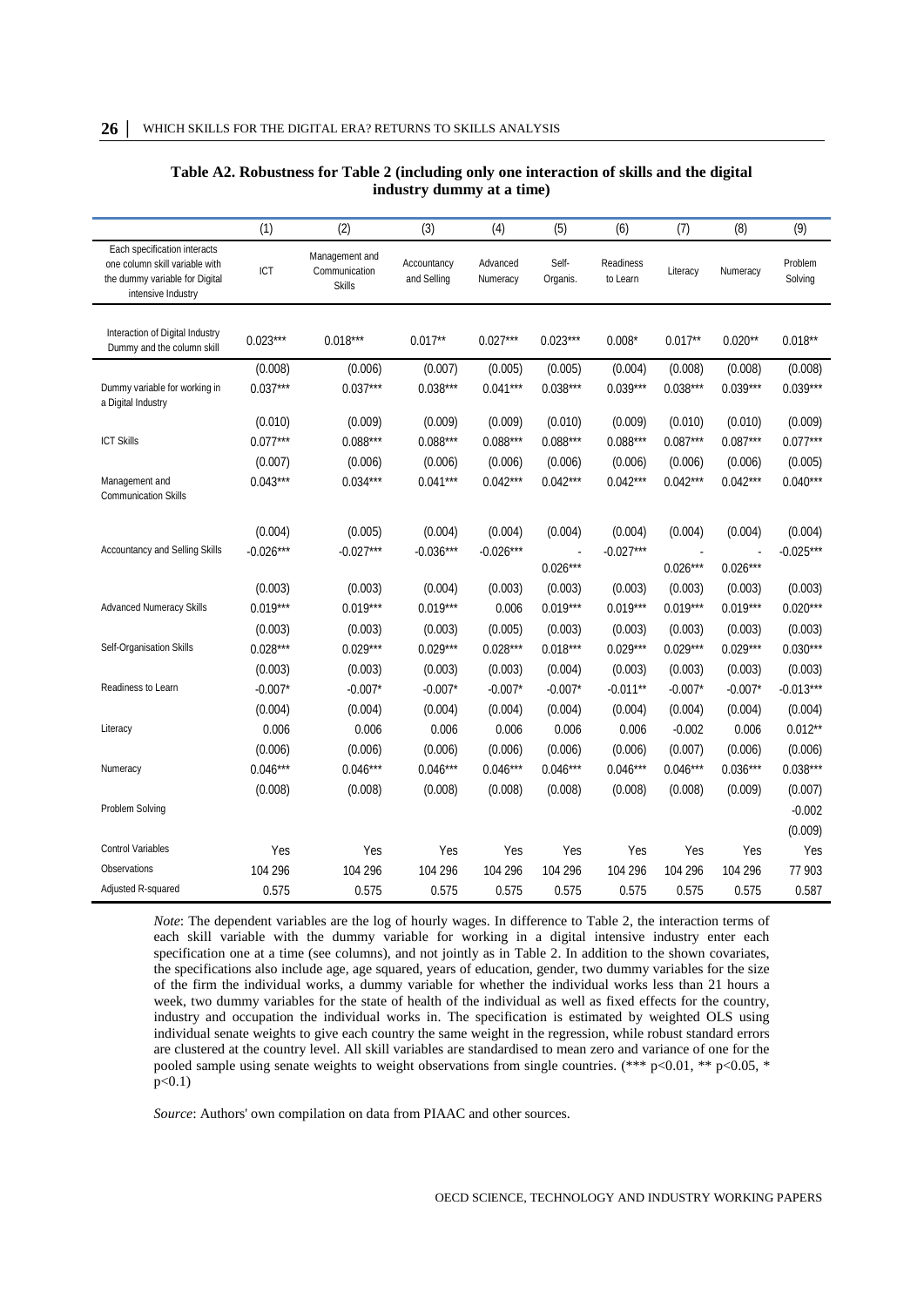|                                  | (1)                                                                                           | (2)         | (3)                                                              | (4)                                                                       | (5)                        | (6)                      |
|----------------------------------|-----------------------------------------------------------------------------------------------|-------------|------------------------------------------------------------------|---------------------------------------------------------------------------|----------------------------|--------------------------|
|                                  | Alternative<br>Baseline<br>definition of<br>(from Table 1)<br>digital intensive<br>industries |             | Including<br>combined<br>country-<br>(aggregated)<br>industry FE | Including fixed<br>effects for 2 digit<br>isco08 occupation<br>categories | Excluding<br>occupation FE | Excluding<br>industry FE |
| (Digital Sector) X (ICT Skills)  | 0.002                                                                                         | $-0.001$    | 0.005                                                            | $-0.001$                                                                  | 0.000                      | 0.013                    |
|                                  | (0.010)                                                                                       | (0.010)     | (0.008)                                                          | (0.010)                                                                   | (0.009)                    | (0.010)                  |
| (Digital Sector) X (Management   | 0.002                                                                                         | 0.000       | 0.001                                                            | 0.007                                                                     | 0.007                      | 0.004                    |
| and Communication Skills)        | (0.006)                                                                                       | (0.006)     | (0.006)                                                          | (0.006)                                                                   | (0.006)                    | (0.006)                  |
| (Digital Sector) X (Accountancy  | 0.004                                                                                         | 0.002       | 0.002                                                            | $-0.000$                                                                  | $-0.000$                   | 0.006                    |
| and Selling Skills)              | (0.006)                                                                                       | (0.007)     | (0.007)                                                          | (0.006)                                                                   | (0.007)                    | (0.007)                  |
| (Digital Sector) X (Advanced     | $0.018***$                                                                                    | $0.019***$  | $0.018***$                                                       | $0.017***$                                                                | $0.019***$                 | $0.010*$                 |
| Numeracy Skills)                 | (0.006)                                                                                       | (0.007)     | (0.005)                                                          | (0.005)                                                                   | (0.006)                    | (0.006)                  |
| (Digital Sector) X               | $0.015***$                                                                                    | $0.023***$  | $0.018***$                                                       | $0.014***$                                                                | $0.023***$                 | $0.009*$                 |
| (Self-Organisation Skills)       | (0.005)                                                                                       | (0.006)     | (0.004)                                                          | (0.005)                                                                   | (0.005)                    | (0.005)                  |
| (Readiness<br>(Digital Sector) X | $-0.004$                                                                                      | $-0.012**$  | $-0.007*$                                                        | $-0.004$                                                                  | $-0.003$                   | $-0.002$                 |
| to Learn)                        | (0.004)                                                                                       | (0.006)     | (0.004)                                                          | (0.004)                                                                   | (0.005)                    | (0.004)                  |
| (Digital Sector) X (Literacy)    | $-0.001$                                                                                      | $-0.004$    | 0.006                                                            | $-0.001$                                                                  | $-0.002$                   | 0.007                    |
|                                  | (0.007)                                                                                       | (0.008)     | (0.008)                                                          | (0.007)                                                                   | (0.008)                    | (0.007)                  |
| (Digital Sector) X (Numeracy)    | 0.011                                                                                         | $0.018***$  | 0.009                                                            | 0.011                                                                     | 0.013                      | 0.003                    |
|                                  | (0.008)                                                                                       | (0.007)     | (0.007)                                                          | (0.008)                                                                   | (0.008)                    | (0.008)                  |
| Digital Sector Dummy             | $0.040***$                                                                                    | 0.013       | $0.033***$                                                       | $0.050***$                                                                | $0.023**$                  | 0.014                    |
|                                  | (0.010)                                                                                       | (0.010)     | (0.009)                                                          | (0.009)                                                                   | (0.010)                    | (0.008)                  |
| <b>ICT Skills</b>                | $0.087***$                                                                                    | $0.091***$  | $0.086***$                                                       | $0.090***$                                                                | $0.106***$                 | $0.086***$               |
|                                  | (0.009)                                                                                       | (0.008)     | (0.007)                                                          | (0.009)                                                                   | (0.008)                    | (0.009)                  |
| Management and                   | $0.041***$                                                                                    | $0.041***$  | $0.042***$                                                       | $0.039***$                                                                | $0.057***$                 | $0.038***$               |
| <b>Communication Skills</b>      | (0.005)                                                                                       | (0.004)     | (0.004)                                                          | (0.004)                                                                   | (0.005)                    | (0.005)                  |
| Accountancy and Selling Skills   | $-0.027***$                                                                                   | $-0.025***$ | $-0.028***$                                                      | $-0.024***$                                                               | $-0.037***$                | $-0.029***$              |
|                                  | (0.004)                                                                                       | (0.004)     | (0.005)                                                          | (0.005)                                                                   | (0.005)                    | (0.005)                  |
| <b>Advanced Numeracy Skills</b>  | $0.010**$                                                                                     | $0.012***$  | $0.009**$                                                        | $0.008**$                                                                 | $0.020***$                 | $0.018***$               |
|                                  | (0.004)                                                                                       | (0.003)     | (0.004)                                                          | (0.004)                                                                   | (0.005)                    | (0.004)                  |
| Self-Organisation Skills         | $0.021***$                                                                                    | $0.022***$  | $0.019***$                                                       | $0.023***$                                                                | $0.023***$                 | $0.024***$               |
|                                  | (0.003)                                                                                       | (0.003)     | (0.003)                                                          | (0.003)                                                                   | (0.004)                    | (0.004)                  |
| Readiness to Learn               | $-0.005$                                                                                      | $-0.004$    | $-0.004$                                                         | $-0.004$                                                                  | $-0.005$                   | $-0.007$                 |
|                                  | (0.004)                                                                                       | (0.004)     | (0.004)                                                          | (0.004)                                                                   | (0.005)                    | (0.004)                  |
| Literacy                         | 0.007                                                                                         | 0.007       | 0.003                                                            | 0.007                                                                     | 0.008                      | 0.002                    |
|                                  | (0.006)                                                                                       | (0.007)     | (0.006)                                                          | (0.006)                                                                   | (0.007)                    | (0.007)                  |
| Numeracy                         | $0.041***$                                                                                    | $0.041***$  | $0.039***$                                                       | $0.041***$                                                                | $0.046***$                 | $0.048***$               |
|                                  | (0.009)                                                                                       | (0.009)     | (0.008)                                                          | (0.009)                                                                   | (0.009)                    | (0.009)                  |

#### **Table A3: Robustness checks for Table 2.**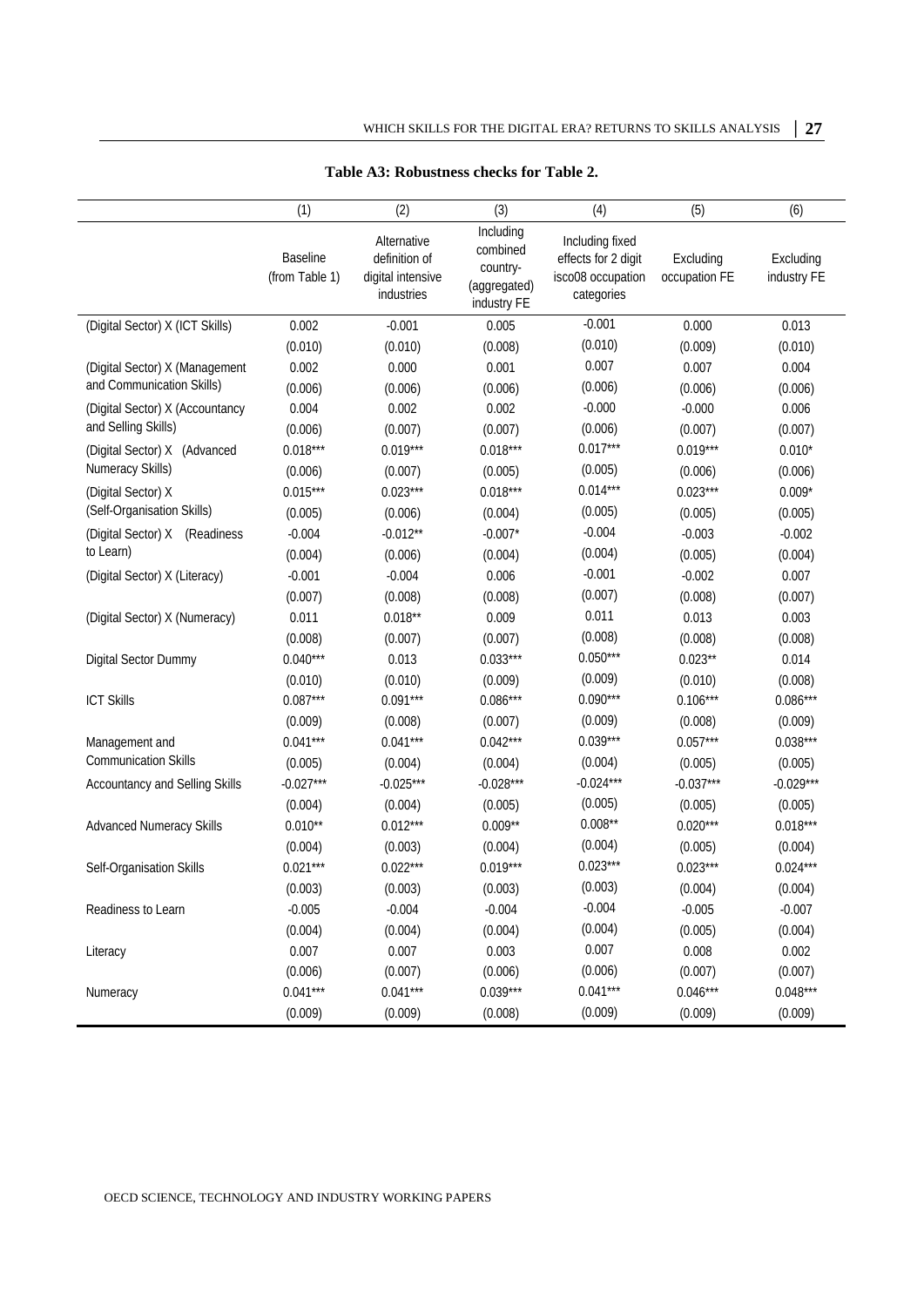| 28 | WHICH SKILLS FOR THE DIGITAL ERA? RETURNS TO SKILLS ANALYSIS |  |  |  |  |
|----|--------------------------------------------------------------|--|--|--|--|
|----|--------------------------------------------------------------|--|--|--|--|

| Industry FE (18 industries)    | Yes            | Yes       | <b>No</b> | Yes     | Yes       | N <sub>0</sub> |
|--------------------------------|----------------|-----------|-----------|---------|-----------|----------------|
| Occupation FE (1 digit Isco08) | Yes            | Yes       | Yes       | No      | <b>No</b> | Yes            |
| Occupation FE (2 digit Isco08) | <b>No</b>      | <b>No</b> | <b>No</b> | Yes     | No        | N <sub>0</sub> |
| Country FE                     | Yes            | Yes       | No        | Yes     | Yes       | Yes            |
| (Country) X (Industry) FE      | N <sub>0</sub> | <b>No</b> | Yes       | No      | No        | N <sub>0</sub> |
| Control Variables              | Yes            | Yes       | Yes       | Yes     | Yes       | Yes            |
| Observations                   | 104.296        | 104.296   | 104.296   | 104,040 | 104.296   | 104,296        |
| Adjusted R-squared             | 0.576          | 0.575     | 0.586     | 0.577   | 0.564     | 0.568          |

*Note*: The dependent variables are the log of hourly wages. In addition to the shown covariates, the specifications also include age, age squared, years of education, gender, two dummy variables for the size of the firm the individual works, a dummy variable for whether the individual works less than 21 hours a week, two dummy variables for the state of health of the individual as well as fixed effects for the country, industry and occupation the individual works in. Column 1 shows the baseline specification from Table 2. The specification in column 2 defines digital intensive industries as the top quartile instead of the top 50% industries regarding the digitalisation index. Column 3 additionally includes combined country-18 aggregated sector FE, whereas column 4 includes fixed effects for 2 digit isco08 occupation categories instead as for one digit occupation categories. Column 5 excludes occupation FE and column 6 industry FE from the baseline specification in column 1. The specifications are estimated by weighted OLS using individual senate weights to give each country the same weight in the regression, while robust standard errors are clustered at the country level. All skill variables are standardized to mean zero and variance of one for the pooled sample using senate weights to weight observations from single countries. (\*\*\* p<0.01, \*\* p<0.05, \* p<0.1).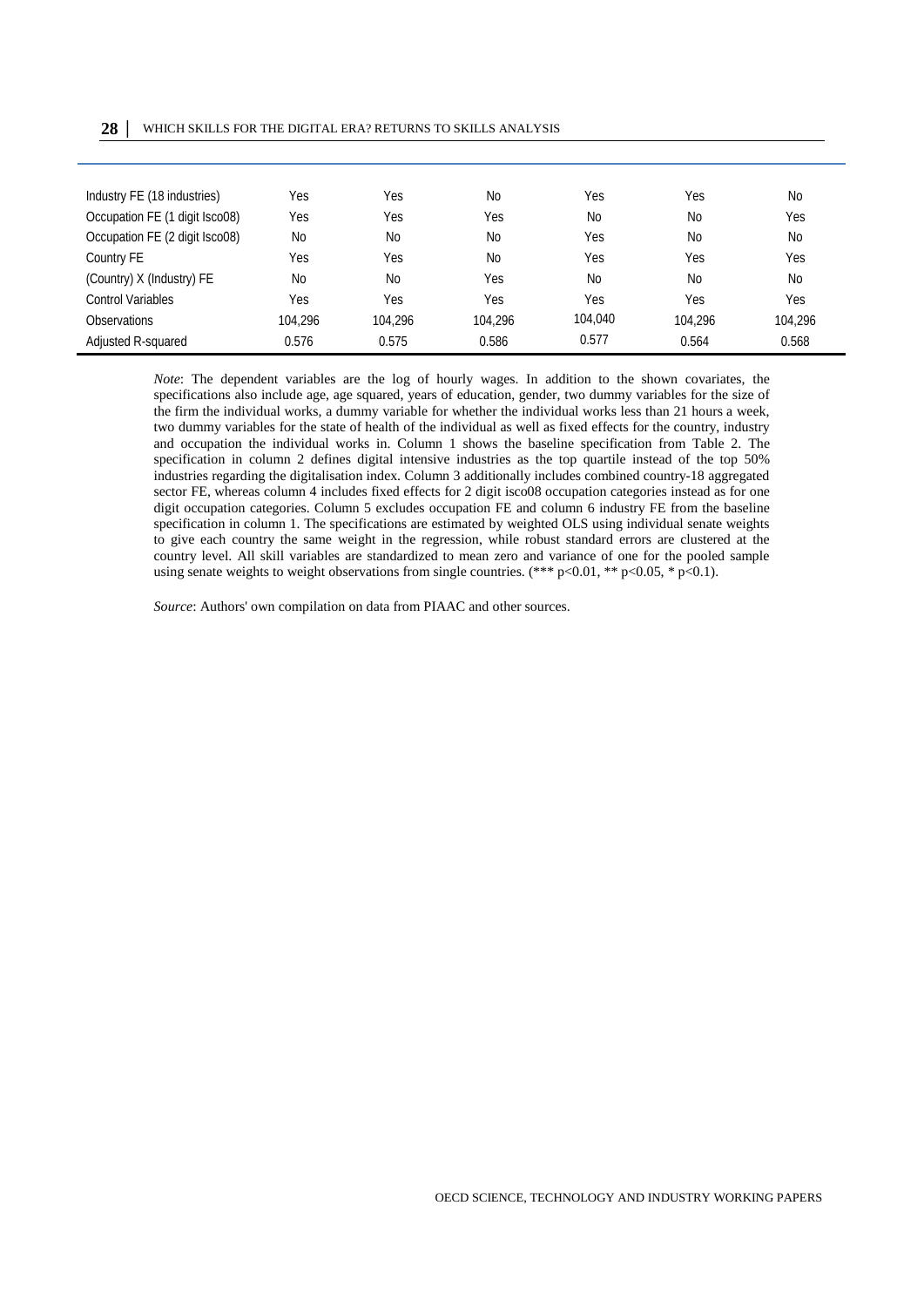|                                                                                 | (1)                                                                            | (2)                                   | (3)                  | (4)                   | (5)                   | (6)       | (7)      | (8)                |
|---------------------------------------------------------------------------------|--------------------------------------------------------------------------------|---------------------------------------|----------------------|-----------------------|-----------------------|-----------|----------|--------------------|
| Each specification<br>interacts ICT Skills with<br>one column skill<br>variable | Management and<br>Accountancy<br>Communication<br>and Selling<br><b>Skills</b> |                                       | Advanced<br>Numeracy | Self-<br>Organisation | Readiness<br>to Learn | Literacy  | Numeracy | Problem<br>Solving |
|                                                                                 | Dependent Variable is log of hourly wages                                      |                                       |                      |                       |                       |           |          |                    |
|                                                                                 | Panel A: Less digital intensive Industries                                     |                                       |                      |                       |                       |           |          |                    |
| Interaction of ICT Skills<br>and the column skill                               | $-0.007$                                                                       | $-0.011**$                            | $-0.012**$           | $-0.007$              | $-0.015***$           | $-0.011*$ | $-0.009$ | $-0.016***$        |
|                                                                                 | (0.005)                                                                        | (0.004)                               | (0.005)              | (0.005)               | (0.005)               | (0.006)   | (0.006)  | (0.005)            |
| <b>Observations</b>                                                             | 53 770                                                                         | 53 7 7 0                              | 53 770               | 53 770                | 53 770                | 53 770    | 53 770   | 38 9 20            |
| Adjusted R-squared                                                              | 0.569                                                                          | 0.569                                 | 0.569                | 0.569                 | 0.569                 | 0.569     | 0.569    | 0.582              |
|                                                                                 |                                                                                | Panel B: Digital intensive Industries |                      |                       |                       |           |          |                    |
| Interaction of ICT Skills<br>and the column skill                               | $0.011*$                                                                       | $0.011**$                             | $0.011*$             | $0.009*$              | $-0.011**$            | $0.010*$  | $0.009*$ | $-0.004$           |
|                                                                                 | (0.006)                                                                        | (0.005)                               | (0.007)              | (0.005)               | (0.005)               | (0.006)   | (0.005)  | (0.005)            |
| <b>Observations</b>                                                             | 50 526                                                                         | 50 526                                | 50 526               | 50 526                | 50 526                | 50 526    | 50 526   | 38 983             |
| Adjusted R-squared                                                              | 0.584                                                                          | 0.584                                 | 0.584                | 0.584                 | 0.584                 | 0.584     | 0.584    | 0.597              |

**Table A4. Alternative specifications for Table 3 (including only one interaction of ICT skills and other skills at a time)**

*Note*: The dependent variable is the log of hourly wages. In difference to Table 3, the interaction terms of each skill variable with ICT skills enter each specification one at a time (see columns), and not jointly as in Table 3. In addition to the shown covariates, the specifications also include age, age squared, years of education, gender, two dummy variables for the size of the firm the individual works, a dummy variable for whether the individual works less than 21 hours a week, two dummy variables for the state of health of the individual as well as fixed effects for the country, industry and occupation the individual works in. The specifications in Panel A are estimated for the sample of individuals working in less digital intensive industries, whereas the specifications in Panel B are estimated for the sample of workers in digital intensive industries. The specification is estimated by weighted OLS using individual senate weights to give each country the same weight in the regression, while robust standard errors are clustered at the country level. All skill variables are standardised to mean zero and variance of one for the pooled sample using senate weights to weight observations from single countries. (\*\*\* p<0.01, \*\* p<0.05, \* p<0.1).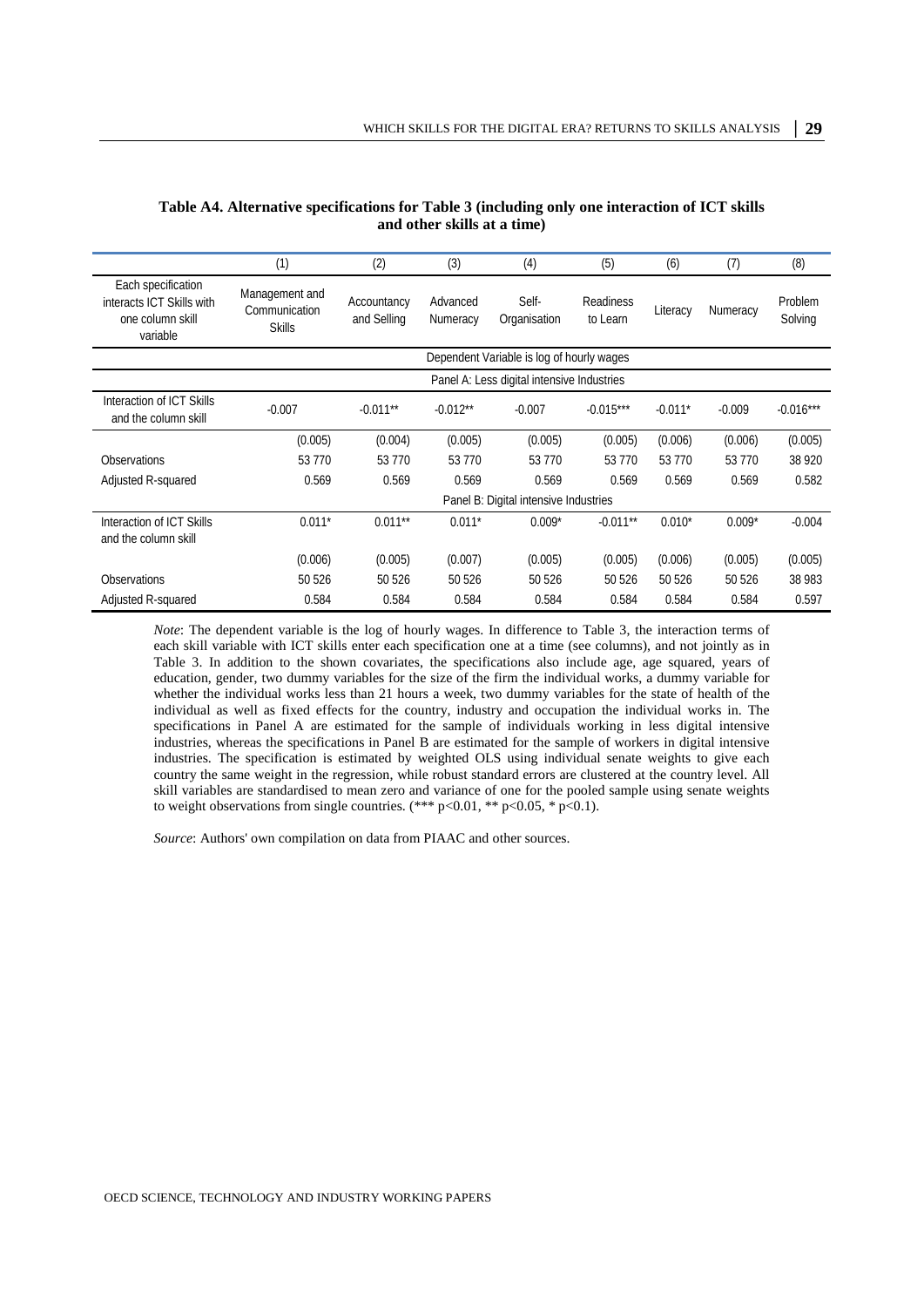#### **Table A5. Alternative specifications for Table 4 (including only one interaction of advanced numeracy skills and other skills at a time)**

|                                                                                                      | (1)                         | (2)                                              | (3)                                        | (4)                                   | (5)                   | (6)        | (7)       | (8)                |
|------------------------------------------------------------------------------------------------------|-----------------------------|--------------------------------------------------|--------------------------------------------|---------------------------------------|-----------------------|------------|-----------|--------------------|
| Each specification interacts<br><b>Advanced Numeracy Skills</b><br>with one column skill<br>variable | <b>ICT</b><br><b>Skills</b> | Management and<br>Communication<br><b>Skills</b> | Accountancy<br>and Selling                 | Self-<br>Organis.                     | Readiness<br>to Learn | Literacy   | Numeracy  | Problem<br>Solving |
|                                                                                                      |                             |                                                  | Dependent Variable is log of hourly wages  |                                       |                       |            |           |                    |
|                                                                                                      |                             |                                                  | Panel A: Less digital intensive Industries |                                       |                       |            |           |                    |
| Interaction of Advanced<br>Numeracy Skills and the<br>column skill                                   | $-0.012**$                  | $-0.001$                                         | $-0.006$                                   | $-0.002$                              | $-0.011***$           | $-0.009*$  | $-0.008$  | $-0.008**$         |
|                                                                                                      | (0.005)                     | (0.004)                                          | (0.004)                                    | (0.005)                               | (0.003)               | (0.004)    | (0.005)   | (0.004)            |
| <b>Observations</b>                                                                                  | 53 7 7 0                    | 53 7 7 0                                         | 53 770                                     | 53 770                                | 53 770                | 53 7 7 0   | 53 7 7 0  | 38 9 20            |
| Adjusted R-squared                                                                                   | 0.569                       | 0.569                                            | 0.569                                      | 0.569                                 | 0.569                 | 0.569      | 0.569     | 0.582              |
|                                                                                                      |                             |                                                  |                                            | Panel B: Digital intensive Industries |                       |            |           |                    |
| Interaction of Advanced<br>Numeracy Skills and the<br>column skill                                   | $0.011*$                    | $0.016***$                                       | $0.009**$                                  | $0.012***$                            | $-0.008*$             | $0.011***$ | $0.010**$ | 0.004              |
|                                                                                                      | (0.007)                     | (0.003)                                          | (0.004)                                    | (0.004)                               | (0.004)               | (0.005)    | (0.004)   | (0.004)            |
| <b>Observations</b>                                                                                  | 50 526                      | 50 526                                           | 50 526                                     | 50 526                                | 50 526                | 50 526     | 50 526    | 38 983             |
| Adjusted R-squared                                                                                   | 0.585                       | 0.584                                            | 0.585                                      | 0.584                                 | 0.584                 | 0.584      | 0.584     | 0.584              |

*Note*: The dependent variable is the log of hourly wages. In difference to Table 4, the interaction terms of each skill variable with Advanced numeracy skills enter each specification one at a time (see columns), and not jointly as in Table 4. In addition to the shown covariates, the specifications also include age, age squared, years of education, gender, two dummy variables for the size of the firm the individual works, a dummy variable for whether the individual works less than 21 hours a week, two dummy variables for the state of health of the individual as well as fixed effects for the country, industry and occupation the individual works in. The specifications in Panel A are estimated for the sample of individuals working in less digital intensive industries, whereas the specifications in Panel B are estimated for the sample of workers in digital intensive industries. The specification is estimated by weighted OLS using individual senate weights to give each country the same weight in the regression, while robust standard errors are clustered at the country level. All skill variables are standardized to mean zero and variance of one for the pooled sample using senate weights to weight observations from single countries. (\*\*\* p<0.01, \*\* p<0.05, \* p<0.1).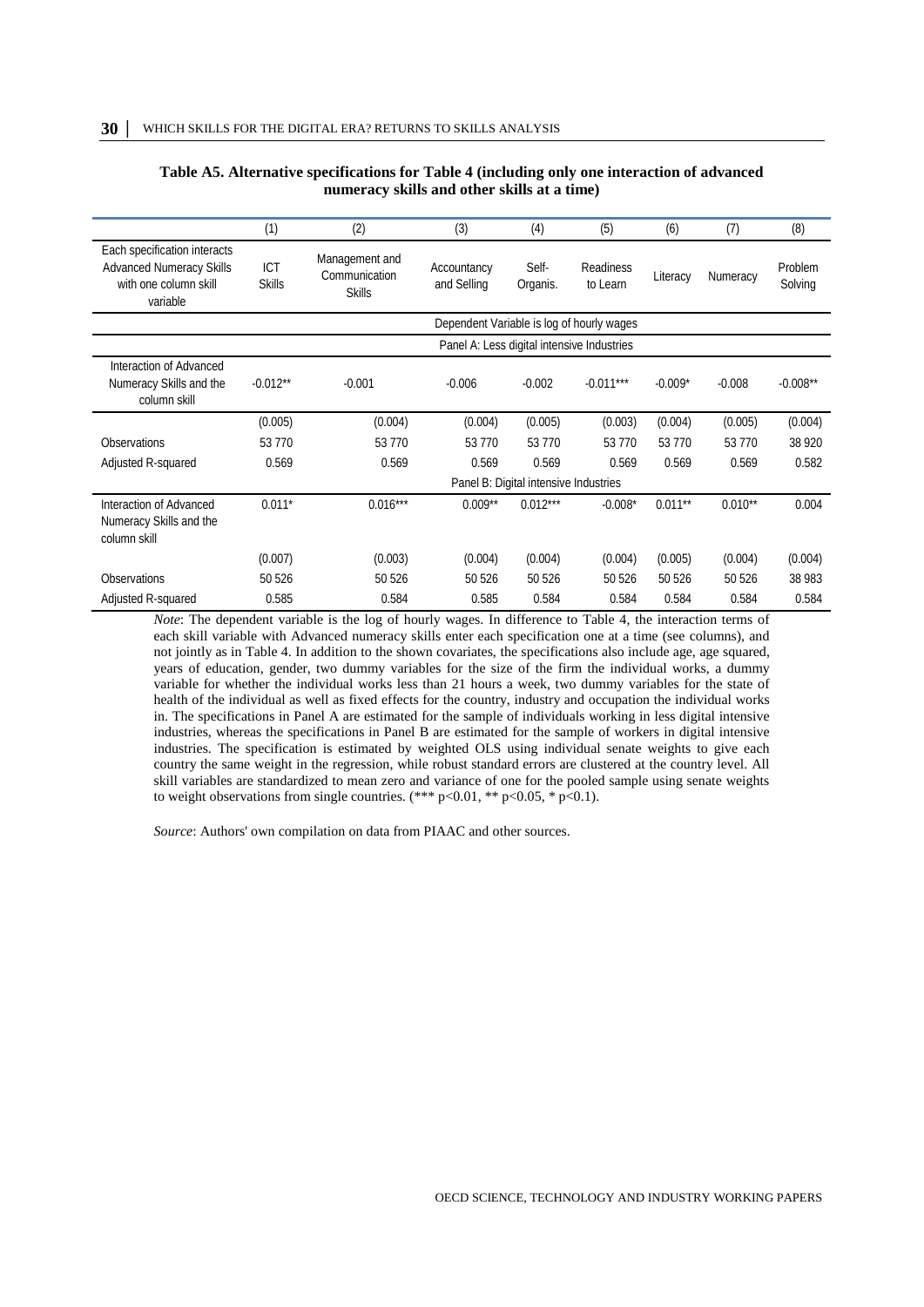|                                                                            | (1)        | (2)                                              | (3)                        | (4)                                        | (5)               | (6)                   | (7)       | (8)                |
|----------------------------------------------------------------------------|------------|--------------------------------------------------|----------------------------|--------------------------------------------|-------------------|-----------------------|-----------|--------------------|
| Each specification<br>interacts Numeracy with<br>one column skill variable | <b>ICT</b> | Management and<br>Communication<br><b>Skills</b> | Accountancy<br>and Selling | Advanced<br>Numeracy                       | Self-<br>Organis. | Readiness<br>to Learn | Literacy  | Problem<br>Solving |
|                                                                            |            | Dependent Variable is log of hourly wages        |                            |                                            |                   |                       |           |                    |
|                                                                            |            |                                                  |                            | Panel A: Less digital intensive Industries |                   |                       |           |                    |
| Interaction of Numeracy<br>and the column skill                            | $-0.009$   | $-0.002$                                         | 0.000                      | $-0.008$                                   | $-0.009$          | $-0.007$              | $-0.008*$ | $-0.012***$        |
|                                                                            | (0.006)    | (0.005)                                          | (0.005)                    | (0.005)                                    | (0.006)           | (0.005)               | (0.004)   | (0.004)            |
| <b>Observations</b>                                                        | 53 7 7 0   | 53 7 7 0                                         | 53 7 7 0                   | 53 770                                     | 53 7 7 0          | 53 770                | 53 7 7 0  | 38 9 20            |
| Adjusted R-squared                                                         | 0.569      | 0.569                                            | 0.569                      | 0.569                                      | 0.569             | 0.569                 | 0.569     | 0.582              |
|                                                                            |            | Panel B: Digital intensive Industries            |                            |                                            |                   |                       |           |                    |
| Interaction of Numeracy<br>and the column skill                            | $0.009*$   | $0.016***$                                       | $0.010**$                  | $0.010**$                                  | 0.010             | $-0.003$              | 0.002     | $-0.000$           |
|                                                                            | (0.005)    | (0.003)                                          | (0.004)                    | (0.004)                                    | (0.006)           | (0.006)               | (0.005)   | (0.005)            |
| <b>Observations</b>                                                        | 50 526     | 50 526                                           | 50 526                     | 50 526                                     | 50 526            | 50 526                | 50 526    | 38 983             |
| Adjusted R-squared                                                         | 0.584      | 0.585                                            | 0.584                      | 0.584                                      | 0.584             | 0.584                 | 0.584     | 0.597              |

#### **Table A6. Alternative specifications for Table 5 (including only one interaction of Numeracy and the other skills at a time)**

*Note*: The dependent variables is the log of hourly wages. In difference to Table 5, the interaction terms of each skill variable with numeracy skills enter each specification one at a time (see columns), and not jointly as in Table 5. In addition to the shown covariates, the specifications also include age, age squared, years of education, gender, two dummy variables for the size of the firm the individual works, a dummy variable for whether the individual works less than 21 hours a week, two dummy variables for the state of health of the individual as well as fixed effects for the country, industry and occupation the individual works in. The specifications in Panel A are estimated for the sample of individuals working in less digital intensive industries, whereas the specifications in Panel B are estimated for the sample of workers in digital intensive industries. The specification is estimated by weighted OLS using individual senate weights to give each country the same weight in the regression, while robust standard errors are clustered at the country level. All skill variables are standardized to mean zero and variance of one for the pooled sample using senate weights to weight observations from single countries. (\*\*\* p<0.01, \*\* p<0.05, \* p<0.1)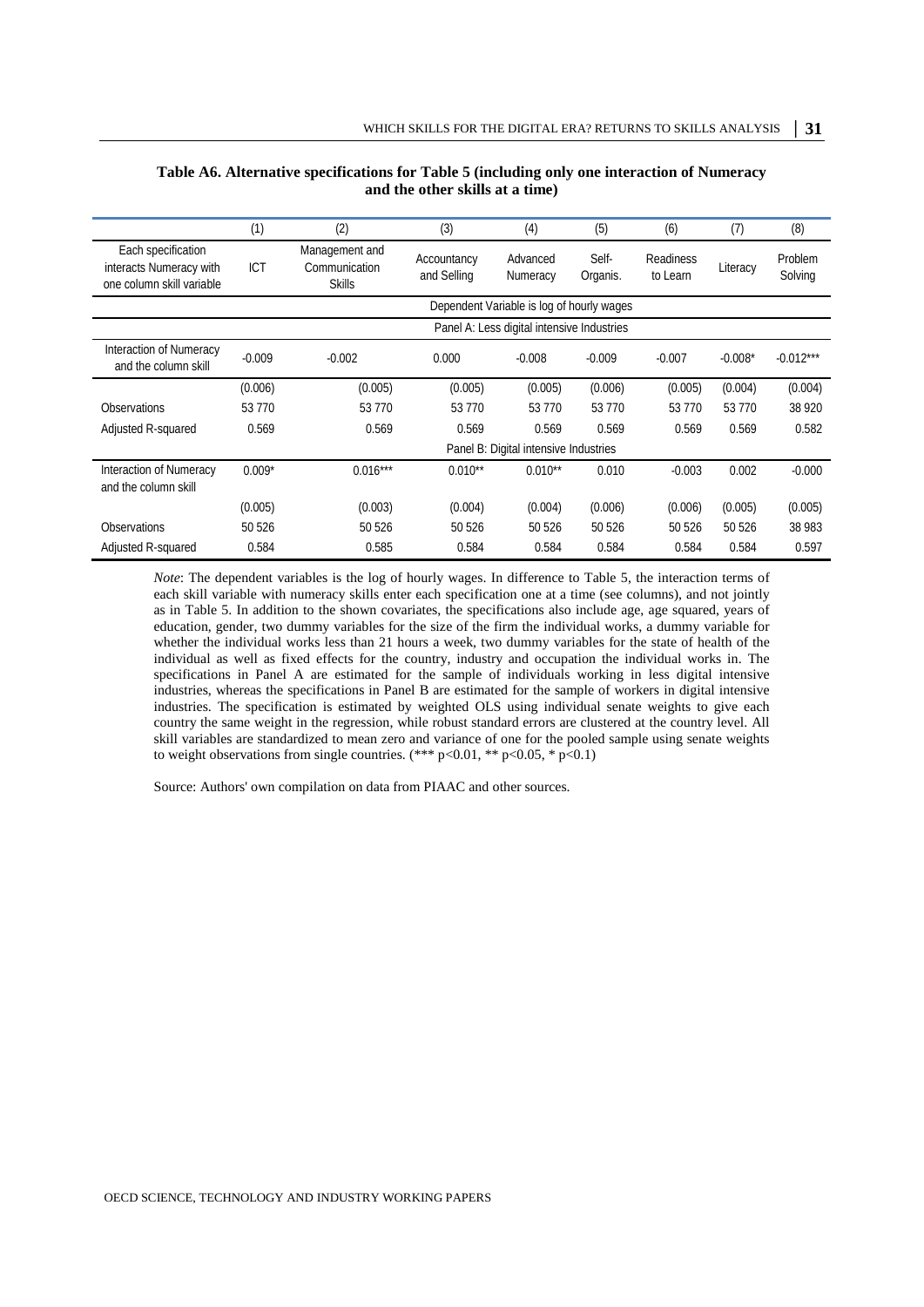### *Endnotes*

<span id="page-31-10"></span><span id="page-31-9"></span><span id="page-31-8"></span><span id="page-31-1"></span><span id="page-31-0"></span><sup>1</sup> Also in the literature on the effects of offshoring on wages and employment, the evidence strongly points to the importance of task-specificity of human capital compared to occupation or industry specificity (Baumgarten et al. 2013).

<span id="page-31-12"></span><span id="page-31-11"></span><span id="page-31-2"></span> $2^2$  The effect of technological change on the decrease of employment in occupations associated with a high share of routine tasks and labour market polarisation has been document by a wealth of empirical studies including Acemoglu (1998); Autor, Levy and Murnane (2003); Autor (2015) and Acemoglu and Restrepo (2016).

<span id="page-31-14"></span><span id="page-31-13"></span><span id="page-31-3"></span><sup>3</sup> The research on personality traits (or non-cognitive skills), especially for North America, has been organised following the so-called "Big Five" factor model of personality (Goldberg, 1990). This suggests that most personality measures could be subsumed under an umbrella including five key factors: extraversion, agreeableness, conscientiousness (or dependability), emotional stability (vs. neuroticism), and openness to experience.

<span id="page-31-15"></span><span id="page-31-4"></span><sup>4</sup> Digital intensive sectors are: wood and paper products, and printing (ISIC Revision 4 sectors 16 to 18), computer, electronic and optical products (26), electrical equipment (27), machinery and equipment n.e.c. (28), transport equipment (29-30), furniture, other manufacturing and repair and installation of machinery and equipment (31-33), wholesale and retail trade, repair of motor vehicles and motorcycles (45-47), publishing, and broadcasting activities (58-60), telecommunications (61), IT and other information services (62), financial and insurance activities (64-66), legal and accounting activities (69-71), scientific research and development (72), advertising and market research, other professional, scientific and technical activities (73-75), administrative and support service activities (77-82), public administration and defence, compulsory social security (84), arts, entertainment and recreation (90-93), other service activities (94). The taxonomy of sectors exploited here relies on information for 2011-2012 only, so as to match the period covered by the early round of the PIAAC survey. Being constructed ad hoc for the current analysis the taxonomy may not correspond perfectly to the classification in Calvino et al. (2018). Only countries for which all indicators are found to be non-missing for all industries are considered for the purpose. These include: Australia, Austria, Denmark, Finland, France, Italy, Japan, the Netherlands, Norway, Sweden, the United Kingdom, the United States. For more information on the taxonomy, see Calvino et al. (2018).

<span id="page-31-17"></span><span id="page-31-16"></span><span id="page-31-5"></span><sup>5</sup> Note that the labels for two of the indicators in Grundke et al. (2017a) have changed. "STEM-quantitative skills" are now labelled "Advanced Numeracy skills" and "Marketing and Accounting skills" are called "Accountancy and Selling skills".

<span id="page-31-6"></span> $6$  A specification using problem solving in technology rich environments, too, is reported as robustness check. Problem solving is not available for France, Italy and Spain (as these countries did not participate in the test, the sample would decrease by almost 30000 observations) and suffers from non-response problems of generally less skilled individuals in the other countries which would lead to a selection bias in our estimation (OECD 2016). As a consequence, problem solving in technology-rich environment is not included in the baseline specification.

<span id="page-31-7"></span> $<sup>7</sup>$  The higher level of technology adoption in digital intensive sectors can make individuals more productive</sup> for each level of skill endowment, and this productivity is rewarded in the form of salaries (e.g. to motivate workers). Firms in digital intensive sectors may also invest more in their internal organisation, so as to react flexibly to changes in the production environment, and may therefore be better at matching workers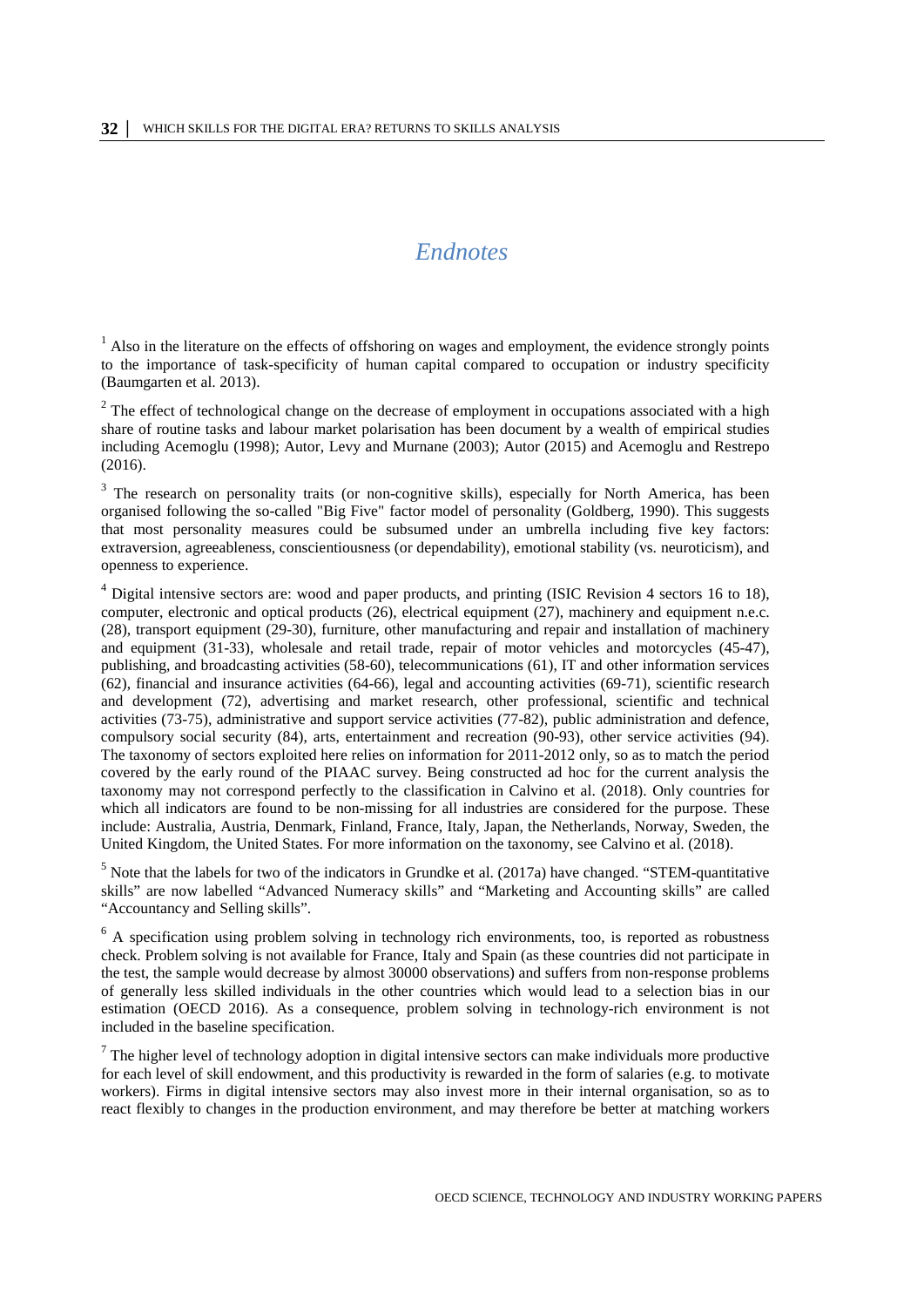with the job tasks that suit them the best. They may also be better at monitoring workers thanks to the technology embedded in production.

<sup>8</sup> In a second specification, the dependent variable log of the monthly wage is used and results do not change. Results can be obtained from the authors upon request.

<sup>9</sup> In robustness checks, a digital industry is defined as an industry with a higher digital intensity than the 75th percentile for all 36 considered industries and results do not change (Table A3).

 $10$  Following Wiederhold (2016) Hanushek et al. (2015), this paper uses the first value of numeracy and literacy for each individual in the estimation. Results using the repost command and all 10 values per individual are very similar to using only the first value and are available upon request.

 $11$  The size classes are so-defined in the PIAAC dataset itself.

<sup>12</sup> These 18 industries are aggregates of the 34 industries used in the OECD TiVA database, and include two resource extraction sectors, nine manufacturing sectors and seven services sectors.

<sup>13</sup> In robustness checks, combined fixed effects for countries and 18 aggregated industries (TiVA 18) are included and results do not change (col. 3 in Table A3). We also include fixed effects for 2 digit isco08 occupation categories and results do not change (col. 4 in Table A3).

 $14$  A first type of endogeneity concerns shocks which may simultaneously increase wages and affect whether a sector becomes digital or less digital intensive. A second type of endogeneity stems from the self-selection of workers into tasks for which they have a comparative advantage, as in Roy (1951), Firpo et al. (2011) or Acemoglu and Autor (2011), which is likely to bias the coefficient of the return to taskbased skills upwards.

<sup>15</sup> The full list of controls in the baseline regression includes: a worker's age and age squared (to account for non-linearities), years of education, health, gender, the worker being on part time, and a control for the size of the firm in which the worker is employed. Results are robust to including the education of a worker's parent as a further control, although doing so reduces sample size by more than 5000 observations - which is why this variable is excluded from the baseline specification. The estimated coefficients for the control variables can be found in Table A1.

<sup>16</sup> Another test estimates the same specification but based on monthly rather than hourly wages. Results do not change qualitatively and are available on request.

 $17$  In column 4 of Table A3, we also include fixed effects for 2 digit isco08 occupation categories and results do not change.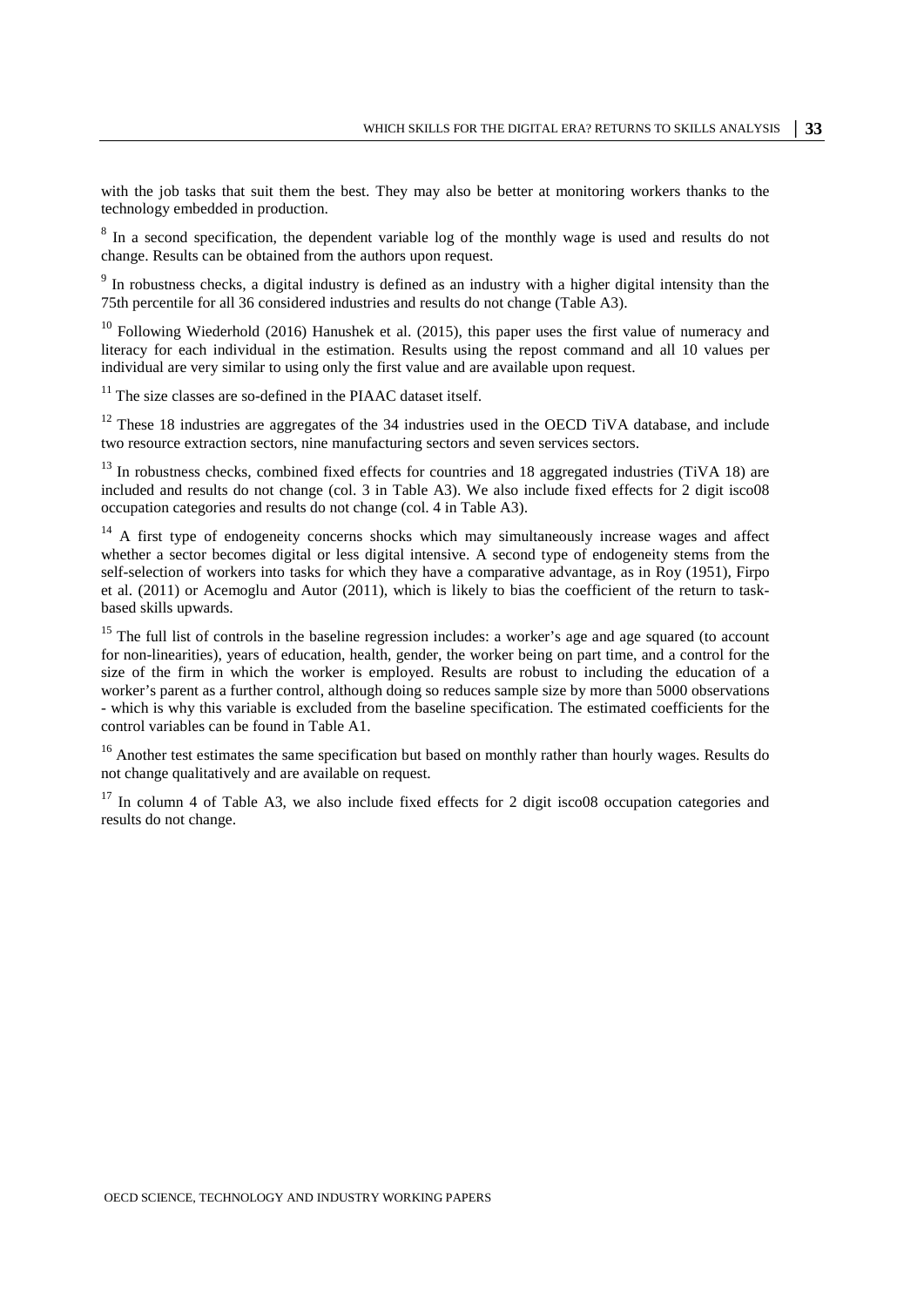### *REFERENCES*

- <span id="page-33-0"></span>Acemoglu, D. (1998), "Why do new technologies complement skills? Directed technical change and wage inequality", *Quarterly Journal of Economics*, Vol. 113/4, pp. 1055-1089.
- Acemoglu, D. and D. Autor (2012), "What Does Human Capital Do? A Review of Goldin and Katz's The Race between Education and Technology," *Journal of Economic Literature*, Vol. 50/2, pp. 426-463.
- Acemoglu, D. and D. Autor (2011), "Skills, tasks and technologies: Implications for employment and earnings", in *Handbook of Labour Economics*, N.4, eds. D. Card and O. Ashenfelter, pp. 1043- 1171. Elsevier: San Diego and Amsterdam, North-Holland.
- Acemoglu, D. and P. Restrepo (2016), "The race between machine and man: Implications of technology for growth, factor shares and employment", *NBER Working Paper*, No. 22252.
- Autor, D. (2015), "Why Are There Still So Many Jobs? The History and Future of Workplace Automation." *Journal of Economic Perspectives,* 29/3, pp. 3-30.
- Autor, D. (2013), "The 'Task Approach' to Labor Markets: An Overview", *Journal for Labour Market Research*, Vol. 46/3, pp. 185–99.
- Autor, D. and M. Handel (2013), "Putting Tasks to the Test: Human Capital, Job Tasks and Wages", *Journal of Labor Economics*, Vol. 31/2, pp. S59-S96.
- Autor, D., L. Katz and A. Krueger (1998), "Computing inequality: have computers changed the labor market?", *Quarterly Journal of Economics*, Vol. 113/4, pp. 1169–1214.
- Autor, D., L. Katz and M. S. Kearney (2006), "The Polarization of the U.S. Labor Market", *American Economic Review*, Vol. 96/2, pp. 189–194.
- Autor, D., F. Levy and R. J. Murnane (2003), "The skill content of recent technological change: An empirical investigation", *Quarterly Journal of Economics*, Vol. 118/4, pp. 1279–1333.
- Baumgarten, D., I. Geishecker and H. Görg (2013). "Offshoring, tasks, and the skill-wage pattern", *European Economic Review*, Vol. 61, pp. 132-152.
- Bombardini, M., G. Gallipoli and G. Pupato (2012), "Skill Dispersion and Trade Flows", *American Economic Review*, Vol. 102/5, pp. 2327-2348.
- Borghans, L. and B. ter Weel (2003), "Do We Need Computer Skills to Use a Computer? Evidence from Britain," *IZA Discussion Papers*, No. 685, Institute for the Study of Labour (IZA).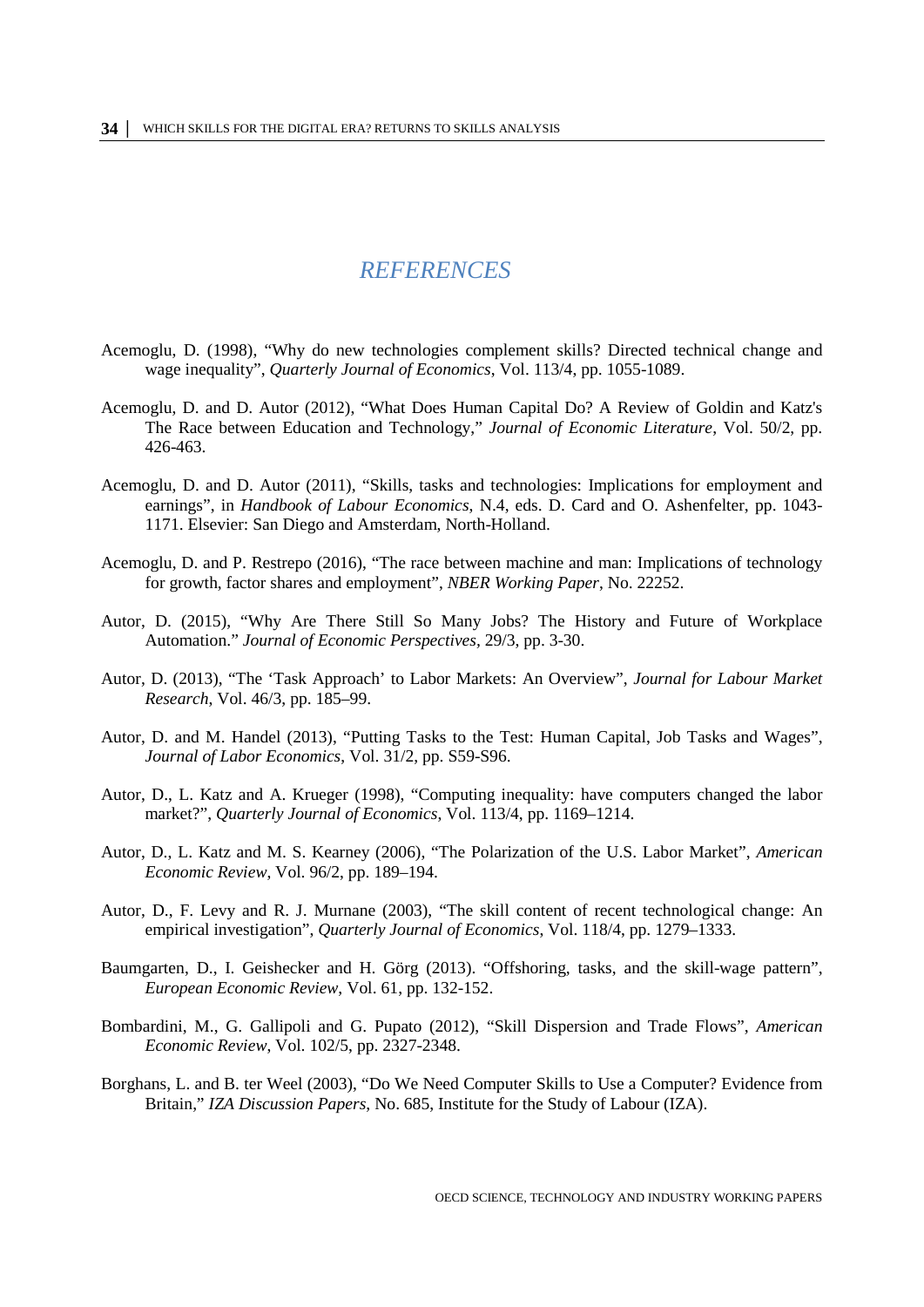- Borghans, L., B. H. Golsteyn, J. Heckman and J. E. Humphries (2011), "Identification problems in personality psychology", *Personality and Individual Differences*, Vol. 51/3, pp. 315–320.
- Bowles, S., H. Gintis and M. Osborne (2001), "The determinants of earnings: a behavioral approach", *Journal of Economic Literature*, Vol. 39/4, pp. 1137–1176.
- Bresnahan, T. F., E. Brynjolfsson and L. M. Hitt (2002), "Information Technology, Workplace Organisation, and the Demand for Skilled Labour: Firm-Level Evidence", *The Quarterly Journal of Economics*, Vol. 117/1, pp. 339-376.
- Calvino, F., C. Criscuolo, L. Marcolin and M. Squicciarini (forthcoming), "A Taxonomy of Digital Sectors", *OECD Science, Technology and Industry Working Papers*, OECD Publishing.
- Card, D. and J. DiNardo (2002), "Skill biased technological change and rising wage inequality: some problems and puzzles", *Journal of Labor Economics* Vol. 20/4, pp. 733–783.
- Card, D. and T. Lemieux (1994), "Changing Wage Structure and Black-White Wage Differentials", *American Economic Review*, Vol. 84/2, pp. 29-33.
- Chennells, L. and J. Van Reenen (1998), "Establishment Level Earnings, Technology and the Growth of Inequality: Evidence from Britain", *Economics of Innovation and New Technology*, Vol. 5, pp. 139-164.
- Cubel, M., A. Nuevo‐Chiquero, S. Sanchez‐Pages and M. Vidal‐Fernandez (2016), "Do Personality Traits Affect Productivity? Evidence from the Laboratory", *Economic Journal*, Vol. 126/592, pp. 654-681.
- Cunha, F. and J. Heckman (2007), "The technology of skill formation", *American Economic Review*, Vol. 97/2, pp. 31–47.
- Cunha, F., J. Heckman and S.M. Schennach (2010), "Estimating the technology of cognitive and noncognitive skill formation", *Econometrica*, Vol. 78/3, pp. 883-931.
- Deming, D. J. (2015), "The Growing Importance of Social Skills in the Labor Market," *NBER Working Papers*, No. 21473, National Bureau of Economic Research, Inc.
- Deming, D. J. and L. B. Kahn (2017), "Firm Heterogeneity in Skill Demands", *NBER Working Papers*, No. 23328, National Bureau of Economic Research, Inc.
- DiNardo, J. E. and J. S. Pischke (1997), "The return to computer use revisited: have pencils changed the wage structure too?", *Quarterly Journal of Economics*, Vol. 112/1, pp. 291–303.
- Dolton, P. and P. Pelkonen (2008), "The Wage Effects of Computer Use: Evidence from WERS 2004", *British Journal of Industrial Relations*, Vol. 46/4, pp. 587-630.
- Falck, O., A. Heimisch and S. Wiederhold (2016), "Returns to ICT Skills", *OECD Education Working Papers*, No. 134, OECD Publishing, Paris.<http://dx.doi.org/10.1787/5jlzfl2p5rzq-en>
- Firpo, S., N. Fortin, and T. Lemieux (2011), "Occupational Tasks and Change in the Wage Structure", *IZA Discussion Paper* No. 5542, Institute for the Study of Labour (IZA).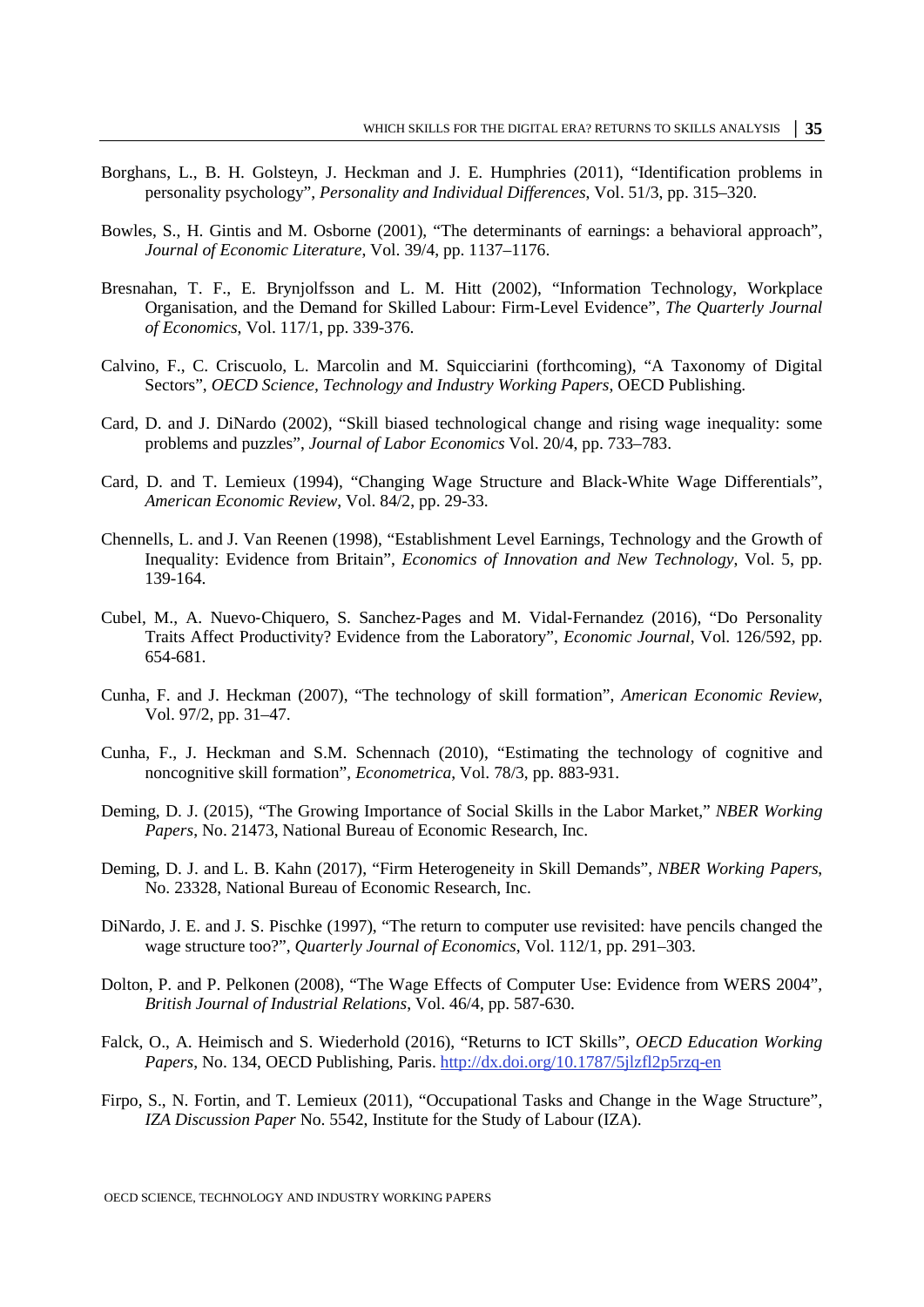- Gathmann, C. and U. Schönberg (2010), "How General Is Human Capital? A Task-Based Approach", *Journal of Labor Economics*, Vol. 28/1, pp. 1-49.
- Gibbons, R. and M. Waldman (2004), "Task-Specific Human Capital", *American Economic Review*, Vol. 94/2, pp. 203-207.
- Goldberg, L.R. (1990), "An alternative" description of personality": the big-five factor structure", *Journal of Personality and Social Psychology*, Vol. 59/6, pp. 1216-1229.
- Goldin, C. and L. Katz (2008), *The Race Between Education and Technology*, Belknap Press for Harvard University Press, Cambridge and London.
- Goldin, C. and L. Katz (1998), "The origins of technology-skill complementarity", *The Quarterly Journal of Economics*, Vol. 113/3, pp. 693-732.
- Grundke, R., S. Jamet, M. Kalamova, F. Keslair and M. Squicciarini, (2017a), "Skills and Global Value Chains: A Characterisation", *OECD Science, Technology and Industry Working Papers*, No. 2017/05, OECD Publishing, Paris.<http://dx.doi.org/10.1787/cdb5de9b-en>
- Grundke, R., S. Jamet, M. Kalamova and M. Squicciarini (2017b), "Having the right mix: The role of skill bundles for comparative advantage and industry performance in GVCs", *OECD Science, Technology and Industry Working Papers*, No. 2017/03, OECD Publishing, Paris. <http://dx.doi.org/10.1787/892a4787-en>
- Hanushek, E. A., G. Schwerdt, S. Wiederhold and L. Woessmann (2015), "Returns to skills around the world: Evidence from PIAAC", *European Economic Review*, Vol. 73/C, pp. 103-130.
- Heckman, J. and T. Kautz (2012), "Hard Evidence on Soft Skills", *Labour Economics*, Vol. 19/4, pp. 451-464.
- Heckman, J., J. Stixrud and S. Urzúa (2006), "The Effects of Cognitive and Noncognitive Abilities on Labor Market Outcomes and Social Behavior", *Journal of Labor Economics*, Vol. 24/3, pp. 411- 482.
- Ingram, B. F. and G. Neumann (2006), "The returns to skill", *Labour Economics*, Vol. 13/1, pp. 35–59.
- Katz, L. and K. M. Murphy (1992), "Changes in Relative Wages, 1963-1987: Supply and Demand Factors", *Quarterly Journal of Economics*, Vol. 107/1, pp. 35-78.
- Krueger, A. B. (1993), "How computers have changed the wage structure: evidence from microdata, 1984–1989", *Quarterly Journal of Economics*, Vol. 108/1, pp. 33–60.
- Lindqvist, E. and R. Vestman (2011), "The Labor Market Returns to Cognitive and Noncognitive Ability: Evidence from the Swedish Enlistment", *American Economic Journal: Applied Economics*, Vol. 3/1, pp. 101-128.
- Machin, S. and J. Van Reenen, (1998), "Technology and Changes in Skill Structure: Evidence from Seven OECD Countries", *Quarterly Journal of Economics*, Vol. 113/4, pp. 1215–1244.